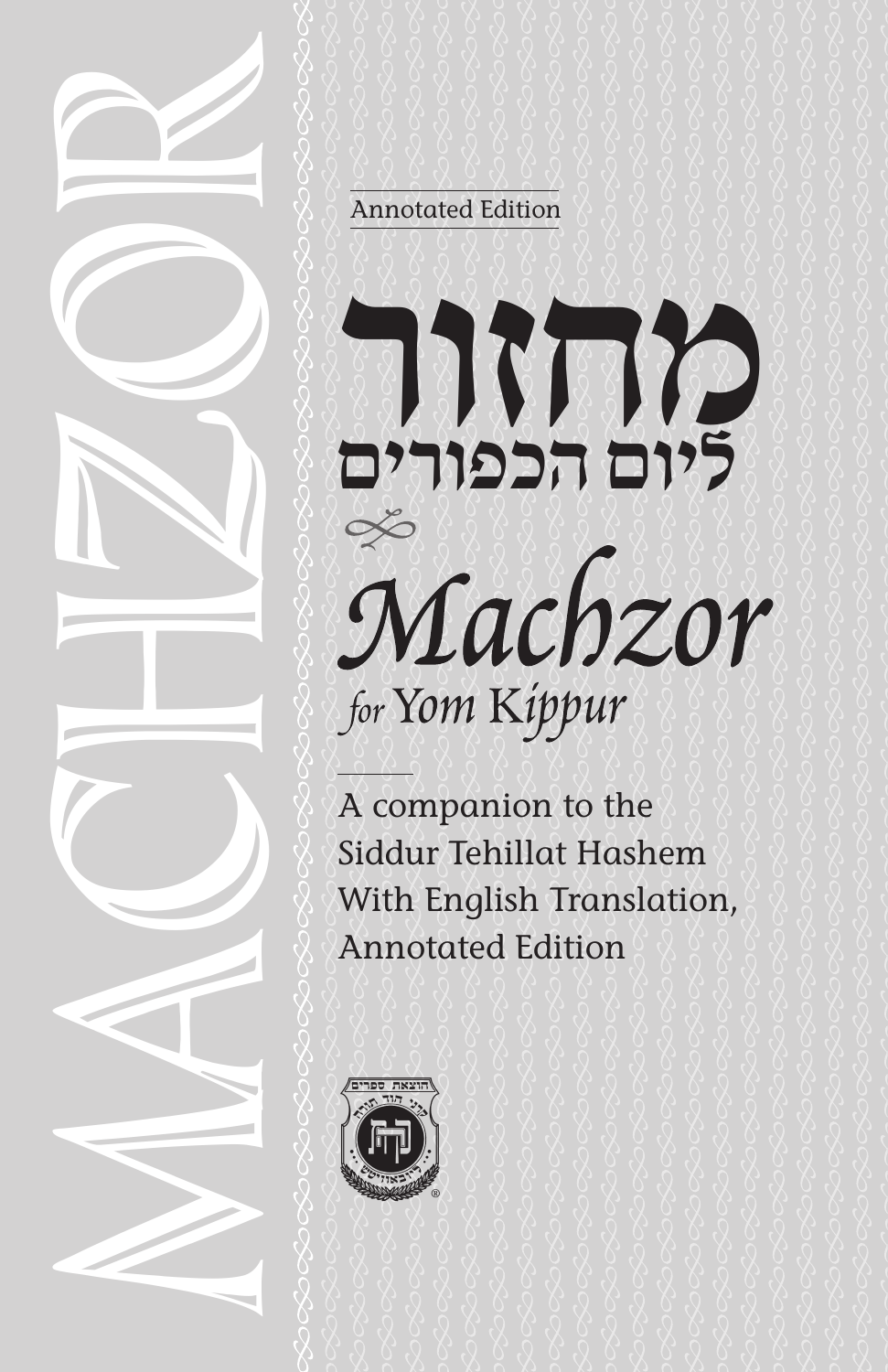## **TABLE OF CONTENTS**

| Introduction<br>$\mathbf{V}$                  | הַקְדָמָה                     |
|-----------------------------------------------|-------------------------------|
| Overview<br>vii                               |                               |
| <b>EREV YOM KIPPUR</b>                        | עֵרֵב יוֹם כִּפּוּר           |
| Blessings for Candle Lighting<br>$\mathbf{1}$ | בְּרְכוֹת הַדְלָקַת הַגֵּרוֹת |
| Order of Yom Kippur Evening<br>1              | סֵדֶר לֵיל יוֹם כִּפּוּר      |
| YOM KIPPUR EVENING                            | ליל יוֹם כפּוּר               |
| Kol Nidrei<br>$\overline{2}$                  | כָּל נִדְרֵי                  |
| YOM KIPPUR PRAYERS                            | תִּפְלוֹת יוֹם כִּפּוּר       |
| The Shema<br>4                                | קרִיאַת שְׁמַע                |
| The Amidah<br>6                               | עֲמִידָה                      |
| Al Cheit<br>12                                | על חֵטְא                      |
| Selichot for Yom Kippur Evening<br>16         | סליחות לליל יום כפור          |
| Shema Koleinu<br>17                           | שִׁמַע קוֹלֵנוּ               |
| Avinu Malkeinu<br>17                          | אָבִינוּ מַלְכֵּנוּ           |
| Yizkor<br>20<br>יִזְכּוֹר                     |                               |
| <b>MUSAF FOR YOM KIPPUR</b>                   | ת מוּסַף לִיוֹם כִּפּוּר      |
| The Amidah<br>22                              | עֲמִידָה                      |
| Unetaneh Tokef<br>34                          | וּנְתַנֶּה תּוֹקֵף            |
| V'Chol Maaminim<br>35                         | וְכֹל מַאֲמִינִים             |
| Yehi Ratzon<br>37                             | יְהִי רְצוֹן                  |
| NE'ILA PRAYER                                 | הִפְלַת נְעָילָה              |
| The Amidah<br>38                              | עֲמִידָה                      |
| Merubim Tzarchei Am'cha<br>46                 | מְרָבִּים צְרְכֵי עַמְדִּ     |
| Shema Yisrael<br>47                           | שמע יִשְׂרָאֵל                |
| Aleinu<br>48<br>עַלֵינוּ                      |                               |
| <b>CONCLUSION OF</b><br>YOM KIPPUR            | מוֹצַאֵי יוֹם כִּפּוּר        |
| Havdalah<br>50                                | סֵדֶר הַבְדָּלָה              |

הִפְלַּת מוּ

**EDITION SPECIAL CHABAD ORG EDITION** 

# *<u> Chabad.ORG</u>*

**MORE HIGH HOLIDAY RESOURCES :AT AVAILABLE** www.chabad.org/HighHolidays



**MACHZOR COMPANION FOR YOM KIPPUR** WITH ENGLISH TRANSLATION ANNOTATED EDITION

> Copyright © 2020 by

**MERKOS L'INYONEI CHINUCH** 770 Eastern Parkway / Brooklyn, New York 11213 (718) 774-4000 / Fax (718) 774-2718 editor@kehot.com / www.kehot.org

All rights reserved. No part of this publication may be reproduced, stored in a chanical, photocopying, recording, or otherwise, without prior permission from retrieval system, or transmitted in any form or by any means, electronic, methe copyright holder.

> The Kehot and Merkos logos are registered trademarks of Merkos L'Inyonei Chinuch®.

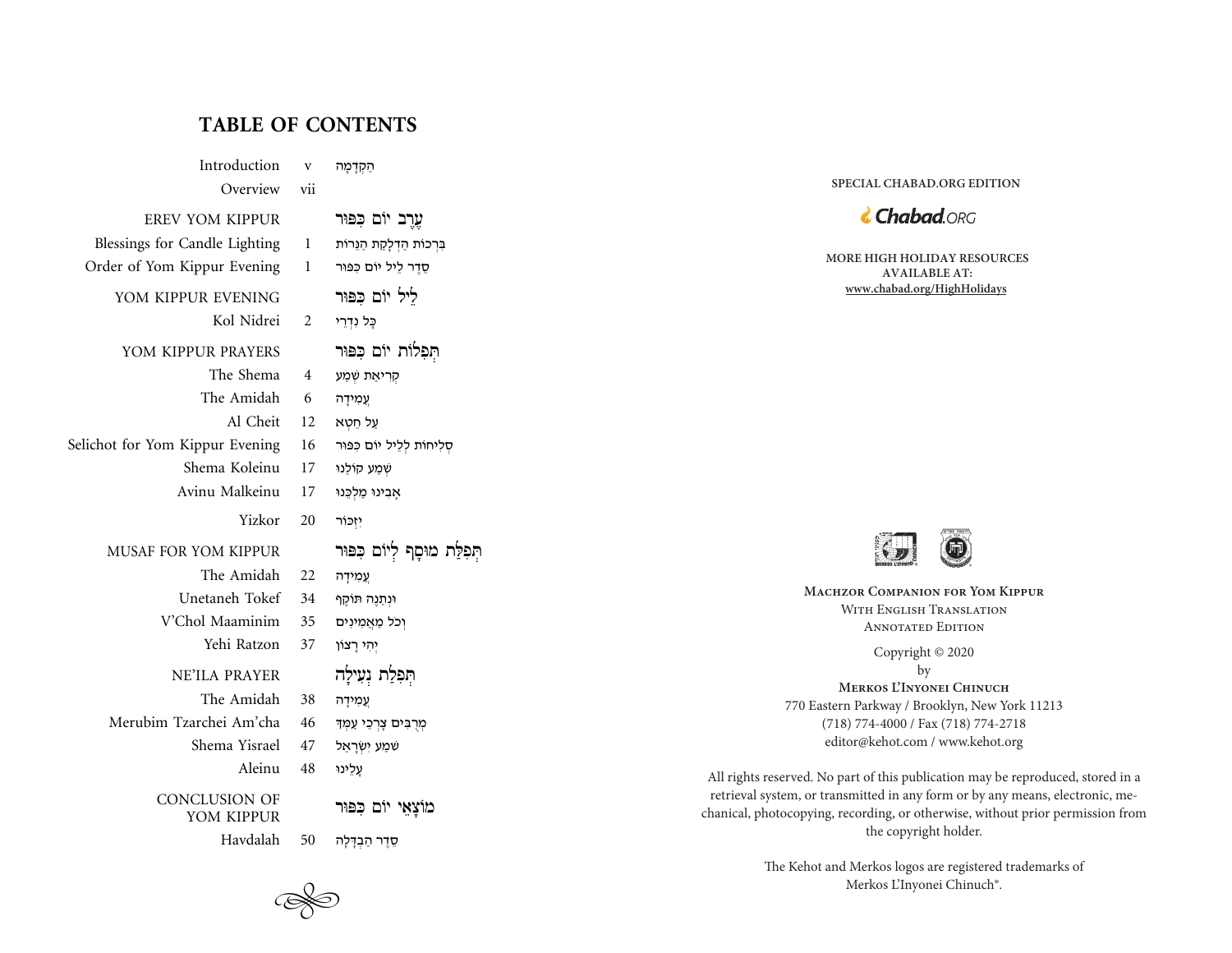## **INTRODUCTION**

I<sub>cat</sub>  $\mathbf{T}$ n our unprecedented times, with the pandemic preventing so cation Society is proud to share excerpts from the Machzor for Yom many from attending synagogue on Yom Kippur, Kehot Publi Kippur Annotated Edition, with the readers of Chabad.org.

By no means a complete Machzor, this booklet is to be printed loved Siddur Tehillat Hashem With English Translation Annotated before the onset of the holiday to serve as a companion to the be-Edition. It also provides some highlights of the service of the day and a snapshot of how Yom Kippur is celebrated, which will be ben-<br>eficial to all.

serts here, this booklet is in no way complete. In the Overview, we While we have included many of the essential Yom Kippur inhave indicated instances where the texts can only be found in the Machzor, which can be purchased by visiting www.kehot.com.

With prayerful wishes that we be sealed On High for a good year in every sense of the word,

### **Kehot Publication Society**

Brooklyn, New York *5781 Tishrei 6*

**V**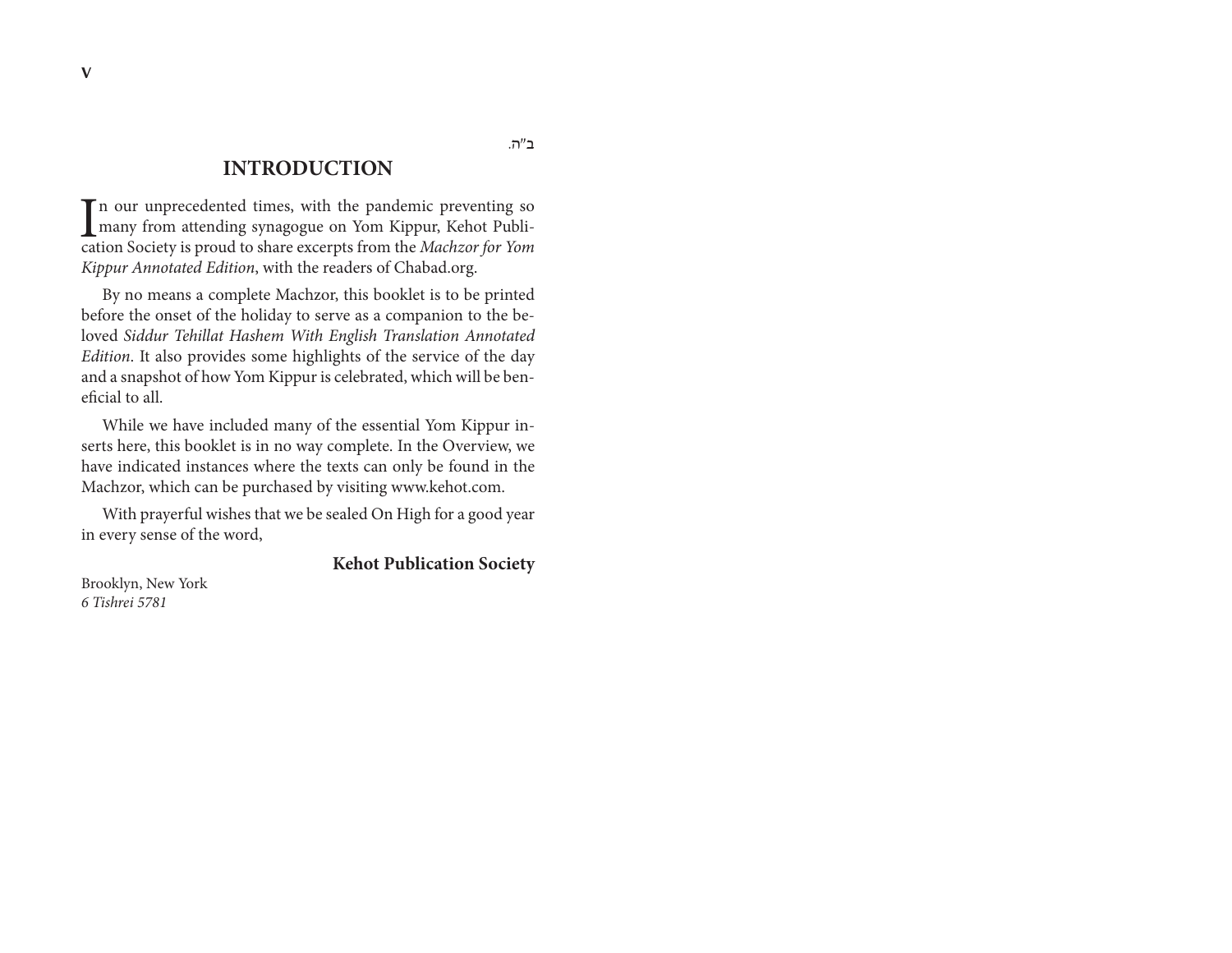## **OVERVIEW**

### YOM KIPPUR EVE

dur), we say the Al Cheit confession, which we will again At the end of the afternoon prayers (page 111 in the Sidsay as part of the following four prayer services. It can be found on page 12 of this booklet.

A final meal is eaten and candles are to be lit before the onset of the holiday. The procedure and blessings can be found on page 1 of this booklet.

Evening services (page 161 in the Siddur, or page 156 on Shabbat) are preceded with Kol Nidrei, which is found on page 2 of this booklet. When saying Shema (page 163 of the Siddur, as well as on page 4 of this booklet), say the line tute the Shabbat Amidah with the Yom Kippur text, found of Baruch shem aloud. On page 166 in the Siddur, substion page 6 of this booklet. Following the Amidah, we say Selichot, which are found on page 58 in the Yom Kippur Machzor (see highlights on page 16 of this booklet).

### YOM KIPPUR MORNING

Morning services begin on page 5 of the Siddur (on page 7, page 181. On page omit the first blessing) and continue on page 181. On page 201, replace Hamelech hayoshev ("the King who sits") with Hamelech yoshev ("the King sits"). On page 202, add the day section on page 203. When saying Shema (page 207 of paragraph Shir Hama'alot. On weekdays, recite the weekthe Siddur, as well as on page 4 of this booklet), say the line of Baruch shem aloud. On page 211, replace the Shabbat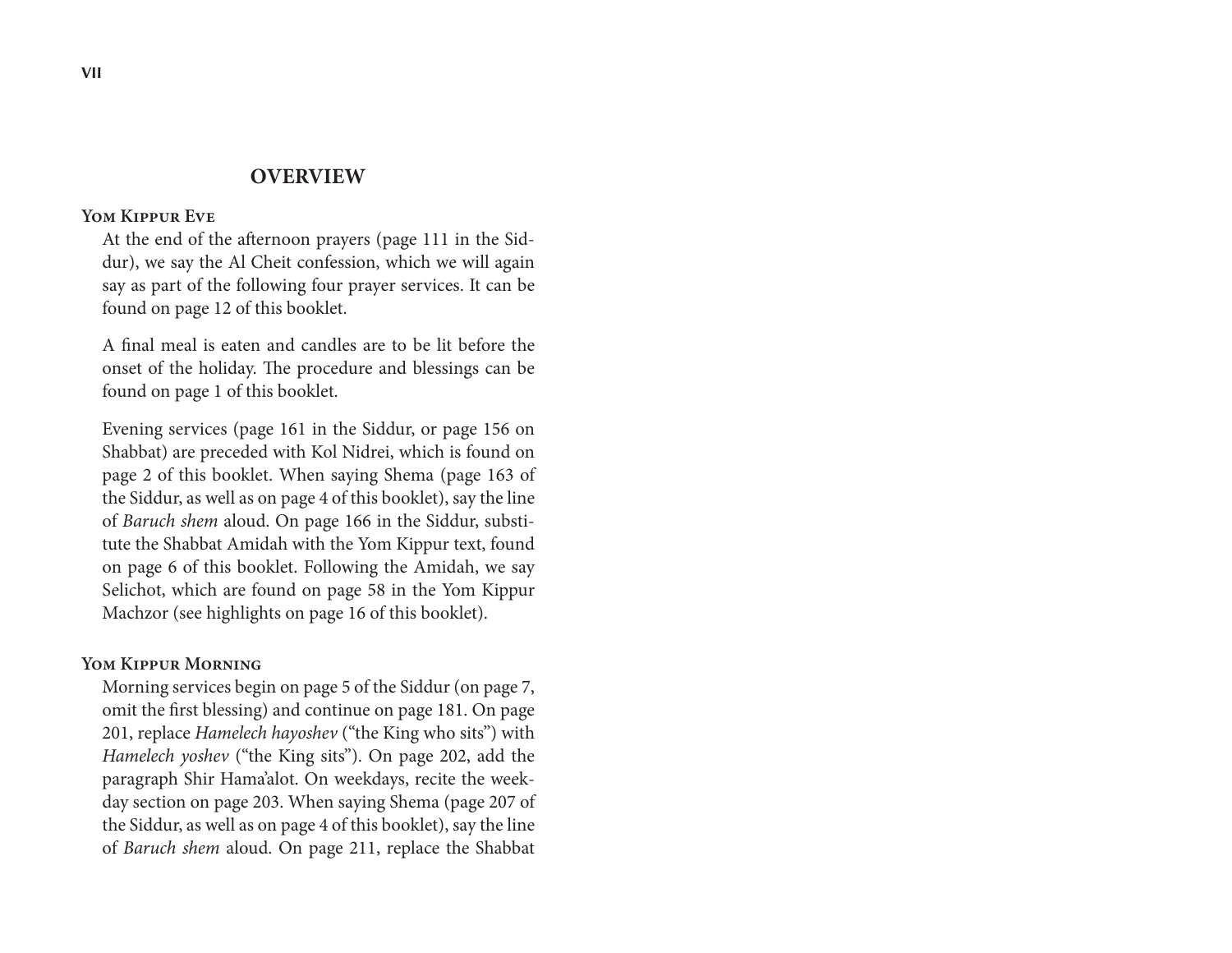#### **OVERVIEW IX**

lections of the Chazzan's repetition which can be found on dah on page 38 of this booklet. It is customary to say sepage 358 of the Machzor. Continue with Avinu Malkeinu, on page 17 of this booklet, followed by the final Shema on page 47 of this booklet.

Ne'ilah then concludes with the final prayers normally said after morning services, found on page 242 in the Siddur.

#### **CONCLUSION OF YOM KIPPUR**

Evening services are found on page 118 of the Siddur, followed by Kiddush Levanah on page 301 of the Siddur, and Havdalah, which can be found on page 50 of this booklet.



Amidah with the Yom Kippur text, found on page 6 of this booklet. The full text of the Chazan's repetition, of which it is customary to say selections even when praying alone, can be found on page 156 of the Yom Kippur Machzor. On weekdays, continue with Avinu Malkeinu, on page 17 of this booklet. Continue with the Song of the Day, on pages  $71-76$  of the Siddur.

Yizkor is found on page 20 of this booklet.

Continue on page 230 (on weekdays, 232) in the Siddur. On page 234, replace the Musaf Amidah with the Yom Kippur Musaf Amidah, on page 22 of this booklet.

Although the cantor's repetition is not said when praying alone, it is laudatory for the individual to read through the special texts added to the repetition, which can be found ed some highlights from the service, beginning on page 34 on page 227 of the Yom Kippur Machzor. We have includof this booklet.

#### YOM KIPPUR AFTERNOON

Minchah begins with the Korbanot (on page 250 in the Siddur), followed by the Torah reading (on page 304 in the Machzor), and the Amidah, which is found on page 6 of this booklet. The full text of the Chazan's repetition, ing alone, can be found on page 320 of the Yom Kippur of which it is customary to say selections even when pray-Machzor.

On weekdays, continue with Avinu Malkeinu, on page 17 of this booklet.

Ne'ilah begins with Ashrei and Uva LeTzion, which is found on page 253 of the Siddur. Continue with the Ne'ilah Ami-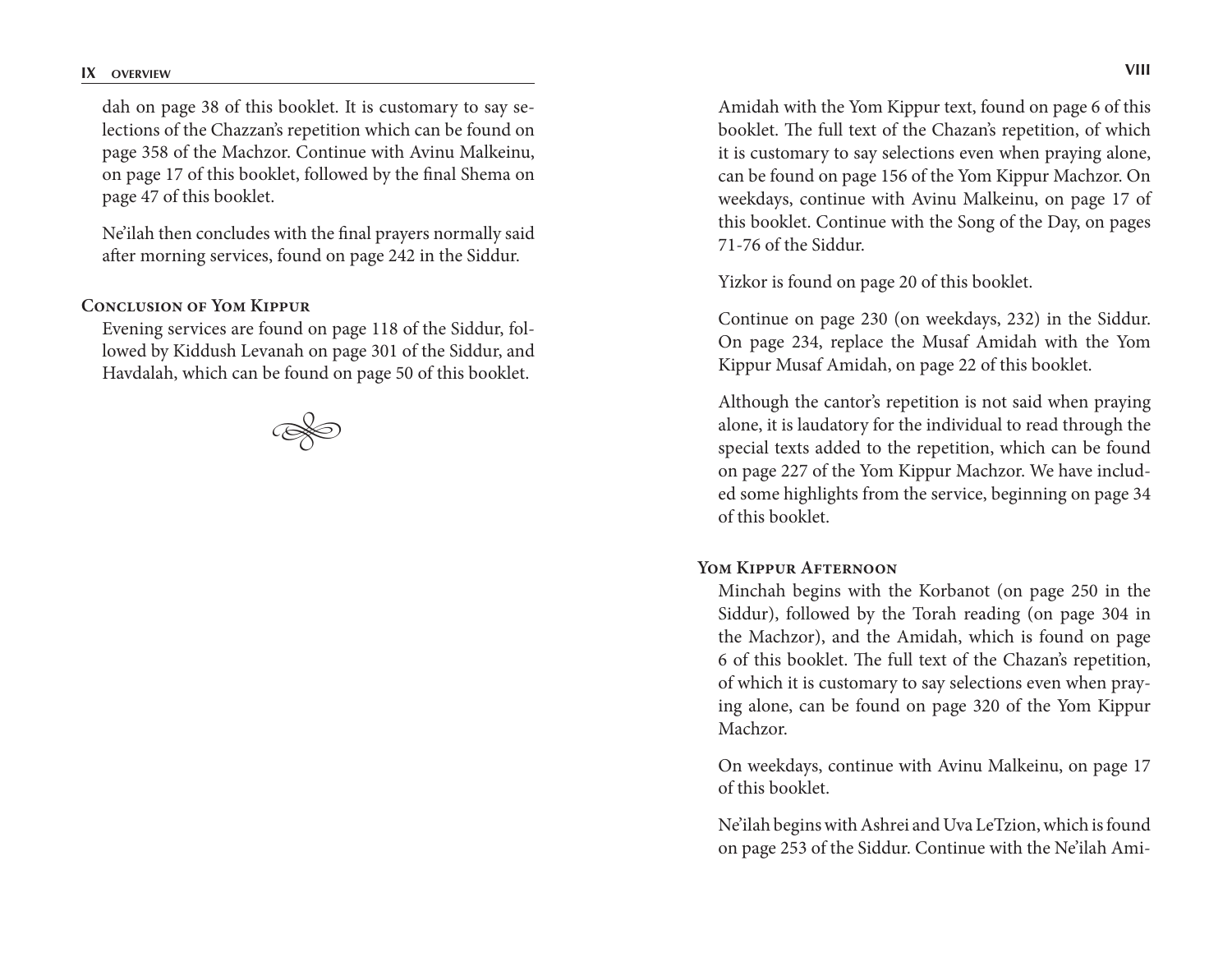#### ೲ಄಄ೲ

#### **BLESSINGS FOR CANDLE LIGHTING**

The festival lights are kindled at least eighteen minutes before sunset. Married women light two candles and many add an additional candle for each child; girls light one candle. After lighting the candle(s) draw the hands three times around the lights and towards the face, then place them over the eyes and recite the appropriate blessing.

If one forgot to light candles before sunset, they should not be lit at all.

Transliteration, Siddur Annotated Edition, page 630.

On Fridav evening, add the words in shaded parentheses:

ברוך Blessed are You, Lord our God, King of the universe, who has sanctified us with His commandments, and commanded us to kindle the light of (Shabbat and) Yom Kippur.

ברוך Blessed are You, Lord our God, King of the universe, who has granted us life, sustained us and enabled us to reach this occasion.

#### ೲ಄಄ೲ

#### **BLESSINGS FOR CANDLE LIGHTING**

The festival lights are kindled at least eighteen minutes before sunset. Married women light two candles and many add an additional candle for each child; girls light one candle. After lighting the candle(s) draw the hands three times around the lights and towards the face, then place them over the eyes and recite the appropriate blessing.

If one forgot to light candles before sunset, they should not be lit at all.

On Friday evening, add the words in shaded parentheses:



#### ORDER OF THE EVENING OF YOM KIPPUR

The order of putting on the *tallit* is in the Siddur Annotated Edition on page 10. The *tallit* is donned before sunset. One who puts on the *tallit* after sunset should not recite the blessing.

It is customary to recite the confessional prayers (Our God, page 11 through not through suffering or severe illness, page 15).



#### ೕ⁄⊛ೊು

#### ORDER OF THE EVENING OF YOM KIPPUR

The order of putting on the *tallit* is in the Siddur Annotated Edition on page 10. The *tallit* is donned before sunset. One who puts on the *tallit* after sunset should not recite the blessing.

לא עַל יִדֵי יִסוּרִים ht is customary to recite the confessional prayers (אֱלְהֵינוּ), page 11 through וְחֶלְיִם רָעִים), page 15).

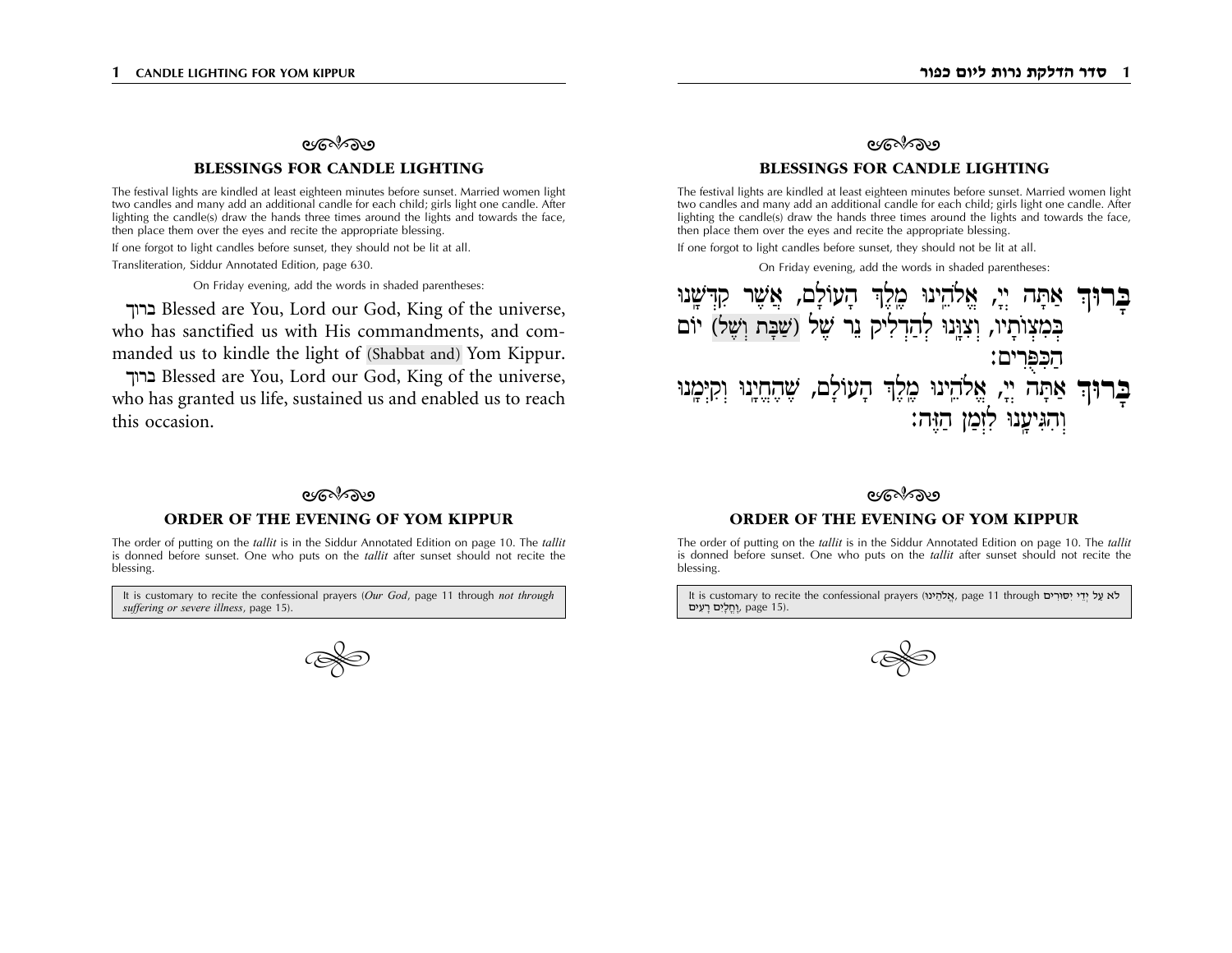#### ೲಀಀೲ

#### **KOL NIDREI**

Composed to be said in the presence of at least three adult men, according to some opinions Kol Nidrei may be recited even while praying alone. Kol Nidrei is recited while standing.

Transliteration, Machzor for Yom Kippur, page 439.

" מֹלך When the Lord will reveal His kingship, the earth will exult; the multitudes of islands will rejoice. Clouds and dense darkness will surround Him; justice and mercy will be the foundation of His throne. Fire will go before Him and consume His foes all around. His lightnings will illuminate the world; the earth will see and tremble. The mountains will melt like wax before the Lord, before the Master of all the earth. The heavens will declare His justice, and all the nations will behold His glory. All who worship graven images, who take pride in idols, will be ashamed; all idol worshippers will prostrate themselves before Him. Zion will hear and rejoice, the towns of Judah will exult, because of Your judgments, O Lord. For You, Lord, transcend all the earth; You are exceedingly exalted above all the supernal beings. You who love the Lord, hate evil; He watches over the souls of His pious ones, He saves them from the hand of the wicked.

The following verses are recited once in a loud voice.

אור Light is sown for the righteous, and joy for the upright in heart.

שמחו Rejoice in the Lord, you righteous, and extol His holy Name.<sup>1</sup>

The following is recited three times by the chazzan, in a tone loud enough for the people standing beside him to hear.

5y With the sanction of the Omnipresent and with the sanction of the congregation, by the authority of the heavenly tribunal and by the authority of the earthly tribunal, we hereby grant permission to pray with those who have transgressed.

#### ೲೢೢೲ

#### **KOL NIDREI**

Composed to be said in the presence of at least three adult men, according to some opinions Kol Nidrei may be recited even while praying alone. Kol Nidrei is recited while standing.

ענו האו WΧ כםאו: מב ראתה האירו מלפני נמסו כדונג D' הר האר 2 העמים כבודו: כל השמים צדקו. הגידו השתחוו לו ם. פ' המתהללי פסל ותגלנה בנות יהודה. הארץ, מאד אַתָּה יִיָ כי אֵלהִים: אֹהֲבֵי יִיָ שִׂנְאוּ רָע, שמר נפשות בל חֲסִידָיו, מִיַּד רֹשֵׁעִים יצילם:

|                              |                        |  | The following verses are recited once in a loud voice.  |  |
|------------------------------|------------------------|--|---------------------------------------------------------|--|
|                              | סופי תיבות בגמטריא טוב |  | סופי תיבות קר״ע                                         |  |
| ּוּלִיִּשְׁרֵי לֵב שִׂמְחָה: |                        |  | אוֹר זָרֱעַ לַצַּדִּיק,                                 |  |
|                              |                        |  | שִׂמְחוּ צַדִּיקִים בַּיְיָ, וְהוֹדוּ לְזֵבֶר קָדְשׁוֹ: |  |

The following is recited three times by the chazzan, in a tone loud enough for the people standing beside him to hear.

אנו מטה, כות

1. Psalm 97.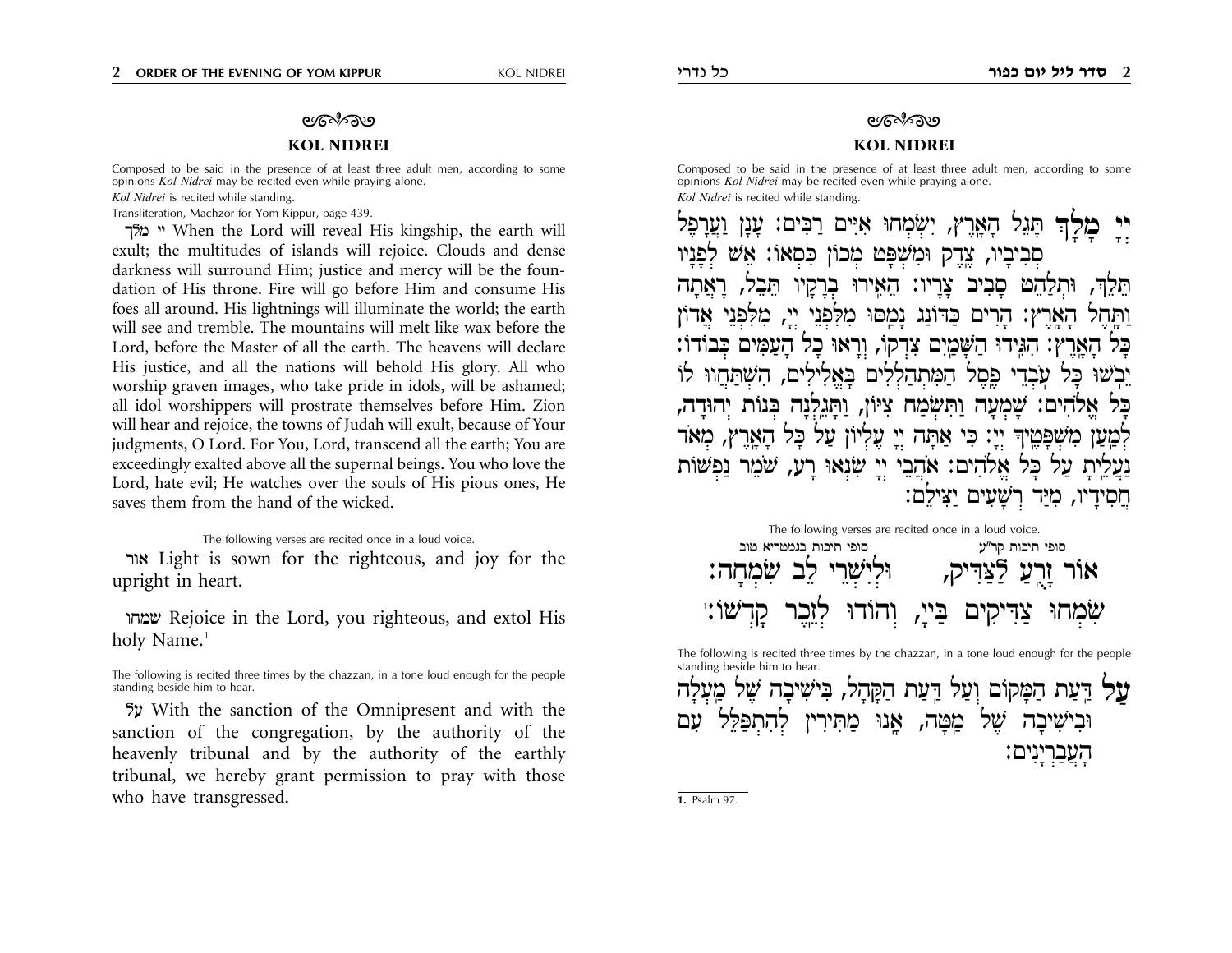The following is recited three times by the chazzan while the congregation follows along in an undertone:

ר בא All vows, [self-imposed] prohibitions, oaths, consecrations, restrictions, interdictions, or [any other] equivalent expressions of vows, which I may vow, swear, dedicate [for sacred use], or which I may proscribe for myself or for others, from this Yom Kippur until the next Yom Kippur which comes to us for good, [from now] we regret them all; all shall be hereby absolved, remitted, cancelled, declared null and void, not in force or in effect. Let our vows not be considered vows; let our [self-imposed] prohibitions not be considered prohibitions; and let our oaths not be considered oaths.

The following is recited three times by the chazzan and subsequently by the congregation: ונסלח And may the entire congregation of the children of Israel, as well as the proselyte who dwells among them, be forgiven, for all the people acted unwittingly.<sup>1</sup>

#### Chazzan:

האם Pardon, I beseech You, the wrongdoing of this people, in keeping with the greatness of Your kindness and as You have forgiven this people from Egypt until now.<sup>2</sup> And there it is stated:

The following is recited three times by the congregation and subsequently by the chazzan: ויאמר And the Lord said: I have pardoned in accordance with your words.<sup>3</sup>

One who has already recited the following blessing when lighting the candles should not recite the blessing.

ברוך Blessed are You, Lord our God, King of the universe, who has granted us life, sustained us and enabled us to reach this occasion. (Cong: Amen)

The following is recited three times by the chazzan while the congregation follows along in an undertone:

אחרטנא בכלהוז ובה: כטו הבא פפור יהו עתנא לא

The following is recited three times by the chazzan and subsequently by the congregation:

Chazzan: םלח נא לעון העם הזה כגדל לַעָם הַזֶּה מִמִּצְרֵיִם וְעָד הנה."

The following is recited three times by the congregation and subsequently by the chazzan:

וַיְאֹמֶר יְיָ סְקַחְתִּי כִּדְבָרֶךְ:

One who has already recited the following blessing when lighting the candles should not recite the blessing.

והגיענו לזמן הזה:  $_{\text{cong.}}$  אמן



1. Numbers 15:26. 2. Ibid. 14:19. 3. Ibid. 14:20.

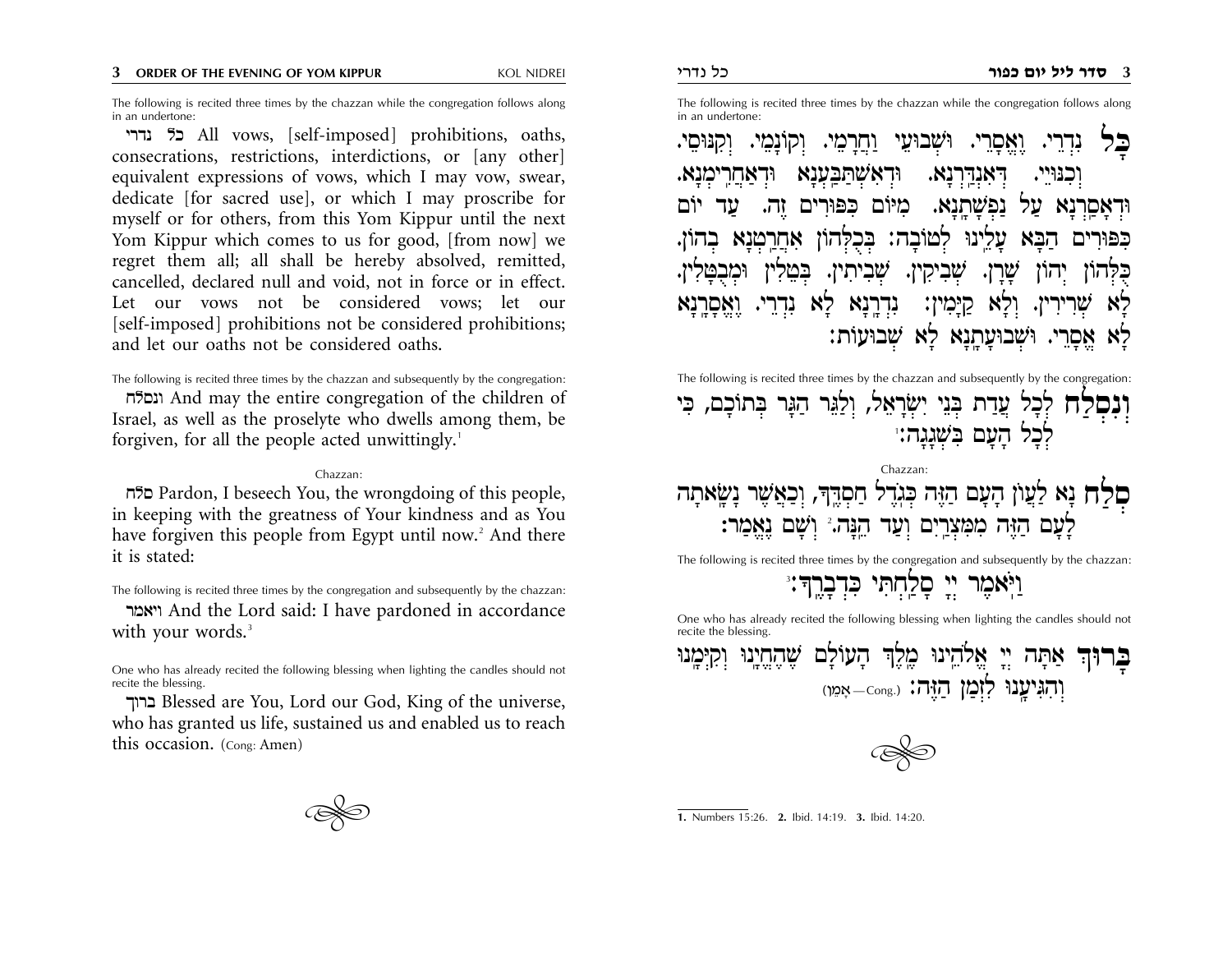#### ೕೲೋ

#### **THE SHEMA**

The evening and morning services both contain the Shema.

The Shema should be recited with intense concentration, especially the first two verses in which we accept the sovereignty of God. Recite the first verse aloud, with your right hand covering your eyes.

Do not slur over the  $n$ , but draw it out slightly for the length of time that it takes to affirm God's sovereignty in the seven heavens and on earth—equal to eight, the numerical value of  $\mathsf{D}$ . The  $\mathsf{I}$  (whose numerical value is four) should be drawn out for the length of time that it takes to reflect that God is alone in His world and that he rules in all four corners of the universe. While reciting the Shema, pause at the commas to convey the following meaning: Hear O Israel (pause), the Lord who is our God (pause) is the one God. For additional laws, see Siddur Annotated Edition page 588.

Transliteration, Siddur Annotated Edition, page 624.

## שמע Hear, O Israel, the Lord is our God, the Lord is One.<sup>1</sup>

Recite the following verse in a loud voice:

**Elessed** be the name of the glory of His kingdom for ever and ever. $^2$ 

You shall love the Lord your God with all your heart, with all your soul, and with all your might. And these words which I command you today, shall be upon your heart. You shall teach them thoroughly to your children, and you shall speak of them when you sit in your house and when you walk on the road, when you lie down and when you rise. You shall bind them as a sign upon your hand, and they shall be for a reminder between your eyes. And you shall write them upon the doorposts of your house and upon your gates. $3$ 

והיה And it will be, if you will diligently obey My commandments which I enjoin upon you this day, to love the Lord your God and to serve Him with all your heart and with all your soul: I will give rain for your land at the proper time, the early rain and the late rain, and you will gather in your grain, your wine and your oil. And I will give grass in your fields for your cattle, and you will eat and be sated. Take care lest your heart be lured away, and you turn astray and worship alien gods and bow down to them. For then the Lord's wrath will flare up against you, and He will close

#### ೲ಄಄ಀ

#### **THE SHEMA**

The evening and morning services both contain the Shema.

The Shema should be recited with intense concentration, especially the first two verses in which we accept the sovereignty of God. Recite the first verse aloud, with your right hand covering your eyes.

Do not slur over the  $n$ , but draw it out slightly for the length of time that it takes to affirm God's sovereignty in the seven heavens and on earth—equal to eight, the numerical value of  $\overline{D}$ . The  $\overline{J}$  (whose numerical value is four) should be drawn out for the length of time that it takes to reflect that God is alone in His world and that he rules in all four corners of the universe. While reciting the Shema, pause at the commas to convey the following meaning: Hear O Israel (pause), the Lord who is our God (pause) is the one God. For additional laws, see Siddur Annotated Edition page 588.

| אַחַד: |  | ֹשְׁמַעָ יִשְׂרָאֵל, יְיָ אֱלֹהִינוּ, יְיָ |  |
|--------|--|--------------------------------------------|--|
|        |  |                                            |  |

 $\cdot$ 

Recite the following verse in a loud voice:

 $\rightarrow$ 

היום, בי

את

<sup>1.</sup> Deuteronomy 6:4. 2. Pesachim 56a; Deuteronomy Rabbah 2:31, 35, 36. 3. Deuteronomy  $6:5-9.$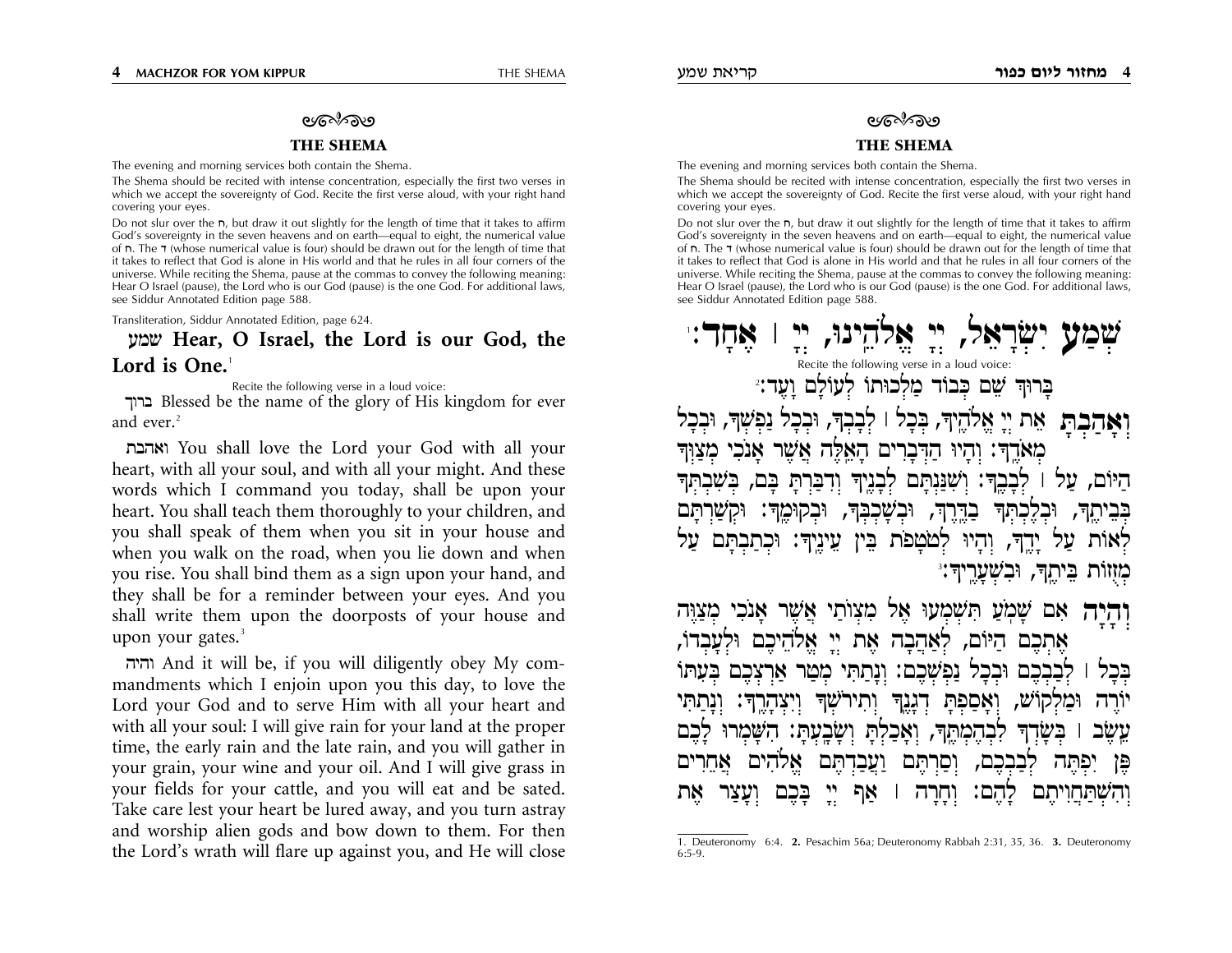5

the heavens so that there will be no rain and the earth will not yield its produce, and you will swiftly perish from the good land which the Lord gives you. Therefore, place these words of Mine upon your heart and upon your soul, and bind them for a sign on your hand, and they shall be for a reminder between your eyes. You shall teach them to your children, to speak of them when you sit in your house and when you walk on the road, when you lie down and when you rise. And you shall inscribe them on the doorposts of your house and on your gates so that your days and the days of your children may be prolonged on the land which the Lord swore to your fathers to give to them for as long as the heavens are above the earth.<sup>1</sup>

ויאמר The Lord spoke to Moses, saying: Speak to the children of Israel and tell them to make for themselves fringes on the corners of their garments throughout their generations, and to attach a thread of blue on the fringe of each corner. They shall be to you as tzitzit, and you shall look upon them and remember all the commandments of the Lord and fulfill them, and you will not follow after your heart and after your eyes by which you go astray-so that you may remember and fulfill all My commandments, and be holy to your God. I am the Lord your God who brought you out of the land of Egypt to be your God; I, the Lord, am your God.<sup>2</sup> Truth

Although the word Truth belongs to the next paragraph, do not pause between your God and Truth.



מעל הארץ מהרה אבדתם אלה את or על לאות אתם את אתם יהם' מזוּזוֹת ּהַאֲרֵץ:י מי' השמים

לדרתם, פתיל את אתו, ווכרתם וראיתם אתם, ולא תתורו אחרי ואחרי לבבכם 'תם ו תם: את D אחר

Although the word אמת belongs to the next paragraph, do not pause between אלהיכם אמת. When praying without a minyan, repeat אני יי אלהיכם. When praying without a minyan, repeat



1. Deuteronomy 11:13-21. 2. Numbers 15:37-41.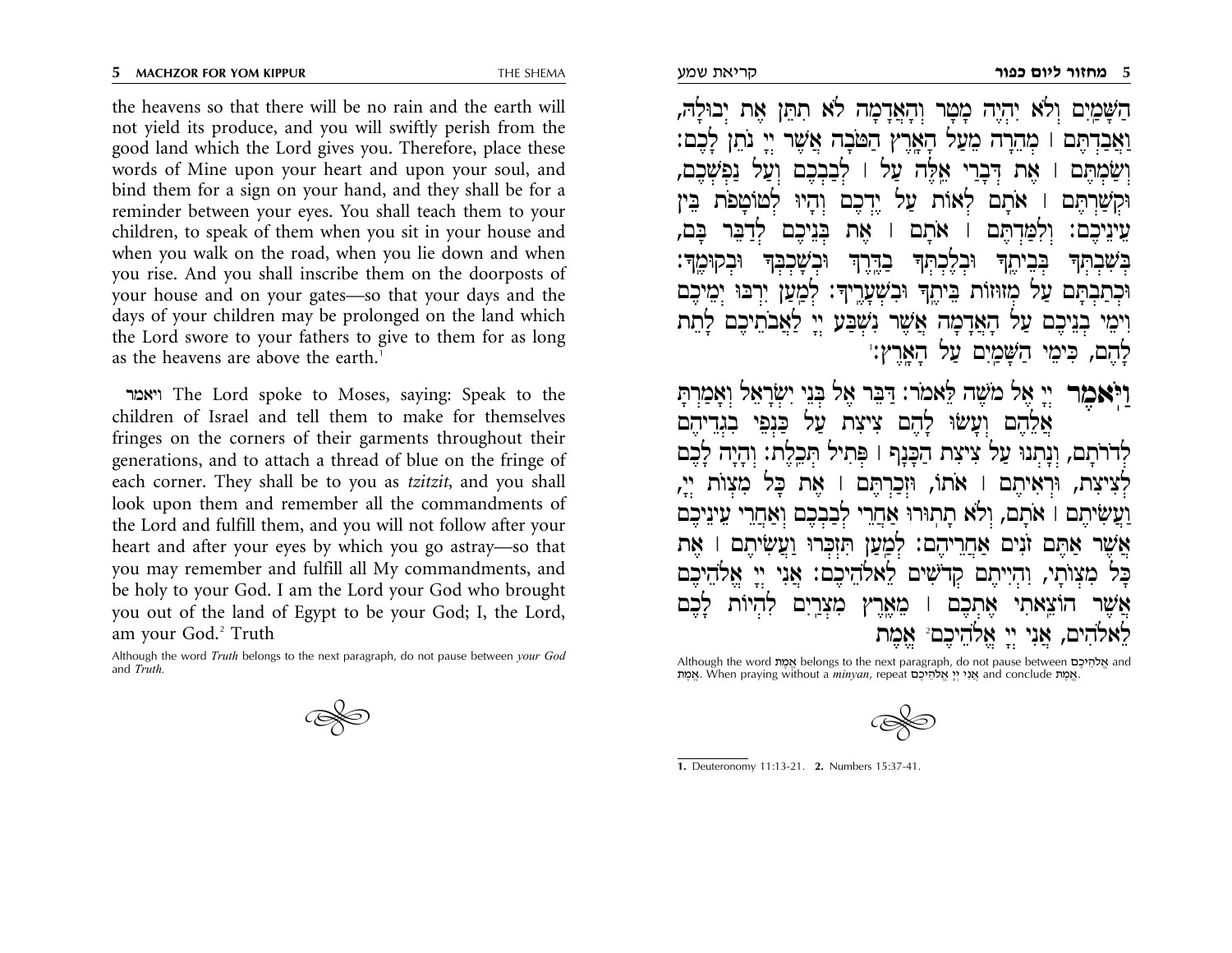#### ೲ಄಄ೲ

#### **AMIDAH FOR YOM KIPPUR**

The evening, morning and afternoon prayers all contain this version of the Amidah, the silent prayer. The Al Cheit, found on page 11 of this booklet, is also said following the afternoon prayer on the eve of Yom Kippur

While praying, concentrate on the meaning of the words. Remember that you stand before the Divine Presence. Remove any distracting thoughts, allowing the mind to remain focused on prayer. Before beginning the Amidah, take three steps back, then three steps forward. Recite the Amidah quietly—but audibly—while standing with feet together. Throughout the Amidah, ending on page 15, interruptions of any form are forbidden.

אדני My Lord, open my lips, and my mouth shall declare Your praise.<sup>1</sup>

#### Bend knees at *Blessed*; bow at *You*; straighten up at *Lord*.

**Elessed** are You, Lord our God and God of our fathers, God of Abraham, God of Isaac and God of Jacob, the great, mighty and awesome God, exalted God, who bestows bountiful kindness, who creates all things, who remembers the piety of the Patriarchs, and who, in love, brings a redeemer to their children's children, for the sake of His Name.

וכרנו Remember us for life, King who desires life; inscribe us in the Book of Life, for Your sake, O living God.

Bend knees at *Blessed*; bow at *You*; straighten up at *Lord*. מ $\tau$  O King, [You are] a helper, a savior and a shield. Blessed are You, Lord, Shield of Abraham.

אתה You are mighty forever, my Lord; You resurrect the dead; You are powerful to save. You cause the dew to descend.

He sustains the living with loving kindness, resurrects the dead with great mercy, supports the falling, heals the sick, releases the bound, and fulfills His trust to those who sleep in the dust. Who is like You, mighty One! And who can be compared to You, King, who brings death and restores life, and causes deliverance to spring forth!

During Mincha on Shabbat, substitute All-Merciful for merciful. מי Who is like You, (All-Merciful) merciful Father, who in compassion remembers His creatures for life.

#### ೲೕೢೲ

#### **AMIDAH FOR YOM KIPPUR**

The evening, morning and afternoon prayers all contain this version of the Amidah, the silent prayer. The Al Cheit, found on page 11 of this booklet, is also said following the afternoon prayer on the eve of Yom Kippur

While praying, concentrate on the meaning of the words. Remember that you stand before the Divine Presence. Remove any distracting thoughts, allowing the mind to remain focused on prayer. Before beginning the Amidah, take three steps back, then three steps forward. Recite the Amidah quietly—but audibly—while standing with feet together. Throughout the Amidah, ending on page 15, interruptions of any form are forbidden.

Bend knees at בְּרוּד; bow at אֶתֶּה; straighten up at  $\gamma$ . אלהי ומביא באהבה: אלהים Bend knees at בְּרוּד; bow at אֶתֶּה; straighten up at  $\gamma$ . אתה מתים מחיה udn מחיה מת בחםד. פא גבורות, ומי מי ומחיה ממית П During Mincha on Shabbat, substitute הרחמים for הרחמים)

1. Psalms  $51:17$ .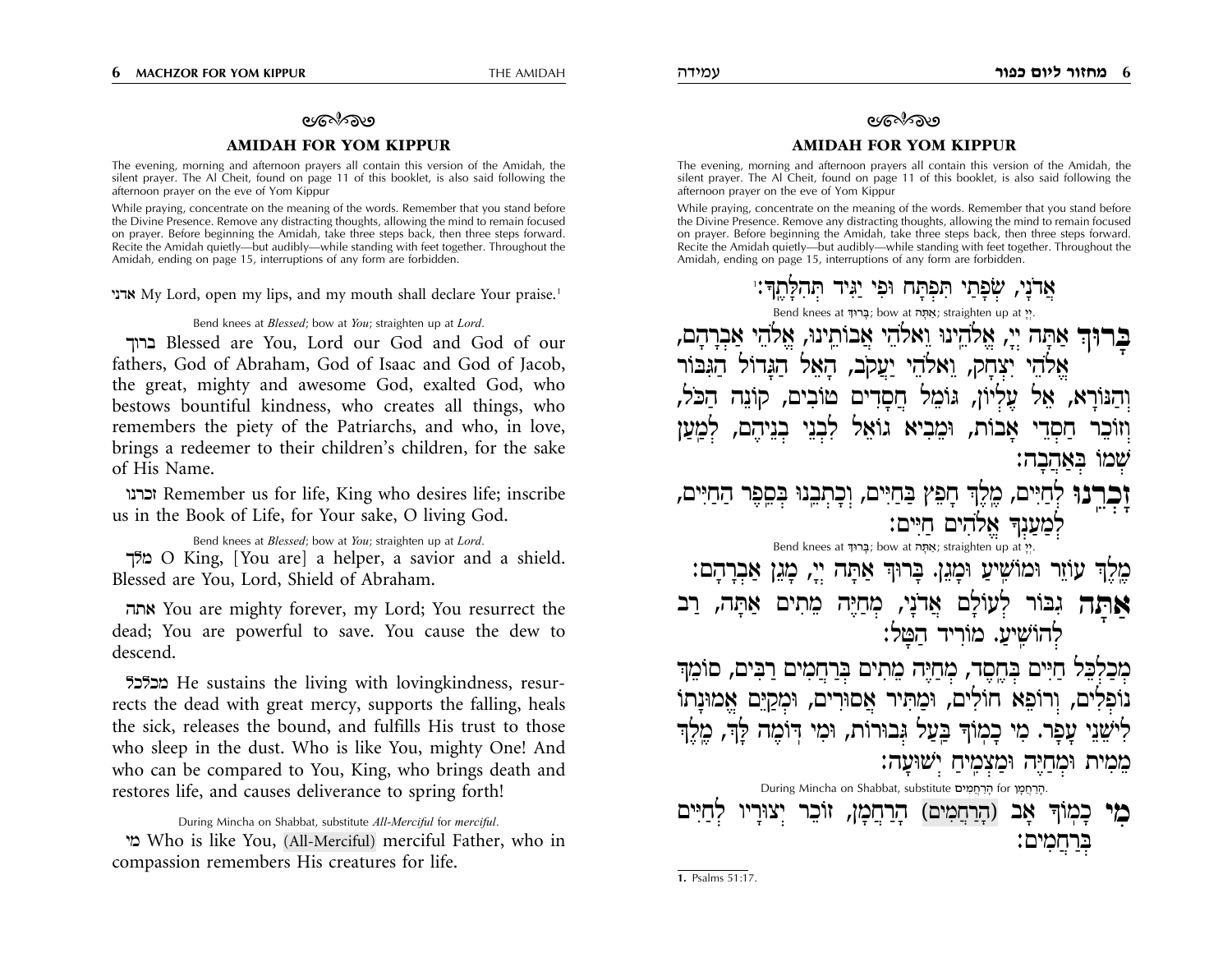**MACHZOR FOR YOM KIPPUR** 7

ונאמן You are trustworthy to revive the dead. Blessed are You, Lord, who revives the dead.

אתה You are holy and Your Name is holy, and holy beings praise You daily for all eternity.

דור לדור Through all generations proclaim the kingship of God, for He alone is exalted and holy.

And thus shall Your Name, Lord our God, be sanctified upon Israel Your people, upon Jerusalem Your city, upon Zion the abode of Your glory, upon the kingship of the house of David Your anointed, and upon Your dwellingplace and Your sanctuary.

ובכן And so, Lord our God, instill fear of You upon all that You have made, and dread of You upon all that You have created; and [then] all works will be in awe of You, all the created beings will prostrate themselves before You, and they all will form a single band to carry out Your will with a perfect heart. For we know, Lord our God, that rulership is Yours, strength is in Your [left] hand, might is in Your right hand, and Your Name is awesome over all that You have created.

ובכן And so, Lord, grant honor to Your people, glory to those who fear You, good hope to those who seek You, confident speech to those who yearn for You, joy to Your land, gladness to Your city, a flourishing of strength to David Your servant, and a setting up of light to the son of Yishai Your anointed, speedily in our days.

ובכן And then the righteous will see and be glad, the upright will rejoice, and the pious will exult in song; injustice will shut its mouth and all wickedness will go up in smoke, when You will remove the rule of evil from the earth.

Iord our God, You are He who alone will reign over all Your works, in Mount Zion the abode of Your glory, in Jerusalem Your holy city, as it is written in Your holy Scriptures: The Lord shall reign forever; your God, O Zion, throughout all generations; praise the Lord.<sup>1</sup>

מחיה המתים: אַתַּה יֵי, ברוד מתים. להחיות וקדושים أنزلار ושמד קדוש יום בכל קד ndN פֵלְה. כי הוא לבדו מרום וקדוש: לדור ודור המליכו לאל, אלהינוּ יתקד כבודד, משכו ציון 'נך והיכלד: משיחד, ועל מכו בית דוד אלהינוּ על כל מעשׂיךּ, ואימתך פחדד תן יבכז כל המעשים, וישתחוו שבראת, וייראוד בל אגדה אחת לפניד כלם הברואים.

יי אלהינוּ שהשלטו ענו ושמד נורא על כל מה שבראת: בימינד, יִיָ לִעַּמֱךָ, תִּהִלָּה לִירֵאֶיךָ, וִתִקְוָה טוֹבָה כבוד הז למיחלים לך, פה ופתחון לדורשיד, לדוד עבדד, וששון לעירד, וצמיחת קרן לארצד, מִשִׁיחֵךּ, בִּמְהֵרַה בְיַמֵּינוּ: לבן נר

וישמחו, ים וחםיד יראו ם' צדיק ברנה יגילו, ועולתה תקפץ פיה,

תכלה, כֵּי תַעֲבִיר מו מִמְשֵׁלֵת זַדוֹן בעשן הארץ: אלהינו  $\frac{1}{2}$ הוא אתה ותמלוד כבודד. וכירושלים בהר קַרְשֵׁךּ: בדברי קַדְשֱדּ, כַּכּתוּב ציון לדר ודר, הללויה:'

1. Psalms 146:10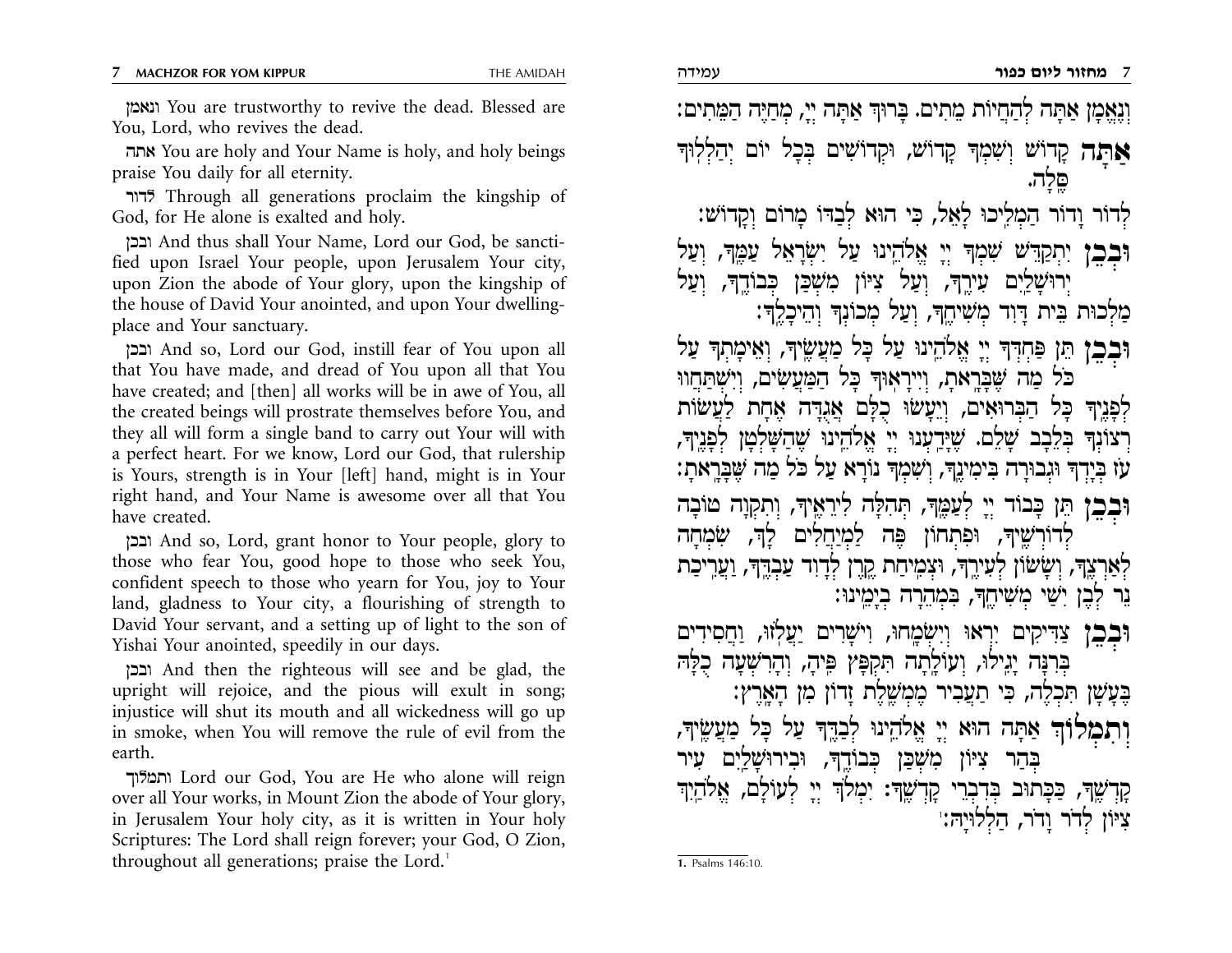קדוש Holy are You, awesome is Your Name, and aside from You there is no God, as it is written: The Lord of hosts is exalted in justice and the holy God is sanctified in righteousness.<sup>1</sup> Blessed are You, Lord, the holy King.

אתה You have chosen us from among all the nations; You have loved us and found favor with us. You have raised us above all tongues and made us holy through Your commandments. You, our King, have drawn us near to Your service and proclaimed Your great and holy Name upon us.

#### On Shabbat, add the words in shaded parentheses.

ותתן And You, Lord our God, have given us in love (this Shabbat day and) this Day of Atonements, this day of pardoning of sin, this day of holy assembly (for sanctity and tranquility) for forgiveness, pardon, and atonement, to forgive thereon all our wrongdoings, (in love,) a holy assembly, commemorating the Exodus from Egypt.

#### On Shabbat, add the words in shaded parentheses.

אלהינו Our God and God of our fathers, may there ascend, come, and reach, be seen, accepted, and heard, recalled and remembered before You our remembrance and recollection, the remembrance of our fathers, the remembrance of Mashiach the son of David Your servant, the remembrance of Jerusalem Your holy city, and the remembrance of all Your people the House of Israel, for deliverance, well-being, grace, kindness, mercy, good life and peace, on this (Shabbat day and this) Day of Atonements, on this day of pardoning of sin, on this day of holy assembly. Remember us on this [day], Lord our God, for good; be mindful of us on this [day] for blessing; help us on this [day] for good life. With the promise of deliverance and compassion, spare us and be gracious to us; have mercy upon us and deliver us; for our eyes are directed to You, for You, God, are a gracious and merciful King.

מבלעדיד, ככתוּב: קדוש אַתַּה וְנוֹרַא שְׁמֵךּ, וְאֵין אֵלוֹהַ יֵי צְבָאוֹת בַּמִשְׁפַּט, וְהַאֵל הַקַּדוֹשׁ נקדש ויגבה בְּצְרַקַה.' בַּרוּךְ אַתַּה יְיַ, הַמֱלֵךְ הַקַּרוֹשׁ: העמים, בחרתנוּ אהבת אותנו

וקדשתנו הלשונות. ורוממחנו במצותיד, הגדול והקדוש וקרבתנוּ קְרֵאתַ:

On Shabbat, add the words in shaded parentheses.

השבת הזה ואת ותחז ה את סליחת העון הזה, הכפורים הזה, את יום יום) הזה, (לִקְרִשָּׁה וְלִמְנוּחַה) فزيع את יום מקרא לסליחה ולכפרה, ולמחל בוֹ את כל עוֹנוֹתינוּ, (באהבה) מִקְרָא קְדֵשׁ, זֶכֶר לִיצִיאַת מִצְרֵיִם:

#### On Shabbat, add the words in shaded parentheses.

אלהינו ואלהי אבותינו, וזכרוז ופקדוננו וזכרוז בו אבותינו, וזכרוֿן П, מש בית עמד 73 וזכרון ולרחמים מוכים ולחיים לחן ולחםד לטובה הכפורים הזה, ביום םליחת (השׁבת הזה וּביוֹם) קרש הזה. זכרנו בו ۹۹ ביום מקרא הזה, בו לִבְרַכָה, וְהוֹשִׁיעֲנוּ בוֹ לחיים טוֹבים. לִטוֹבָה, וּפַקְדֵנוּ וּבִדְבַר יִשׁוּעָה וְרַחֲמִים חוּם וְחָנֵּנוּ, וְרַחֵם עָלֵינוּ וְהוֹשִׁיעֵנוּ, כִּי אֵלֵיךָ עֵינֵינוּ, כִּי אֵל מֶלֶךְ חַנּוּן וְרַחוּם אֱתָה:

1. Isaiah 5:16.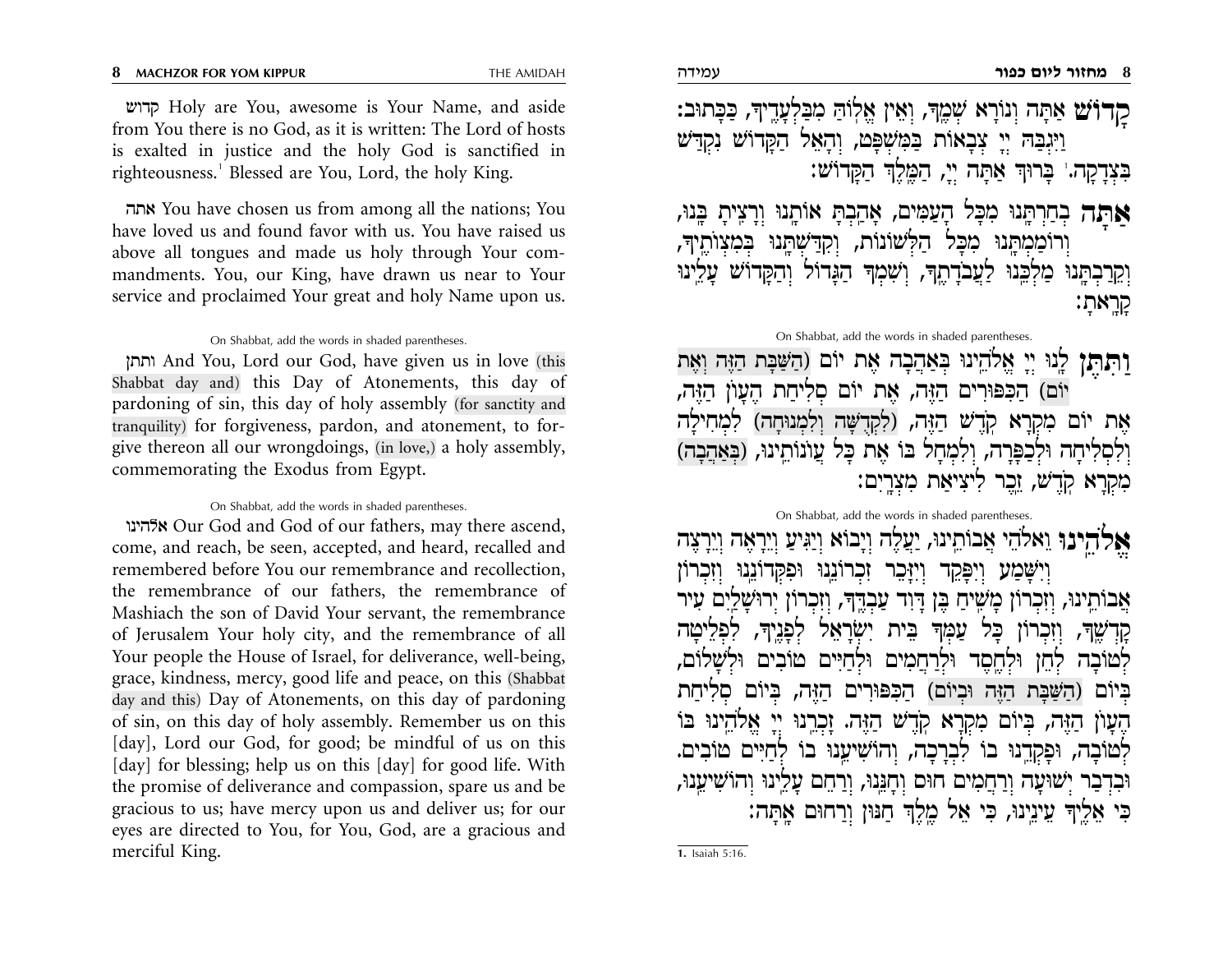On Shabbat, add the words in shaded parentheses. During Mincha on Shabbat, substitute Shabbat day for Shabbat days.

אלהינו Our God and God of our fathers, forgive our wrongdoings on this (Shabbat day and on this) Day of Atonements, on this day of pardoning of sin, on this day of holy assembly; wipe away and remove our transgressions and sins from before Your eyes, as it is stated: I, I [alone,] am He who wipes away your transgressions, for My sake; your sins I will not recall.<sup>1</sup> And it is stated: I have wiped away your transgressions like a thick cloud, your sins like a cloud; return to Me, for I have redeemed you.<sup>2</sup> And it is stated: For on this day atonement shall be made for you, to purify you; you shall be cleansed of all your sins before the Lord.<sup>3</sup> (Our God and God of our fathers, please find favor in our rest.) Make us holy with Your commandments and grant us our portion in Your Torah; satiate us with Your goodness and gladden our soul with Your salvation. (Lord our God, grant as our heritage, in love and goodwill, Your holy Shabbat day(s), and may all Israel who sanctify Your Name rest on them.) Make our heart pure to serve You in truth, for You are the Pardoner of Israel and the Forgiver of the tribes of Yeshurun<sup>4</sup> in every generation, and aside from You we have no King who forgives and pardons. Blessed are You, Lord, King who forgives and pardons our sins and the sins of His people, the House of Israel, and removes our trespasses each and every year; King over the whole earth, who sanctifies (the Shabbat and) Israel and the Day of Atonements.

רצה Look with favor, Lord our God, on Your people Israel, and pay heed to their prayer; restore the service to Your Sanctuary, and accept with love and favor Israel's fire-offerings and prayer; and may the service of Your people Israel always find favor.

ותחזינה May our eyes behold Your return to Zion in mercy. Blessed are You, Lord, who restores His Divine Presence to Zion.

On Shabbat, add the words in shaded parentheses. During Mincha on Shabbat, substitute שִׁבַּתוֹת for שָׁבַּת.

לעונותינו ביום נו ואלהי אבותינו, מחל הכפורים הזה, ביום סליחת העון הזה וביום) מחה הזה, מקרא קד ביום היה, אנכי אנכי הוא מחה יחטאתינו כאמור: אוכר.' X7 וחטאתיד שוּבה חטאתיד. ענז נאמו אתכם. D. יכפר ום הזה כי תמהרוּ.<sup>3</sup> (אלהינוּ ואלהי אבותינוּ, רצה לפני חטאתיכם בתורתד. במצו נא במנוּחתנוּ) (שבתות) שבת וינוחוּ בם אלהינוּ כי לבנו יטהר שראל' ומחלו מוחל וסולח. ברוד מלד אי לעונותינוּ ולעונות לה שנה בכל אשמותינוּ הכפו ם השבת בעמד לתפלתם ברצון, ותהי

אתה . . . . . .

<sup>1.</sup> Isaiah 43:25. 2. Ibid. 44:22. 3. Leviticus 16:30. 4. V. Isaiah 44:2; Deuteronomy 33:5, 26; Ramban, Deuteronomy 7:12.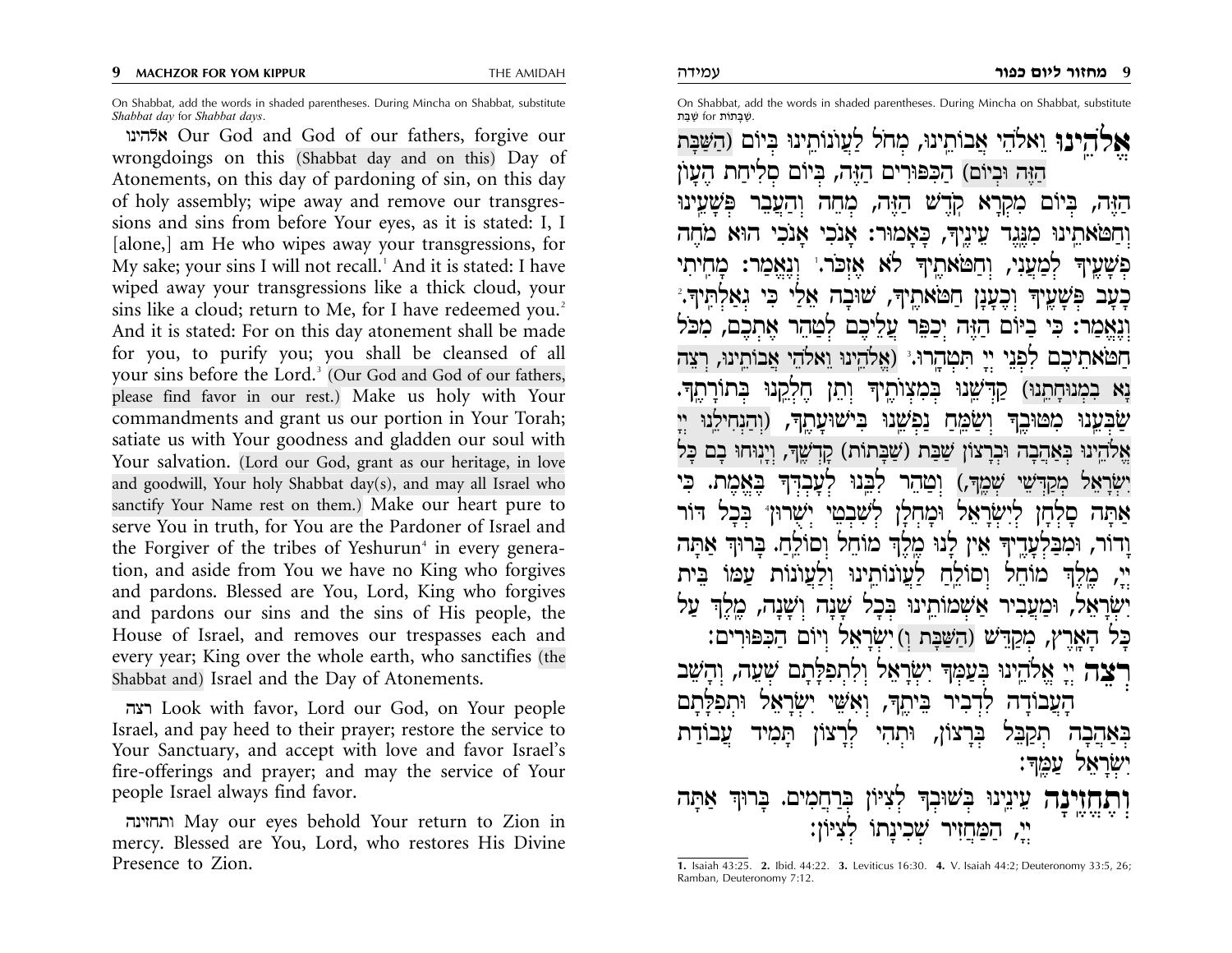Bow at We thankfully acknowledge; straighten up at Lord.

We thankfully acknowledge that You are the Lord our God and God of our fathers forever. You are the strength of our life, the shield of our salvation in every generation. We will give thanks to You and recount Your praise, evening, morning and noon, for our lives which are committed into Your hand, for our souls which are entrusted to You, for Your miracles which are with us daily, and for Your continual wonders and beneficences. You are the Beneficent One, for Your mercies never cease; and the Merciful One, for Your kindnesses never end; for we always place our hope in You.

ועל And for all these, may Your Name, our King, be continually blessed, exalted, and extolled forever and all time.

וכתוב Inscribe all the children of Your Covenant for a good life.

רב? And all living things shall forever thank You, and praise Your great Name eternally, for You are good. God, You are our everlasting salvation and help, O benevolent God.

Bend knees at *Blessed*; bow at *You*; straighten up at *Lord*. Blessed are You, Lord, Beneficent is Your Name, and to You it is fitting to offer thanks.

שים Bestow peace, goodness, and blessing, life, graciousness, kindness, and mercy, upon us and upon all Your people Israel. Bless us, our Father, all of us as one, with the light of Your countenance, for by the light of Your countenance You gave us, Lord our God, the Torah of life and loving-kindness, righteousness, blessing, mercy, life and peace. May it be favorable in Your eyes to bless Your people Israel, at all times and at every moment, with Your peace.

ובספר And in the book of life, blessing, peace, and prosperity, deliverance, consolation, and favorable decrees, may we and all Your people the House of Israel be remembered and inscribed before You for a happy life and for peace. Blessed are You, Lord, who blesses His people Israel with peace.

Bow at מודים; straighten up at  $\cdot$ .

שאתה הוא לַד, מודים אנחנו היינו, אבותינוּ לעולם ועד, צוּר מגו אתה הוא לדור ודור, נודה ונספר תהלתד, ী? וַעֲל נִשָׁמוֹתֵינוּ הַפְּקוּדוֹת לַדְּ, חיינוּ המסוּרים בידד, עִמֲנוּ, וְעַל נִפְלְאוֹתֵיךְ וְטוֹבוֹתֵיךְ יום וִצָּהֵרֵיִם, הַטּוֹב, כי לא כלו רחמיד, ובקר מעולם קוינו לא תמוּ חַסְדֵיךּ, כי כי תמרחם, ויתרומם ויתנשא תמיד תברד ועד: לעולם לחיים מוכים כתו: שמד הגרול וכל החיים יורוד ישועתנו ועזרתנו סלה, האל הטוב. טוב, האל Bend knees at יְבְּרוּךְ; bow at אֶתֶּה; straighten up at  $\ddot{?}$ ּהַטּוֹב שָׁמָךּ וּלְךָ נַאֲה לְהוֹדוֹת:  $\mathcal{L}^{\bullet}$ אַתַּה ברוד שים טובה וברכה. שלום. חיי באור כי פני באור כאחד פני  $\sqrt{7}$ תורת חיים ואהבת חסד, וצדקה ורחמים וברכה את לִבְרֵךְ בעי בשלומד. ושלום ברכה חיים ינסה וגזרות טובות, ונחמה נוכר לחיים טוֹבים פית אנחנוּ ישראל אַתַּה יֵי, הַמִּבָרֵךְ אֵת עַמּו ברוד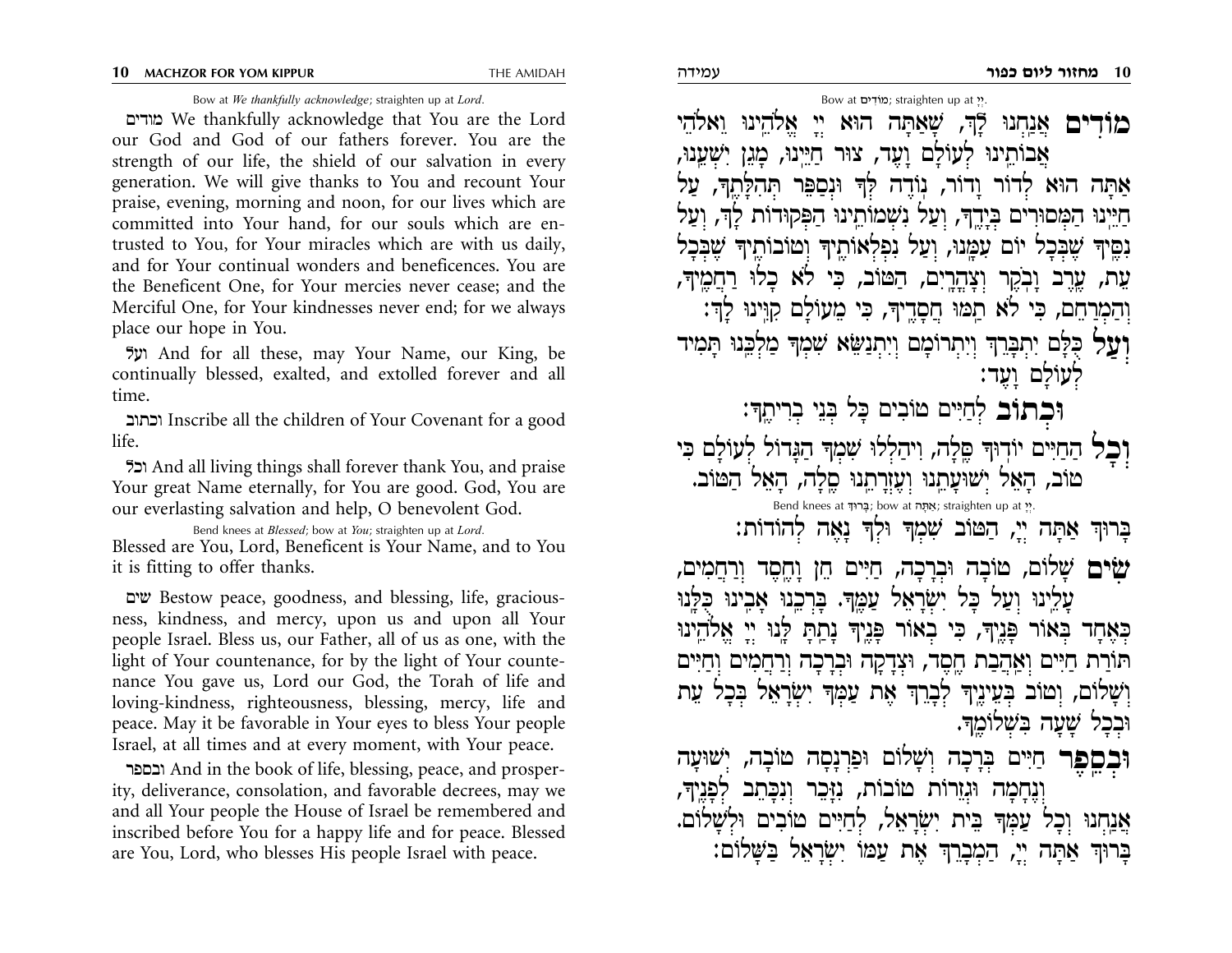יהיו May the words of my mouth and the meditation of my heart be acceptable before You, Lord, my Strength and my Redeemer.<sup>1</sup>

אלהינו Our God and God of our fathers, may our prayers come before You, and do not turn away from our supplication, for we are not so impudent and obdurate as to declare before You, Lord our God and God of our fathers, that we are righteous and have not sinned. Indeed, we and our fathers have sinned.

While mentioning a transgression, gently strike the left side of your chest (over the heart) with a closed fist.

**Example 19** We have transgressed, we have acted perfidiously, we have robbed, we have slandered. We have acted perversely and wickedly, we have willfully sinned, we have done violence, we have imputed falsely. We have given evil counsel, we have lied, we have scoffed, we have rebelled, we have provoked, we have been disobedient, we have committed iniquity, we have wantonly transgressed, we have oppressed, we have been obstinate. We have committed evil, we have acted perniciously, we have acted abominably, we have gone astray, we have led others astray.

סרנו We have strayed from Your good precepts and ordinances, and it has not profited us. Indeed, You are just in all that has come upon us, for You have acted truthfully, and it is we who have acted wickedly.<sup>2</sup>

מה What shall we say to You who dwells on high; what shall we relate to You who abides in the heavens? You surely know all the hidden and the revealed things.

אתה You know the mysteries of the universe and the hidden secrets of every living being. You search all [our] innermost thoughts, and probe [our] mind and heart; nothing is hidden from You, nothing is concealed from Your sight. And so, may it be Your will, Lord our God and God of our fathers, to have mercy on us and forgive us all our sins, grant us atonement for all our iniquities, and forgive and pardon us for all our transgressions.

| יָּהְיוּ לְרָצוֹן אִמְרֵי פִי וְהֶגְיוֹן לִבִּי לְפָּנֶיִךָּ, יְיָ צוּרִי וְגוֹאֲלִי:י       |  |
|----------------------------------------------------------------------------------------------|--|
| אֱלֹהֱינוּ וֵאלֹהֵי אֲבוֹתֵינוּ, תְּבוֹא לְפְנֶיְךָ תְּפִלָּתֵנוּ, וְאַל                     |  |
| תִּתְעַלַּם מִתְּחָנָּתֵנוּ, שֵׁאֵין אֲנוּ עַזֵּי פָנִים וּקְשֵׁי                            |  |
| עִרֵף, לוֹמַר לִפָּנֵיִךְ יִיָ אֱלֹהֵינוּ וֵאלֹהֵי אֲבוֹתֵינוּ, צַדִּיקִים                   |  |
| אֲנַחְנוּ וְלֹא חָמֶאנוּ, אֲבָל אֲנַחְנוּ וַאֲבוֹתִינוּ חָמֶאנוּ:                            |  |
| While mentioning a transgression, gently strike the left side of your chest (over the heart) |  |

with a closed fist. דבו טפל פיבנו. פשענו. נאצנוּ. סררנוּ. עוינוּ. שחתנו. תעבנו. תעינו. העתענו:

שוה הטוכים וממשפטיד כּל הַבַּא עָלֵינוּ, כי על ואתה צדיק ואנחנו הרשענו:

מה נאמר לִפְנֵיִךְ יוֹשֵׁב מַרוֹם, וּמַה נִסַפֵּר לִפְנֵיךְ שׁוֹכֵן שִׁחַקִים, הַלֹּא כַּל הַנִּסְתַּרוֹת וְהַנִּגְלוֹת אַתַּה יוֹדֵעָ: עולם. ותעלומות סתרי כל חי. אתה חדרי במן וּבֹחן 1'N כליות ולב, חפש נםתר ואיז מנגד אלהינו אבותינו, ואלהי חמאתינו. לנו תמחול כל עונותינו. ותמחול ותסלח לנו

1. Psalms 19:15. 2. Nehemiah 9:33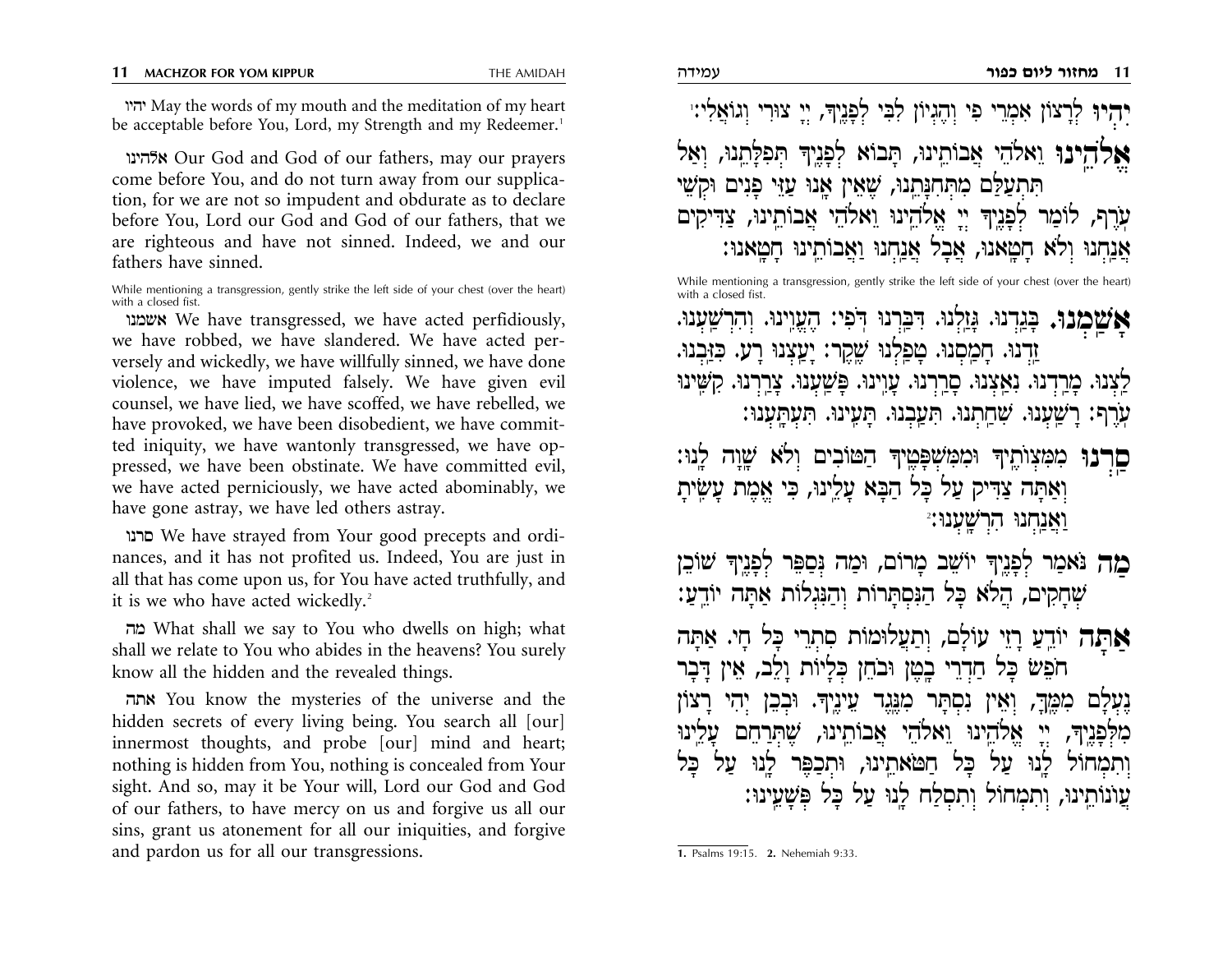12 מחזור ליום כפור

Gently strike the left side of your chest (over the heart) with a closed fist when saying the word committed.

שנא דום ל $\mathcal V$  For the sin which we have committed before You under duress or willingly.

And for the sin which we have committed before You by hardheartedness.

For the sin which we have committed before You inadvertently.

And for the sin which we have committed before You with an utterance of the lips.

For the sin which we have committed before You with immorality.

And for the sin which we have committed before You openly or secretly.

For the sin which we have committed before You with knowledge and with deceit.

And for the sin which we have committed before You through speech.

For the sin which we have committed before You by deceiving a fellowman.

And for the sin which we have committed before You by improper thoughts.

For the sin which we have committed before You by a gathering of lewdness.

And for the sin which we have committed before You by verbal [insincere] confession.

For the sin which we have committed before You by disrespect for parents and teachers.

And for the sin which we have committed before You intentionally or unintentionally.

For the sin which we have committed before You by using coercion. And for the sin which we have committed before You by desecrating the Divine Name.

For the sin which we have committed before You by impurity of speech.

And for the sin which we have committed before You by foolish talk.

For the sin which we have committed before You with the evil inclination.

And for the sin which we have committed before You knowingly or unknowingly.

Gently strike the left side of your chest (over the heart) with a closed fist when saying the words pardon, forgive, atone.

ועל כלם For all these, God of pardon, pardon us, forgive us, atone for us.

Gently strike the left side of your chest (over the heart) with a closed fist when saying the word שׁחַטאנו.

שחמאנוּ על שחטאנו בו על וּבפתר: טאנו על בו פּה∶ בדבור לפני אנו בהונאת רע: ומאנו על בהרהור טאנו לפני פּ⊓∶ בודוי לפני וטאנו D בז על על לפני על חמא בטפשות פה: ۱U לפני על חמא בִּיוֹדְעִים ִלְפָּנֵיךָ, שֲחַטֱאנוּ :עים Gently strike the left side of your chest (over the heart) with a closed fist when saying the .סלח, מחל, כפר words וֹהַ סִלְיחוֹת, סִלח

כפו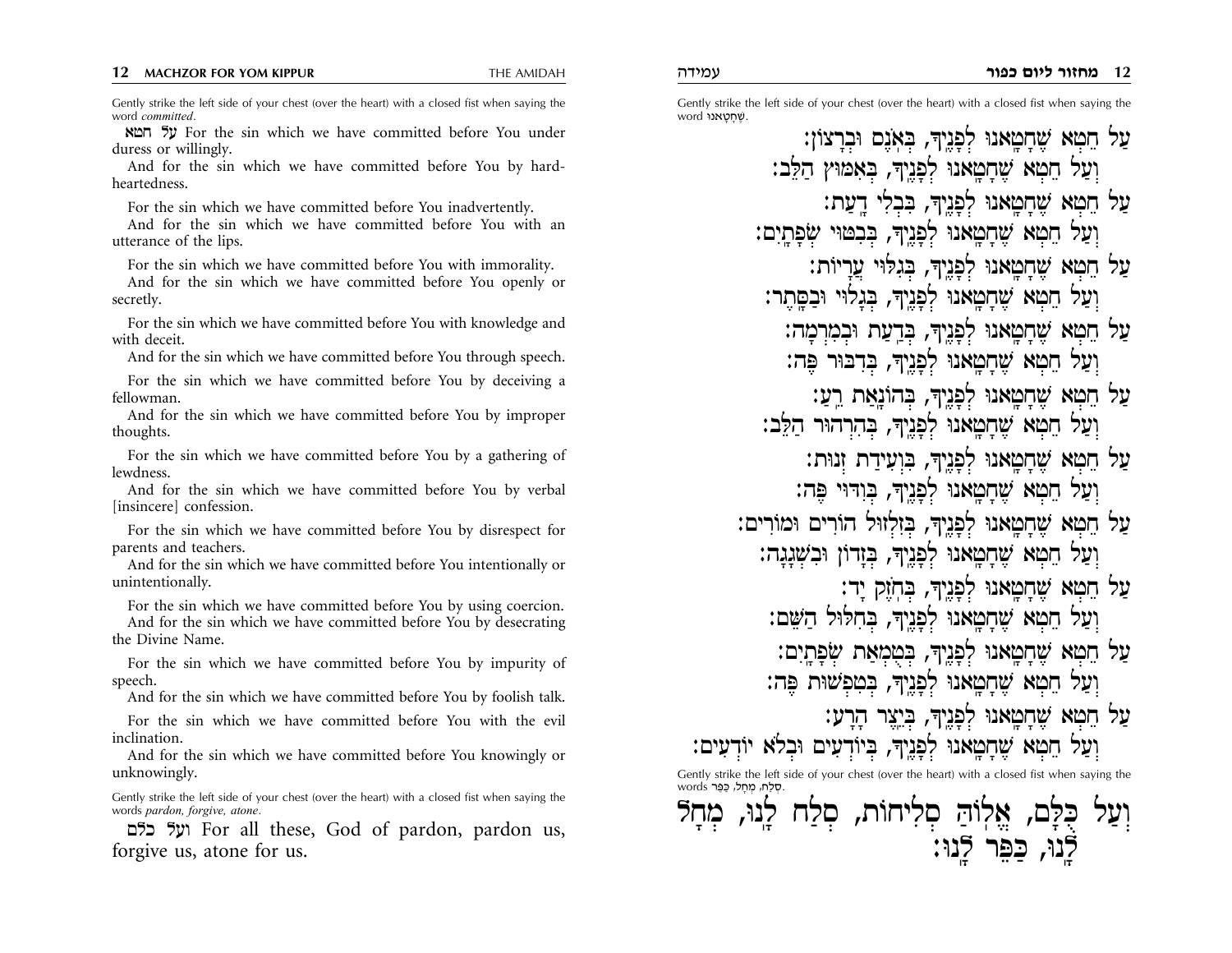13 מחזור ליום כפור

Gently strike the left side of your chest (over the heart) with a closed fist when saying the word committed.

For the sin which we have committed before You by false denial and lying.

And for the sin which we have committed before You by a bribe-taking or a bribe-giving hand.

For the sin which we have committed before You by scoffing.

And for the sin which we have committed before You by evil talk [about another].

For the sin which we have committed before You in business dealings.

And for the sin which we have committed before You by eating and drinking.

For the sin which we have committed before You by [taking or giving interest and by usury.

And for the sin which we have committed before You by a haughty demeanor.

For the sin which we have committed before You by the prattle of our lips.

And for the sin which we have committed before You by a glance of the eve.

For the sin which we have committed before You with proud looks.

And for the sin which we have committed before You with impudence.

Gently strike the left side of your chest (over the heart) with a closed fist when saying the words pardon, forgive, atone.

ועל כלם For all these, God of pardon, pardon us, forgive us, atone for us.

Gently strike the left side of your chest (over the heart) with a closed fist when saying the word committed.

For the sin which we have committed before You by casting off the yoke [of Heaven].

And for the sin which we have committed before You in passing judgment.

For the sin which we have committed before You by scheming against a fellowman.

And for the sin which we have committed before You by a begrudging eye.

For the sin which we have committed before You by frivolity.

And for the sin which we have committed before You by obduracy.

Gently strike the left side of your chest (over the heart) with a closed fist when saying the word שׁחַטאנו.

שחטאנו לפניד, בכפת חמא על לפניו טאנו במשׂא ובמתן: שחטאנו על רפניד, במאכל שחטאנו לפני שחטאנו על בנשד שחטאנו לפני חמא שחמאנו לפניד, בםקור בעינים רמוֹת: שחטאנו על רפניה. ד, בעזוּת מצח: קפני Gently strike the left side of your chest (over the heart) with a closed fist when saying the

שלח, מחל, כפר words אלוה םליחות, כפר לנו:

Gently strike the left side of your chest (over the heart) with a closed fist when saying the . שחטאנו word

> לפניד, בפריקת על: על שחטאנו לפניד, בפלילות: שׁחטאנוּ לִפְנֵיִךּ, בִּצְדִיַּת רֵעָ: על חטא שחטאנוּ לפניך, בצרוּת עין: חמא בקלות ראש: שחטאנו לפניד, ַלְפָּנֵיךָ, בְּקַשִׁיוּת עַרֵף: שחטאנו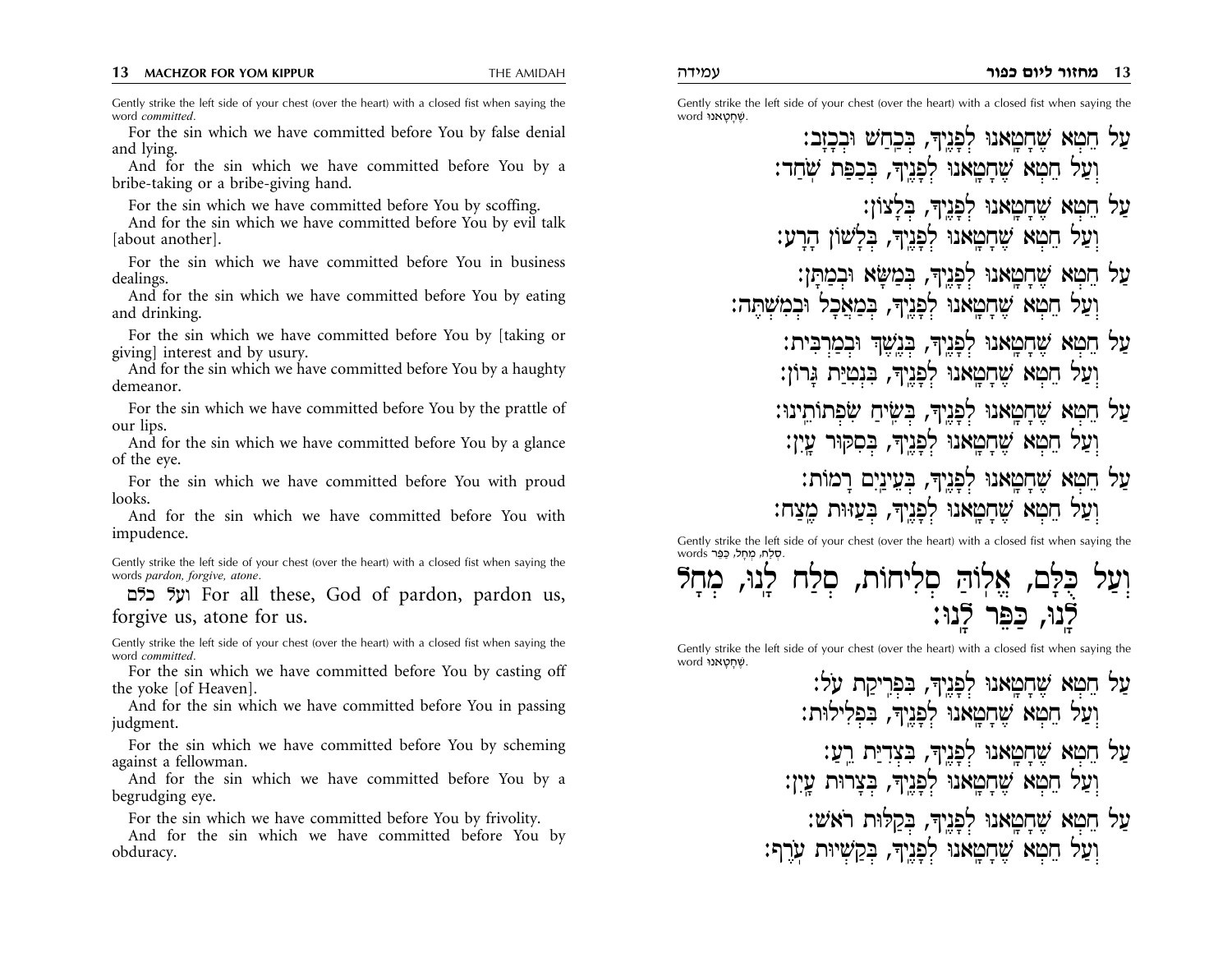For the sin which we have committed before You by running to do evil.

And for the sin which we have committed before You by talebearing.

For the sin which we have committed before You by swearing in vain.

And for the sin which we have committed before You by causeless hatred.

For the sin which we have committed before You by embezzlement.

And for the sin which we have committed before You by a confused heart.

Gently strike the left side of your chest (over the heart) with a closed fist when saying the words pardon, forgive, atone.

ועל כלם For all these, God of pardon, pardon us, forgive us, atone for us.

Gently strike the left side of your chest (over the heart) with a closed fist when saying the words we are obligated.

And for the sins for which we are obligated to bring a burntoffering.

And for the sins for which we are obligated to bring a sin-offering.

And for the sins for which we are obligated to bring a varying offering [according to one's means].

And for the sins for which we are obligated to bring a guiltoffering for a certain or doubtful trespass.

And for the sins for which we incur the penalty of lashing for rebelliousness.

And for the sins for which we incur the penalty of forty lashes.

And for the sins for which we incur the penalty of death by the hand of Heaven.

And for the sins for which we incur the penalty of excision and childlessness.

And for the sins for which we incur the penalty of the four forms of capital punishment executed by the Court: stoning, burning, decapitation and strangulation.

 $\forall y$  For [transgressing] positive and prohibitory *mitzvot*, whether [the prohibitions] can be rectified by a specifically prescribed act<sup>1</sup> or not, those of which we are aware and those of which we are not aware; those of which we are aware, we have already declared them before You and confessed them to You, and those of which we are not aware—before You they

ברכילות: שחטאנו לפניד, שחטאנו בשבוטת לפני על שו זמאנו הנם: על ד, בתמהוֹז ומאנו

Gently strike the left side of your chest (over the heart) with a closed fist when saying the .סלח, מחל, כּפֵר words

# םליחות, פפו

Gently strike the left side of your chest (over the heart) with a closed fist when saying the .שאנו חיבים words

שאנו שאנו אים שאנו ונו שאנו כרת ארבע מיתות בית דיו: ◘ ם' نتقر םקיקה, `פה, ת ואת קום בהן את את הגלוים כבו D'

1. E.g., to return what one has stolen.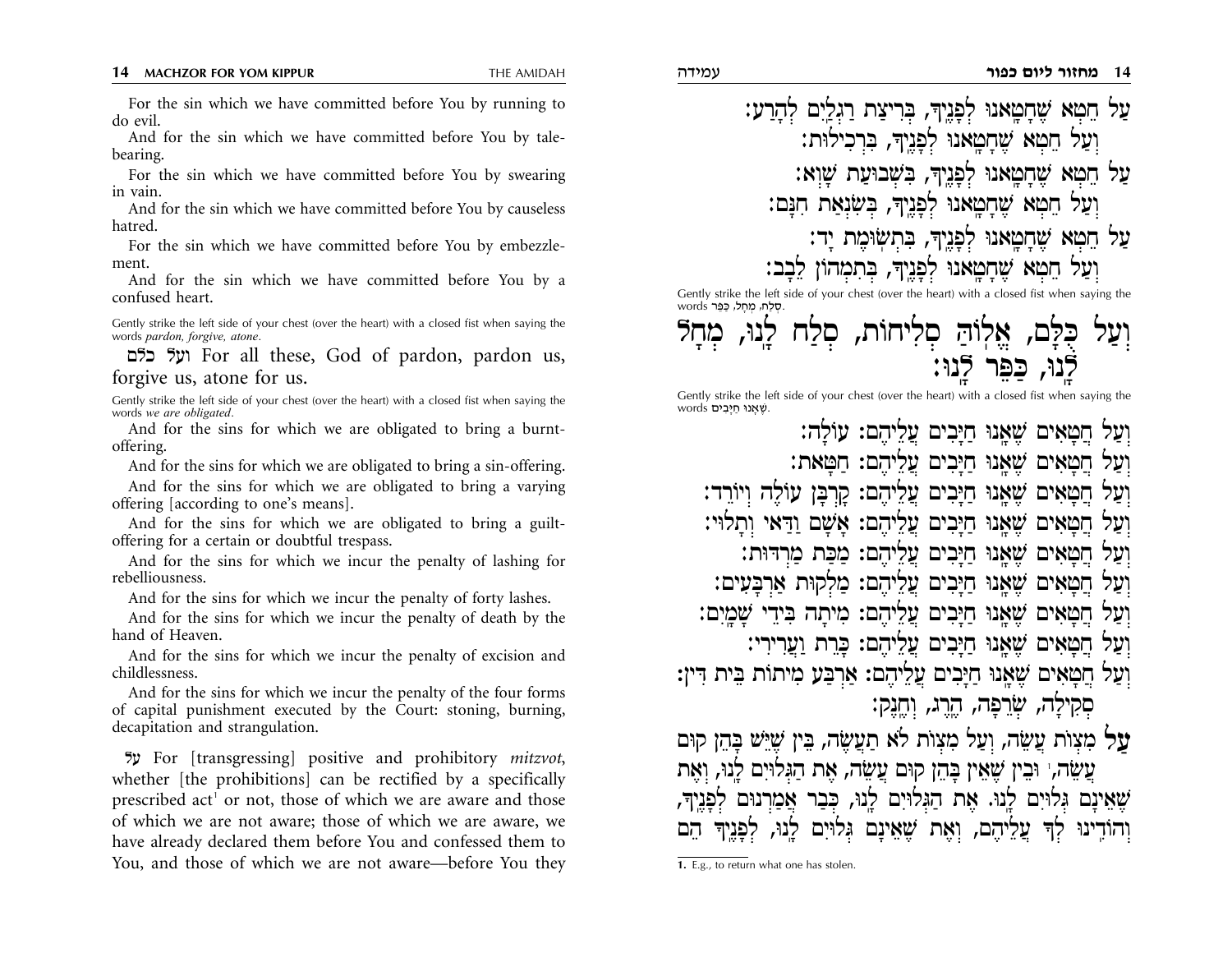are revealed and known, as it is stated: The hidden things belong to the Lord our God, but the revealed things are for us and for our children forever, that we may carry out all the words of this Torah.<sup>1</sup> For You are the Pardoner of Israel and the Forgiver of the tribes of Yeshurun<sup>2</sup> in every generation, and aside from You we have no King who forgives and pardons.

אלהי My God, before I was created I was not worthy [to be created], and now that I have been created it is as if I had not been created. I am dust in my life, how much more so in my death. Indeed, before You I am like a vessel filled with shame and disgrace. May it be Your will, Lord my God and God of my fathers, that I shall sin no more, and the sins which I have committed before You, erase them in Your abounding mercies, but not through suffering or severe illness.

אלהי My God, guard my tongue from evil, and my lips from speaking deceitfully.<sup>3</sup> Let my soul be silent to those who curse me; let my soul be as dust to all. Open my heart to Your Torah, and let my soul eagerly pursue Your commandments. As for all those who plot evil against me, hasten to annul their counsel and frustrate their design. Let them be as chaff before the wind; let the angel of the Lord thrust them away.<sup>4</sup> That Your beloved ones may be delivered, help with Your right hand and answer me.<sup>5</sup> Do it for the sake of Your Name; do it for the sake of Your right hand; do it for the sake of Your Torah; do it for the sake of Your holiness.<sup>6</sup> May the words of my mouth and the meditation of my heart be acceptable before You, Lord, my Strength and my Redeemer.<sup>7</sup>

y He who makes the peace in His heavens, may He make peace for us and for all Israel; and say, Amen.

יהי May it be Your will, Lord our God and God of our fathers, that the Bet Hamikdash be speedily rebuilt in our days, and grant us our portion in Your Torah.<sup>8</sup>

שות את כק אתה כי היאת.י םלחז מו ור, ומבלעד דור

٦x פאלוּ כא

מלא ככל שה יפנ עוֹד, וּמַה ארמא שלא אבותי, ואלהי אלהי הרבים, בִּרַחֲמֵי מחוק רעים: ים וחלים

פתח תהיה. נפש החושבים בתורתד, מרדו חם מהרה הפו יההה. יהיוּ קרצון וגואלי: צוּר

Take three steps back, then bow left saying היא סוטלום במרומיו, bow forward saying, bow right saying יָעֲשֶׂה שָׁלוֹם עָלִינוּ, and bow forward saying אָנָשׂה שַׁלוֹם אַלִּינוּ.

השלום במרומיו. הוא טישה ישראל, ואמרוּ אמו: אלהינוּ בימינו, במהרה

Take three steps back, then bow left saving He who makes the neace in His Heavens, bow forward saying *may He*, bow right saying *make peace for us*, and bow forward saying *and* for all Israel; and say, Amen.

<sup>1.</sup> Deuteronomy 29:28. 2. V. Isaiah 44:2: Deuteronomy 33:5. 26: Ramban. Deuteronomy 7:12. **3.** Cf. Psalms 34:14. **4.** Ibid. 35:5. **5.** Ibid. 60:7, 108:7. **6.** It is customary to recite a verse in which the first and last letters correspond to the first and last letters of one's own Hebrew name. For a list of verses, see Siddur Annotated Edition, page 582. 7. Psalms 19:15. 8. Avot 5:20.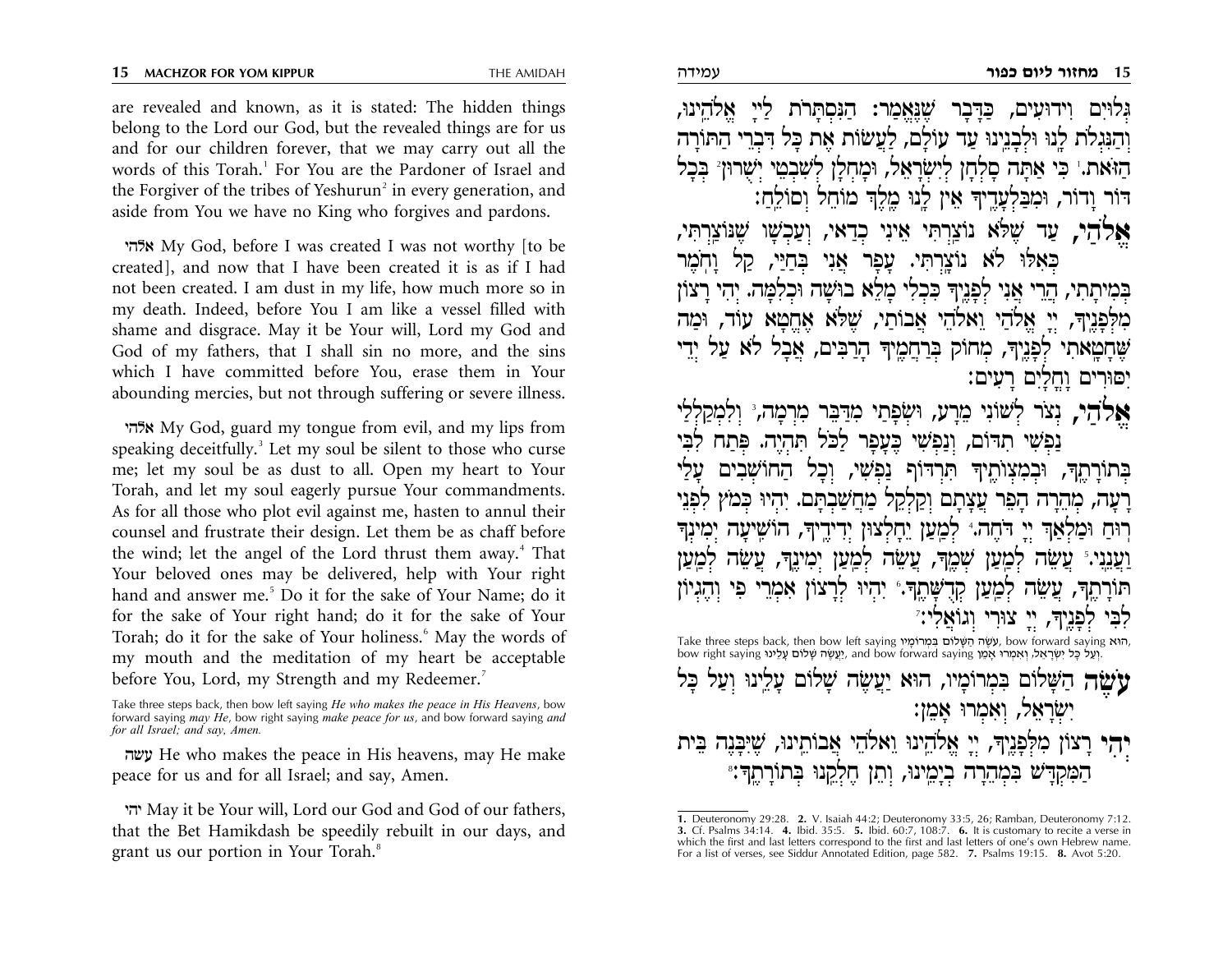סליחות

#### ೲೢೢೲ

#### **HIGHLIGHTS OF THE EVENING SELICHOT**

#### YAALEH TACHANUNEINU

Transliteration, Machzor for Yom Kippur, page 441.

יעלה May our supplications ascend at eventide; our pleas come [before You] in the morning; and our prayer be favorably accepted until evening.

May our voice ascend at eventide; our righteousness come [before You] in the morning; and our [prayer for] redemption be favorably accepted until evening.

May our affliction ascend at eventide; our pardon come forth in the morning; and our cry be favorably accepted until evening.

May [the merit of] our trust ascend at eventide; come [before Him] for His sake, in the morning; and our [petition] for] atonement be favorably accepted until evening.

May our salvation ascend at eventide; our purity come [before You] in the morning; and our entreaty be favorably accepted until evening.

May our remembrance ascend at eventide; our assemblage come [before You] in the morning; and our glorification [of God] be favorably accepted until evening.

May our knocking [at the gates of repentance and prayer] ascend at eventide; our rejoicing come [before You] in the morning; and our request be favorably accepted until evening.

May our cry ascend at eventide; may it come before You in the morning; and may it be favorably accepted for us until evening.

| ೲೕೢೲ                                                                                                     |         |
|----------------------------------------------------------------------------------------------------------|---------|
| HIGHLIGHTS OF THE EVENING SELICHOT                                                                       |         |
| YAALEH TACHANUNEINU                                                                                      |         |
| תַּחֲנוּנֵגוּ מֵעֶרֶב, וְיָבוֹא שַׁוְעָתֵנוּ מִבְקֶר, וְיֵרָאֶה<br>רנונגו<br>ַעַר עֱרֶב:                 | יִעֲלֶה |
| קוֹלֵנוּ מֵעֶרֶב, וְיָבוֹ <mark>א</mark> צִדְקָתֵנוּ מִבְּקֶר, וְיֵדָאֶה<br>פִּרִיוֹנֵנוּ<br>ַעַר עֳרֶב: | יִעֲלֶה |
| עִנּוּיֵנוּ מֵעֱרֶב, וְיָבוֹא סְלִיחָתֵנוּ מִבְּקֶר, וְיֵרָאֶה<br>ַעַר עֱרֶב:<br><u>נאקהנו</u>           | יִעֲלֶה |
| מְנוּםֵנוּ מֵעֱרֶב, וְיָבוֹא לְמַעֲנוֹ מִכְּקֶר, וְיֵרָאֶה<br>ַעַר עֳרָב<br>כִפּוּרֶנוּ                  | יִעֲלֶה |
| יִשְׁעֵנוּ מֵעֶרֶב, וְיָבוֹא טַהֲרֵנוּ מִבְקֶר, וְיֵרָאֶה<br>ַעַר עֱרֶב:<br>חנוננו                       | יִעֲלֶה |
| זִכְרוֹגֵנוּ מֵעֶרֶב, וְיָבוֹא וִעוּדֵנוּ מִבְקֶר, וְיֵרָאֶה<br>ַעַר עֱרֶב:<br>הַרָרְהֵנוּ               | יִעֲלֶה |
| דָפְקֵנוּ מֵעֱרֶב, וְיָבוֹא גִילֵנוּ מִבְּקֶר, וְיֵדָאֶה<br>ּעַר עֳרֵב:<br><u>בַּקָּשָׂהֵנוּ</u>         | יִעֲלֶה |
| אָנְקָתֵנוּ מֵעֱרֶב, וְיָבוֹא אֵלֶיךָ מִבְקֶר, וְיֵרָאֶה<br>אלינו<br>עַר עַרֵב:                          | יִעֲלֶה |



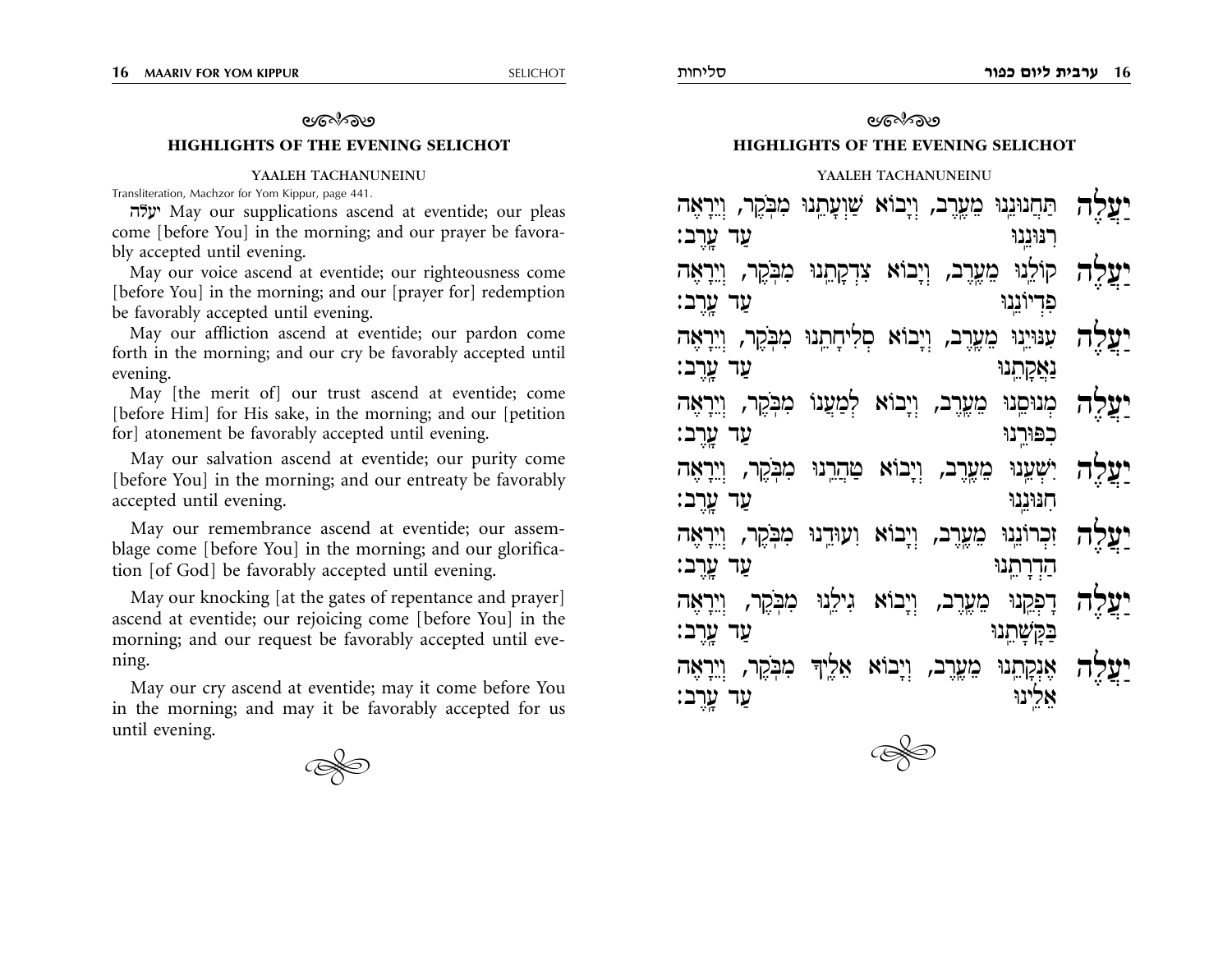#### **SHEMA KOLEINU**

Stand for the following section.

Transliteration, Machzor for Yom Kippur, page 443.

- Chazzan then cong: שמע Hear our voice, Lord our God, have pity and compassion upon us, and accept our prayer with mercy and favor.
- Chazzan then cong: Bring us back to You, Lord, and we will return; renew our days as of old.<sup>1</sup>
- Chazzan then cong: Do not cast us out of Your presence, and do not take Your Spirit of Holiness away from  $11S<sup>2</sup>$
- Chazzan then cong: Do not cast us aside in old age; do not forsake us when our strength fails.<sup>3</sup>

58 Do not abandon us, Lord our God; do not keep far from us.<sup>4</sup> Show us a sign of favor, that our foes may see and be shamed, because You, Lord, have given us aid and consoled us.<sup>5</sup> Hearken to our words, Lord; consider our thoughts.<sup>6</sup> May the words of our mouth and the meditation of our heart be acceptable before You, Lord, our Strength and our Redeemer.<sup>7</sup> For it is for You, Lord, that we have been waiting; answer us, Lord our God.<sup>8</sup>

#### ೲ಄಄ೲ

#### **AVINU MALKEINU**

This prayer is said following the Amidah of Yom Kippur evening, morning, and afternoon, and following the Ne'ilah prayers.

When Yom Kippur occurs on Shabbat Avinu Malkeinu is not said, (with the exception of the Neilah prayer, during which it is always said).

During Neilah, substitue inscribe with seal.

The following is said standing.

אבינו Our Father, our King, we have sinned before You.

Our Father, our King, we have no King but You.

Our Father, our King, act [benevolently] with us for the sake of Your Name.

| <b>SHEMA KOLEINU</b>                                                                                                                                                                                                                                                                                                                                                                  |
|---------------------------------------------------------------------------------------------------------------------------------------------------------------------------------------------------------------------------------------------------------------------------------------------------------------------------------------------------------------------------------------|
| Stand for the following section.                                                                                                                                                                                                                                                                                                                                                      |
| -Chazzan then cong. שְׁכַוֹע קוֹלֵנוּ יְיָ אֱלֹהֵינוּ, חוּם וְרַחֵם עָלֵינוּ,                                                                                                                                                                                                                                                                                                         |
| וִקַבֵּל בִּרְחֲמִים וּבִרְצוֹן אֵת תִּפְלָתֵנוּ:                                                                                                                                                                                                                                                                                                                                     |
| יִמֵינוּ יִיְ אֵלֶיךָ וַנָּשְׁוּבָה, חַדֵּשׁ יַמֵינוּ יִי אֵלְיִךְ וִנְשְׁוּבָה, חַדֵּשׁ יַמֵינוּ                                                                                                                                                                                                                                                                                     |
| כִּקְדֵם:'                                                                                                                                                                                                                                                                                                                                                                            |
| д — מַקַח — אַל תַּשָׁלִיכְנוּ מִלְפָּגֵיךָ, וִרְוּחַ קָדִשְׁךָ אַל תִּקַח                                                                                                                                                                                                                                                                                                            |
| מְמֵנוּ׃                                                                                                                                                                                                                                                                                                                                                                              |
| д — אל תַשָׁלִיכֵנוּ לְעֵת זִקְנָה, כִּכְלוֹת כֹּחֵנוּ אַל —Chazzan then cong.                                                                                                                                                                                                                                                                                                        |
| תּעובנו:                                                                                                                                                                                                                                                                                                                                                                              |
| אַל תַּעַזְבְנוּ יִיָ אֱלֹהֵינוּ, אַל תִּרְחַק מִמֵּנּוּ: עֵשֶׂה עִמֲנוּ אוֹת<br>לְטוֹבָה וְיִרְאוּ שׂנָאֵינוּ וְיֵבְשׁוּ, כִּי אַתָּה יְיָ עֲזַרְתָּנוּ<br>מְתֶנוּ׃ אֲמֶרִינוּ הַאֲזֶינָה יְיָ, בִּינָה הֲגִיגֵנוּ׃ יִהְיוּ לִרַצוֹן<br>אִמְרֵי פִינוּ וְהֶגְיוֹן לִבְנוּ לְפָנֶיִךָּ, יְיָ צוּרֵנוּ וְגוֹאֲלֵנוּ:׳ כִּי לִדְּ<br>יִי הוֹחֲלְנוּ, אֲתָּה תַעֲנֶה אֲדֹנֵי אֱלֹהֱינוּ: |

#### **AVINU MALKEINU**

This prayer is said following the Amidah of Yom Kippur evening, morning, and afternoon, and following the Ne'ilah prayers.

When Yom Kippur occurs on Shabbat אבינו מלכנו is not said, (with the exception of the Neilah prayer, during which it is always said).

During Neilah, substitue כַּתְבֵנוּ with יָחֲתְמֵנוּ

The following is said standing.

מלד אלא אתה: לנוּ

1. Lamentations 5:21. 2. Cf. Psalms 51:13. 3. Cf. Ibid. 71:9. 4. Cf. Ibid. 38:22. 5. Cf. Ibid. 86:17. 6. Cf. Ibid. 5:2. 7. Cf. Ibid. 19:15. 8. Cf. Ibid. 38:16.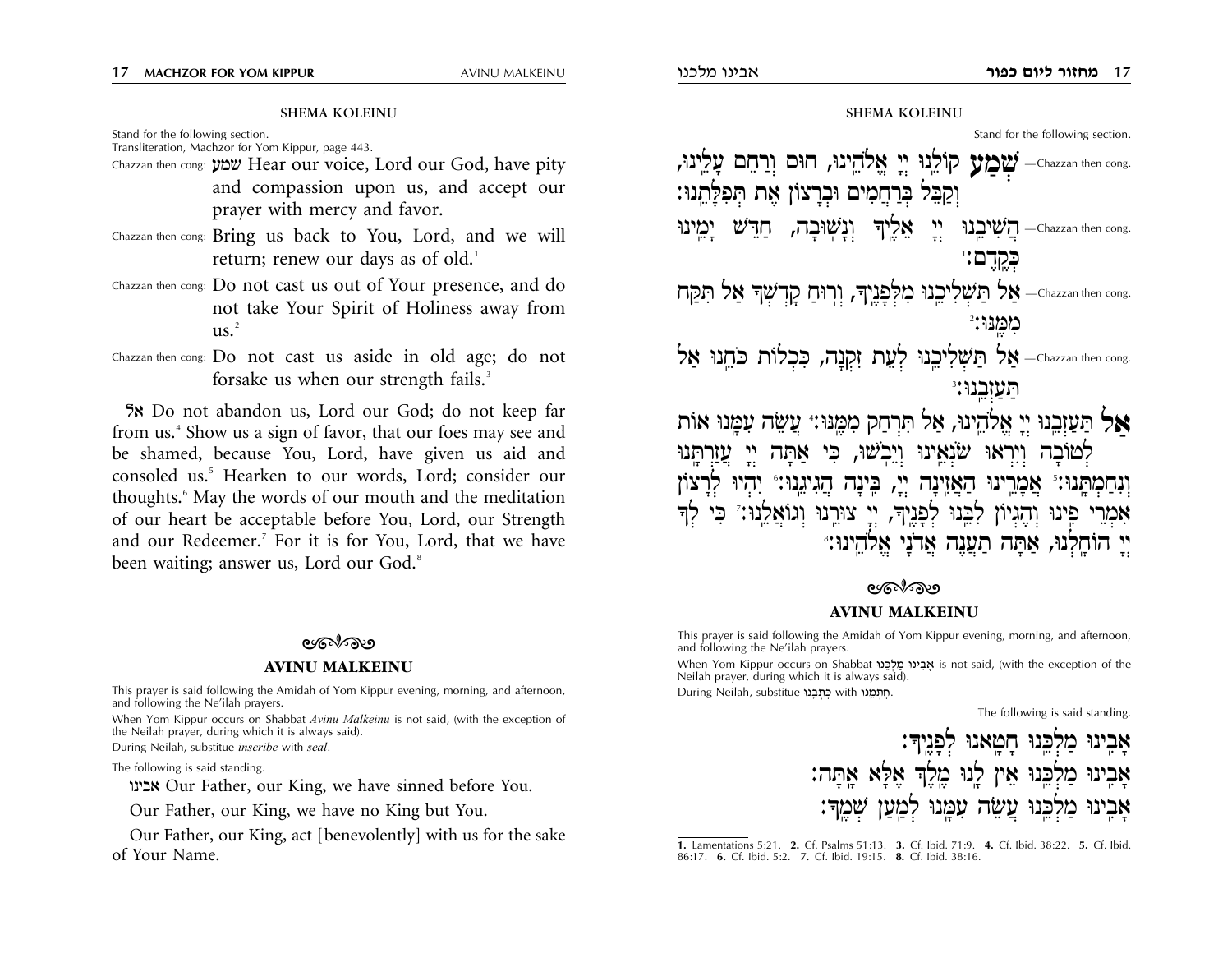אבינו מלכנו

Our Father, our King, renew for us a good year.

Our Father, our King, remove from us all harsh decrees.

Our Father, our King, annul the intentions of our enemies.

Our Father, our King, foil the plans of our foes.

Our Father, our King, wipe out every oppressor and adversary from against us.

Our Father, our King, close the mouths of our adversaries and accusers.

Our Father, our King, remove pestilence, sword, famine, captivity, and destruction from the members of Your covenant.

Our Father, our King, withhold the plague from Your inheritance.

Our Father, our King, pardon and forgive all our iniquities.

Our Father, our King, blot out and remove our transgressions from before Your eyes.

Our Father, our King, erase in Your abounding mercies all the records of our debts [sins].

Our Father, our King, bring us back to You in wholehearted repentance.

Our Father, our King, send a complete healing to the sick of Your people.

Our Father, our King, rend the evil [aspect] of the verdict decreed against us.

Our Father, our King, remember us with a favorable remembrance before You.

Our Father, our King, inscribe (seal) us in the book of good life. Our Father, our King, inscribe (seal) us in the book of redemption and deliverance.

Our Father, our King, inscribe (seal) us in the book of livelihood and sustenance.

Our Father, our King, inscribe (seal) us in the book of merits.

Our Father, our King, inscribe (seal) us in the book of pardon and forgiveness.

Our Father, our King, cause deliverance to flourish for us soon.

שנה טובה: מֵעָלֵינוּ כַּל גְּזֵרוֹת קַשׁוֹת: במ מחשבות שונאינו: 'כנו במל עצת אויבינו: הפר כלה כל צר ומסטיו מלכנוּ םתוֹם פּיוֹת מםטיננוּ כַּלֵּה דֱבֶר וִחֱרֶב וִרָעָב בריתד: מנע מגפה מנחלתד: אבינו מלכנו **עונותינו:** םלח ומחול לכל מלכנו מחה והעבר מְחוֹק בְּרַחֲמֶיךָ הָרַבִּים כָּל שָׁטְרֵי חוֹבוֹתֵינוּ: החזירנוּ בתשוּבה שלמה לפניך: שלח רפואה שלמה לחולי עמד: קרע גזר בזכרוז מוכ וכרנוּ כתבנו (חתמנו) בספו כתבנו (חתמנו) בספו מלכנו בספר (חתמנוּ) כתבנו (התמנוּ) ה: בספו כתבנו םליחה ומחילה: בספר (חַתְמֵנוּ) כתבנו הַצִּמַח לֵנוּ יִשׁוּעָה בִּקְרוֹב: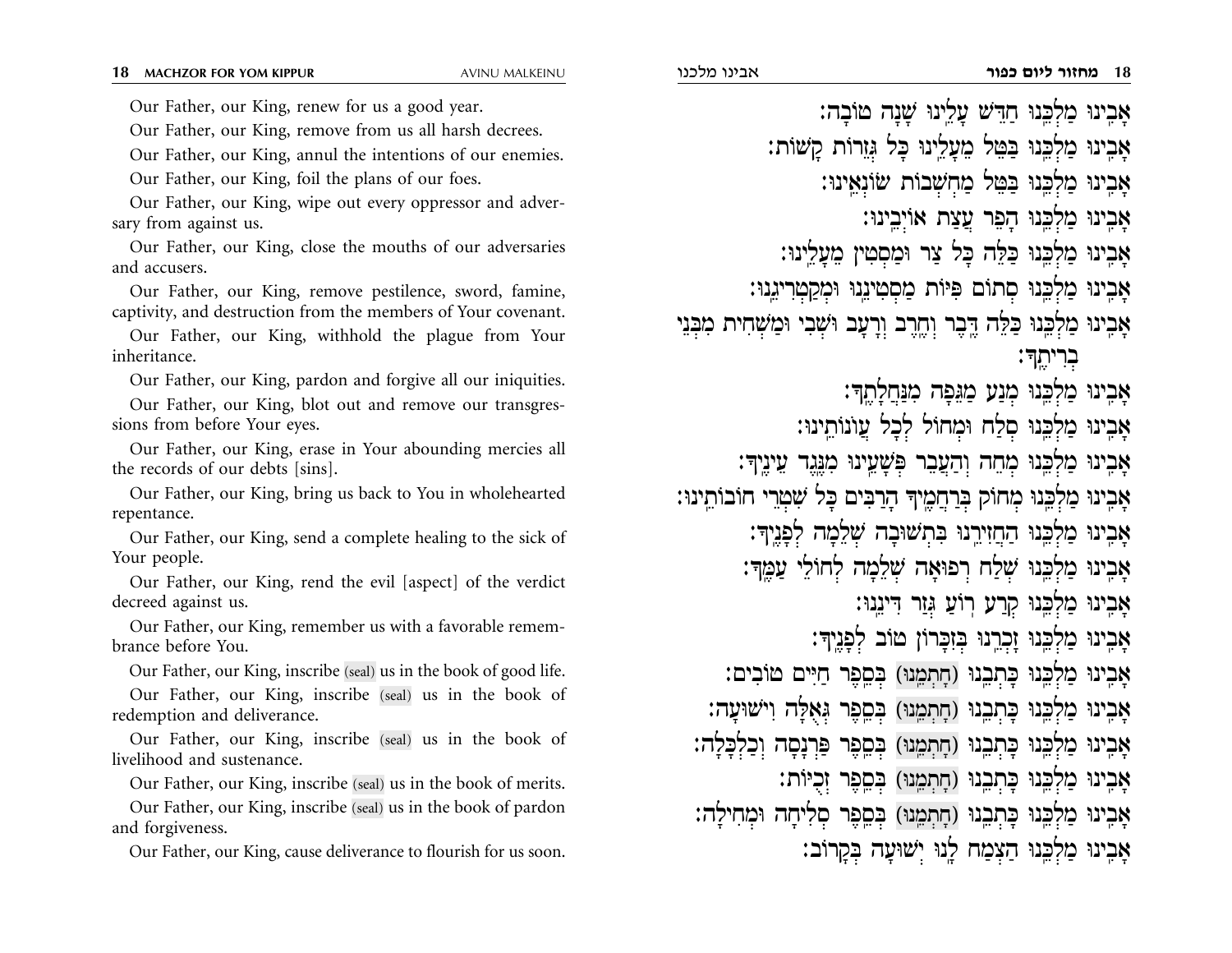אבינו מלכנו

Our Father, our King, exalt the glory of Israel Your people. Our Father, our King, exalt the glory of Your anointed one. Our Father, our King, fill our hands with Your blessings.

Our Father, our King, fill our storehouses with plenty.

Our Father, our King, hear our voice, have pity and compassion upon us.

Our Father, our King, accept our prayer with mercy and with favor.

Our Father, our King, open the gates of heaven to our prayer.

Our Father, our King, let it be remembered that we are but dust.

Our Father, our King, we beseech You, do not turn us away from You empty-handed.

Our Father, our King, may this hour be an hour of mercy and a time of favor before You.

Our Father, our King, have compassion upon us, and upon our infants and children.

Our Father, our King, do it for the sake of those who were slain for Your holy Name.

Our Father, our King, do it for the sake of those who were slaughtered for Your Oneness.

Our Father, our King, do it for the sake of those who went through fire and water for the sanctification of Your Name.

Our Father, our King, avenge the spilled blood of Your servants.

Our Father, our King, do it for Your sake, if not for ours.

Our Father, our King, do it for Your sake, and deliver us.

Our Father, our King, do it for the sake of Your abounding mercies.

Our Father, our King, do it for the sake of Your great, mighty and awesome Name which is proclaimed over us.

Our Father, our King, be gracious to us and answer us, for we have no meritorious deeds; deal charitably and kindly with us and deliver us.

ישראל קרן. <u>้ם</u> הר ם משיחד: הרז . מלכנוּ הר ידינוּ מברכותיד: מלא מלכנו אםמינו מל מלכנו לנוּ חוּם ורחם עלינוּ: ברחמים וברצוׁו את תפלתנו: הבד מלכנו לתפלתנו: פתח כנו כי זכור מלכנו תשי נא אל מלכנו יקם השׁעה הזאת תהא ועת אבינו מלפניד: רצוז עלינוּ קרשד: שם וגים למען עשה על הר טבוחים על יחודד: למעז עשה למען באי באש ובמים על קדוש עשה אבינו שמד נקום השפוד: נקמת דם למעננו: לא אם למענד שה כנו עשה בים: מלכנו מעז שמך והנורא הגרול הגבור רמען ITEX מלכנו חננו ועננו כי אין מעשים בנו עמנו

צדקה וחסד והושיענו: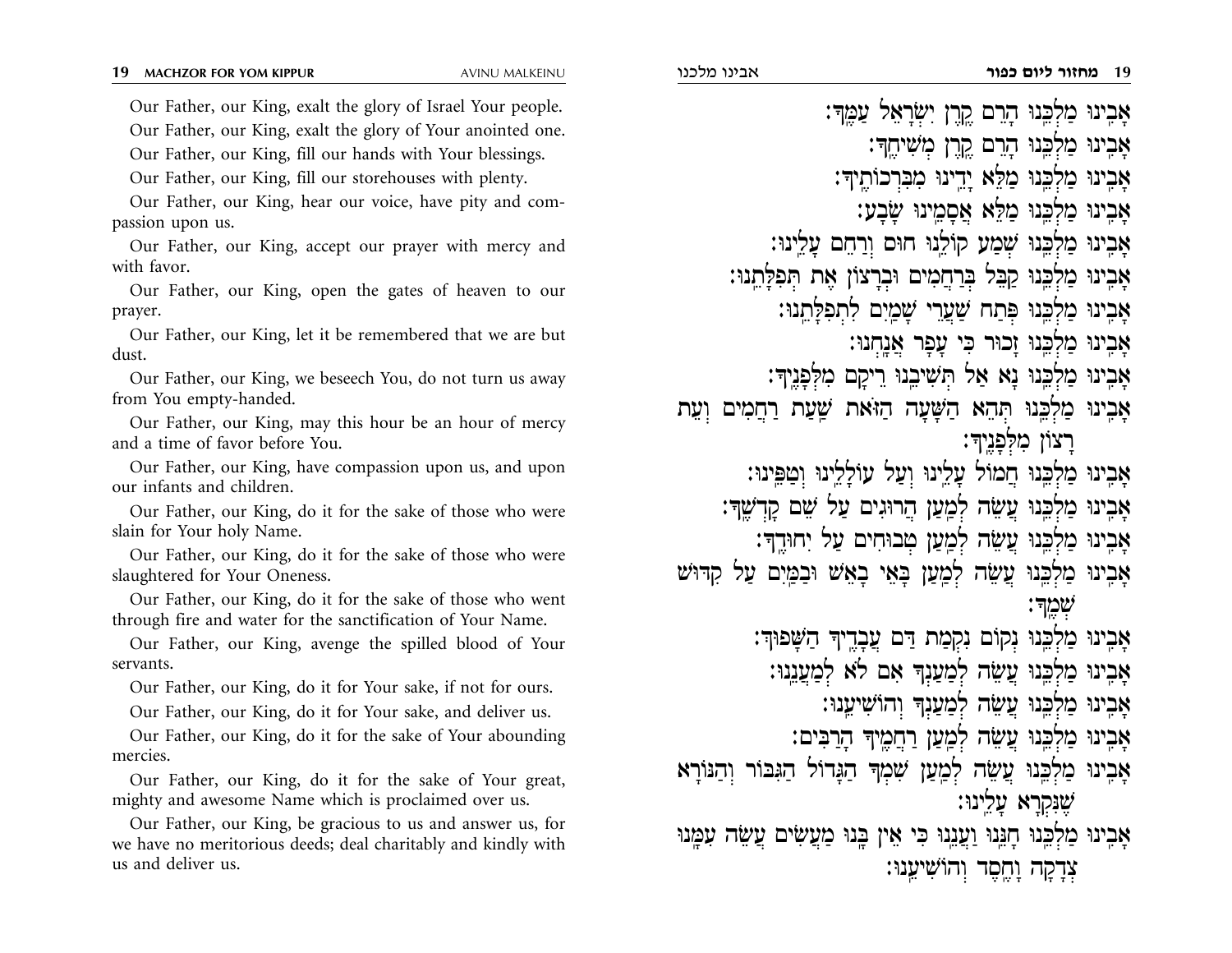#### ೕ୵ଊୢ୵ୠୄ୳

#### **YIZKOR-PRAYER FOR THE SOULS OF THE DEPARTED**

Ideally, Yizkor, the prayer for departed loved ones, is to be said in synagogue. However, one who cannot attend communal prayers may say it at home. Yizkor is said before the Musaf (additional) prayer.

In the first year of mourning Yizkor is not recited.

One who has no father says:

#### Transliteration, Machzor for Yom Kippur, page 447.

יובר May God remember the soul of my father, my teacher (Mention his Hebrew name and that of his mother) who has gone to his [supernal] world, because I will—without obligating myself with a vow-donate charity for his sake. In this merit, may his soul be bound up in the bond of life with the souls of Abraham, Isaac and Jacob, Sarah, Rebecca, Rachel and Leah, and with the other righteous men and women who are in Gan Eden; and let us say, Amen.

#### One who has no mother says:

#### Transliteration, Machzor for Yom Kippur, page 448.

יוכר May God remember the soul of my mother, my **teacher** (Mention her Hebrew name and that of her mother) **who has gone to** her [supernal] world, because I will—without obligating myself with a vow—donate charity for her sake. In this merit, may her soul be bound up in the bond of life with the souls of Abraham, Isaac and Jacob, Sarah, Rebecca, Rachel and Leah, and with the other righteous men and women who are in Gan Eden; and let us say, Amen.

אב May the All-Merciful Father who dwells in the supernal heights, in His profound compassion, remember with mercy the pious, the upright and the perfect ones, the holy communities who gave their lives for the sanctification of the Divine Name. They were beloved and pleasant in their lives, and [even] in their death were not parted [from Him]; they were swifter than eagles, stronger than lions<sup>1</sup> to carry out the will of their Maker and the desire of their Creator. May our God remember them with favor together with the other righteous of the world, and avenge the spilled blood

#### ೲಀಀೲ

#### **YIZKOR-PRAYER FOR THE SOULS OF THE DEPARTED**

Ideally, Yizkor, the prayer for departed loved ones, is to be said in synagogue. However, one who cannot attend communal prayers may say it at home. Yizkor is said before the Musaf (additional) prayer.

In the first year of mourning Yizkor is not recited.

יזכור

#### One who has no father says:

| יַן (his mother's name) בֶּן (his name) לֵין (his mother's name) וְיַ             |
|-----------------------------------------------------------------------------------|
| שֶׁהָלַךְ לְעוֹלָמוֹ, בַּעֲבוּר שֶׁבְּלִי גֶדֶר אֶתֵּן צְדָקָה                    |
| בַּעֲדוֹ, בִּשְׂכַר זֵה תְּהֵא נַפִּשׁוֹ צִרוּרָה בִּצְרוֹר הַחַיִּים, עִם        |
| ִּנִשְׁמַת אַבְרָהָם יִצְחָק וְיַעֲקֹב, שָׂרָה רִבְקָה רָחֵל וְלֵאָה,             |
| וְעָם שְׁאָר צַדִּיקִים וְצִדְקָנִיּוֹת שֶׁבְּנֵן עֵדֶן, וְנֹאמַר אָמֵן:          |
| One who has no mother says:                                                       |
| יִזְכֹר אֱלֹהִים נִשְׁמַת אִמִּי מוֹרָתִי (her name) בַּת                         |
| (her mother's name) שֶׁהְלְכָה לְעוֹלָמָהּ, בַּעֲבוּר שֶׁבִּלִי                   |
| נֶדֶר אֶתֵּן צְדָקָה בַּעֲדָהּ, בִּשְּׂכַר זֶה תְּהֵא נַפִּשָּׁהּ צִרוּרָה        |
| בִּצְרוֹר הַחַיִּים עִם נִשְׁמַת אַבְרָהָם יִצְחָק וְיַעֲקֹב, שָׂרָה              |
| רִבְקָה רָחֵל וְלֵ <b>אָה, וְעִם שְׁאָר צַ</b> דִּיקִים וְצִדְקָנִיּוֹת שֶׁבְּנַן |
| עֵרֶן, וִנֹאמַר אָמֵן:                                                            |
| <b>אַב</b> הָרַחֲמִים שׁוֹכֵן מְרוֹמִים, בְּרַחֲמָיו הָעֲצוּמִים, הוּא            |
| יִפְקוֹד בִּרַחֲמִים, הַחֲסִידִים וְהַיִשָּׁרִים וְהַתִּמִימִים,                  |
| קְהִלּוֹת הַקְּדֶשׁ שֶׁמָּםְרוּ נַפְּשָׁם עַל קְדֻשַּׁת הַשֵּׁם,                  |
| הַנֶּאֱהָבִים וְהַנְּעִימִים בְּחַיֵּיהֶם, וּבְמוֹתָם לֹא נִפְרֶדוּ.              |

קלו, ומאריות גברו, לעשות רצון קונם וחֵפֵץ

אלהינו לטובה, עם שאר צדיקי עולם,

**<sup>1.</sup>** Il Shmuel 1:23.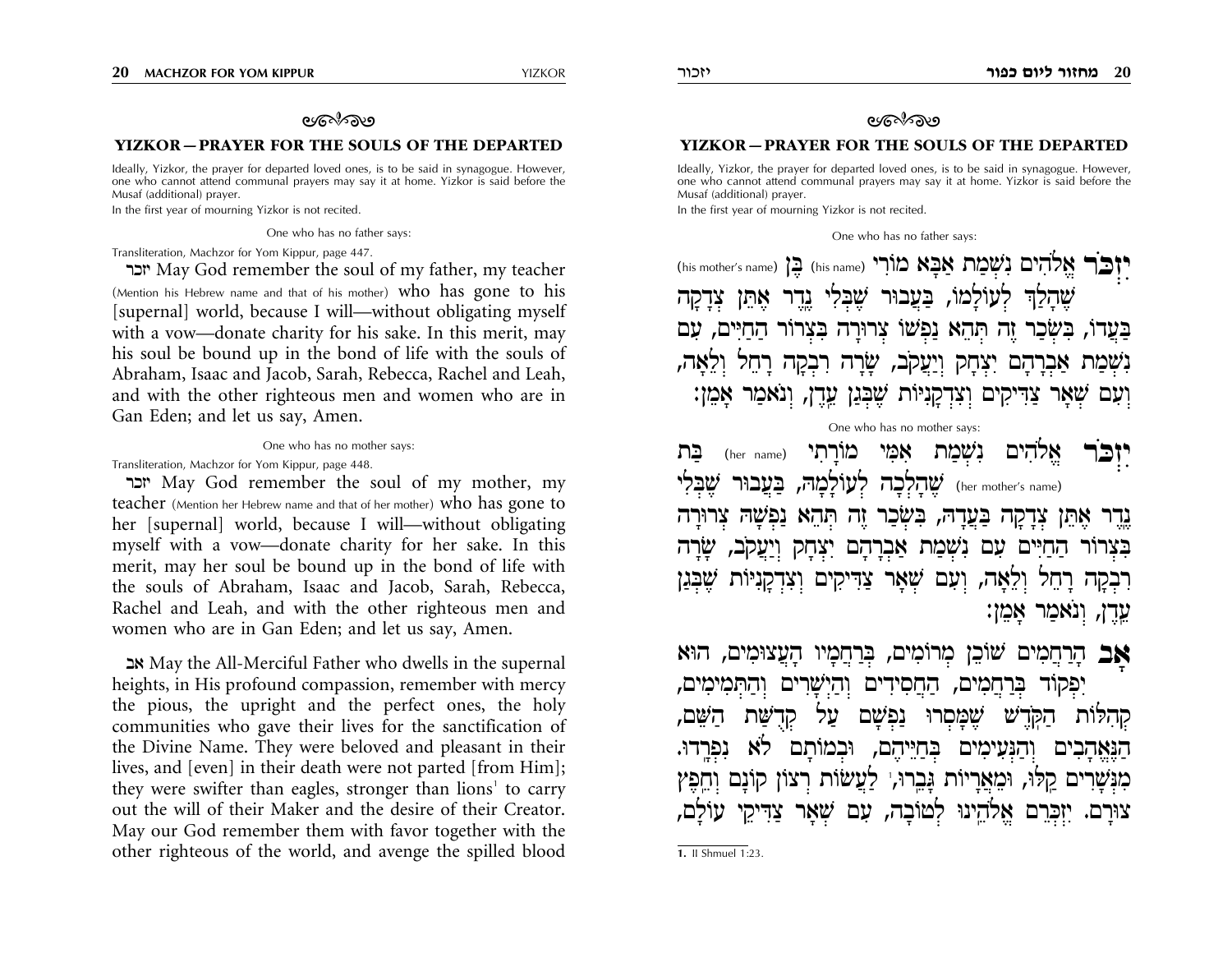וַיְנִקוֹם נִקְמַת דַם עֲבָדֵיו הַשַּׁפּוּךָ. כַּבַתוּב בּתוֹרַת מֹשׁה ַיקוֹם, איש האלהים: הרנינוּ גוֹיִם עַמּו, כּי דִם עבדיו יַנַקַם יַשִּׁיב לִצַרַיו, וְכִפֵּר אַדְמַתוֹ עַמּוֹ.<sub>'</sub> וְעַל יִדֵי עֵבָדֵיךָ הַנְּבִיאִים כַּתוּב לֵאמֹר: וְנִקֵּיתִי דַּמָּם לֹא נִקֵּיתִי, וַיְיַ שֹׁבָן בְּצְיּוֹן. ּוּבְבְתְבֵי הַקְּדֵשׁ נֵאֱמַר: לֵמֵה יֹאמִרוּ הַגּוֹיִם אַיֵּה אֵלהֵיהֵם, יֵוּדַע בַּגּוֹיִם לְעֵינֵינוּ נִקְמַת דַּם עֲבַדֵיךָ הַשַּׁפוּךָ. ואומר: כי דורש דמים אותם זכר, לא שכח צעקת עֲנָוִים.' וִאוֹמֵר: יָדִין בַּגּוֹיִם מָלֵא גִוִיּוֹת, מָחַץ רֹאשׁ עַל אֶרֶץ רַבָּה. מִנַּחַל בַּדֱרֶךְ יִשְׁתֶּה, עַל בֵּן יָרִים רֹאשׁ:



**1.** Deuteronomy 32:43. **2.** Joel 4:21. **3.** Psalms 79:10. **4.** Ibid. 9:13. **5.** Ibid. 110:6-7.

יזכור

of His servants, as it is written in the Torah of Moses, the man of God: O nations, sing the praises of His people, for He will avenge the blood of His servants, bring retribution upon His foes, and placate His land—His people.<sup>1</sup> And by Your servants the Prophets it is written as follows: I will cleanse [the nations of their wrongdoings,] but for the [shedding of Jewish] blood I will not cleanse them; the Lord dwells in Zion.<sup>2</sup> And in the Holy Writings it is said: Why should the nations say, "Where is their God?" Let there be known among the nations, before our eyes, the retribution of the spilled blood of Your servants.<sup>3</sup> And it is said: For the Avenger of bloodshed is mindful of them; He does not forget the cry of the downtrodden.<sup>4</sup> Further it is said: He will render judgment upon the nations, and they will be filled with corpses; He will crush heads over a vast area. He will drink from the stream on the way; therefore [Israel] will hold its head high.<sup>5</sup>

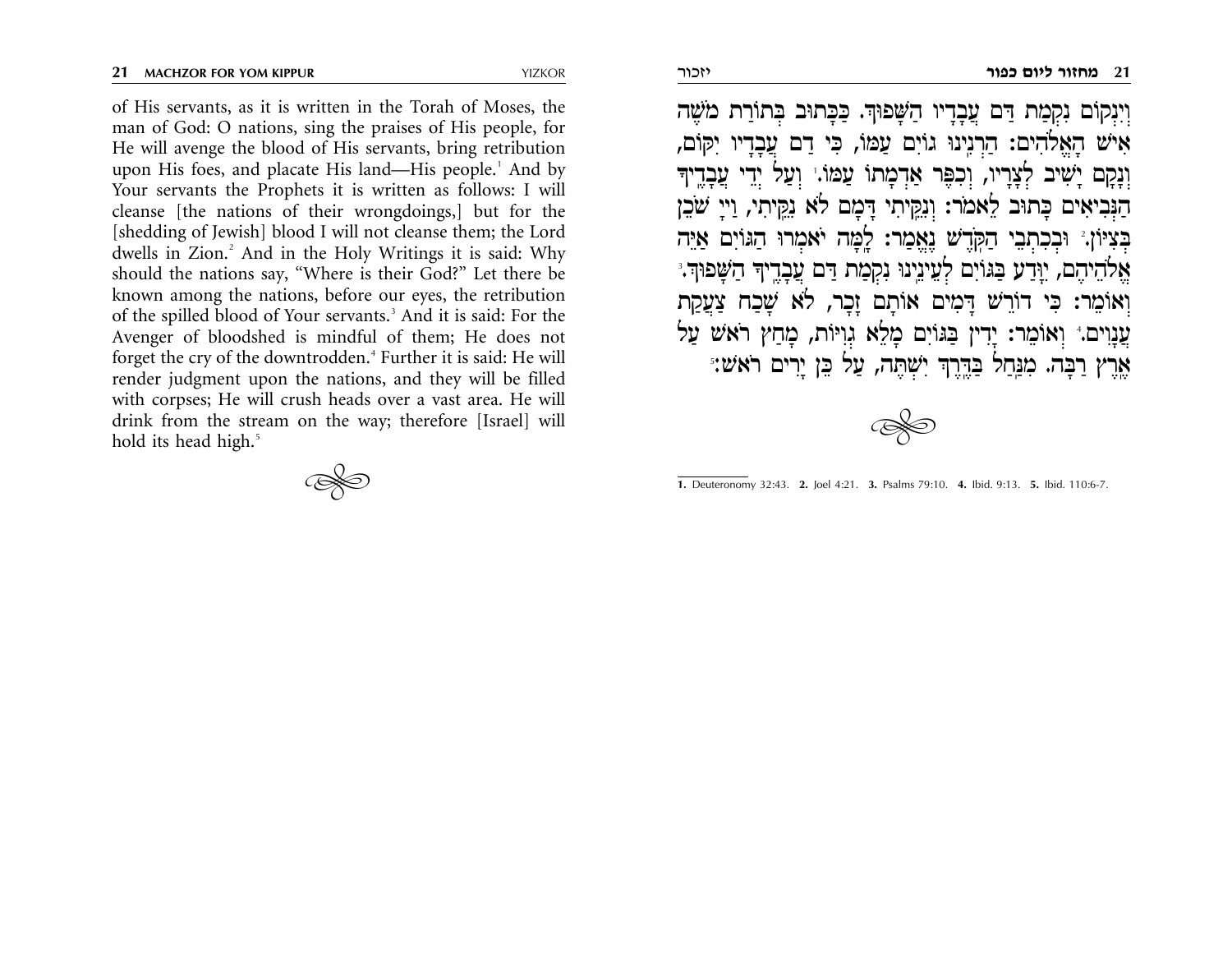#### ೕೲೋ

#### **MUSAF AMIDAH FOR YOM KIPPUR**

While praying, concentrate on the meaning of the words. Remember that you stand before the Divine Presence. Remove any distracting thoughts, allowing the mind to remain focused on prayer. Before beginning the Amidah, take three steps back, then three steps forward. Recite the Amidah quietly—but audibly—while standing with feet together. Throughout the Amidah, ending on page 33, interruptions of any form are forbidden.

אדני My Lord, open my lips, and my mouth shall declare Your praise.<sup>1</sup>

Bend knees at *Blessed*; bow at *You*; straighten up at *Lord*.

**Elessed** are You, Lord our God and God of our fathers, God of Abraham, God of Isaac and God of Jacob, the great, mighty and awesome God, exalted God, who bestows bountiful kindness, who creates all things, who remembers the piety of the Patriarchs, and who, in love, brings a redeemer to their children's children, for the sake of His Name.

וכרנו Remember us for life, King who desires life; inscribe us in the Book of Life, for Your sake, O living God.

Bend knees at *Blessed*: bow at *You*: straighten up at *Lord*.

O King, [You are] a helper, a savior and a shield. Blessed are You, Lord, Shield of Abraham.

אתה You are mighty forever, my Lord; You resurrect the dead; You are powerful to save. You cause the dew to descend.

He sustains the living with loving kindness, resurrects the dead with great mercy, supports the falling, heals the sick, releases the bound, and fulfills His trust to those who sleep in the dust. Who is like You, mighty One! And who can be compared to You, King, who brings death and restores life, and causes deliverance to spring forth!

מי Who is like You, All-Merciful Father, who in compassion remembers His creatures for life.

ונאמן You are trustworthy to revive the dead. Blessed are You, Lord, who revives the dead.

#### ೲೢೢೲ

#### **MUSAF AMIDAH FOR YOM KIPPUR**

While praying, concentrate on the meaning of the words. Remember that you stand before the Divine Presence. Remove any distracting thoughts, allowing the mind to remain focused on prayer. Before beginning the Amidah, take three steps back, then three steps forward. Recite the Amidah quietly—but audibly—while standing with feet together. Throughout the Amidah, ending on page 33, interruptions of any form are forbidden.

תפתח ופי Bend knees at בְּרוּדָ; bow at אֲתַּה; straighten up at  $\gamma$ . אבותינוּ. אתה אלהי והנורא. 78 ומביא אבות, באהבה: החיים, ◘ Bend knees at ברוך; bow at אתה; straighten up at  $\gamma$ . אברהם: מגן אתה מחיה וסד ורופא חו סומד ומתיר אםור ב. כים. נופל גבורות. אמונ ומחיה ெ 고. אתה להחיות המתים:

1. Psalms 51:17.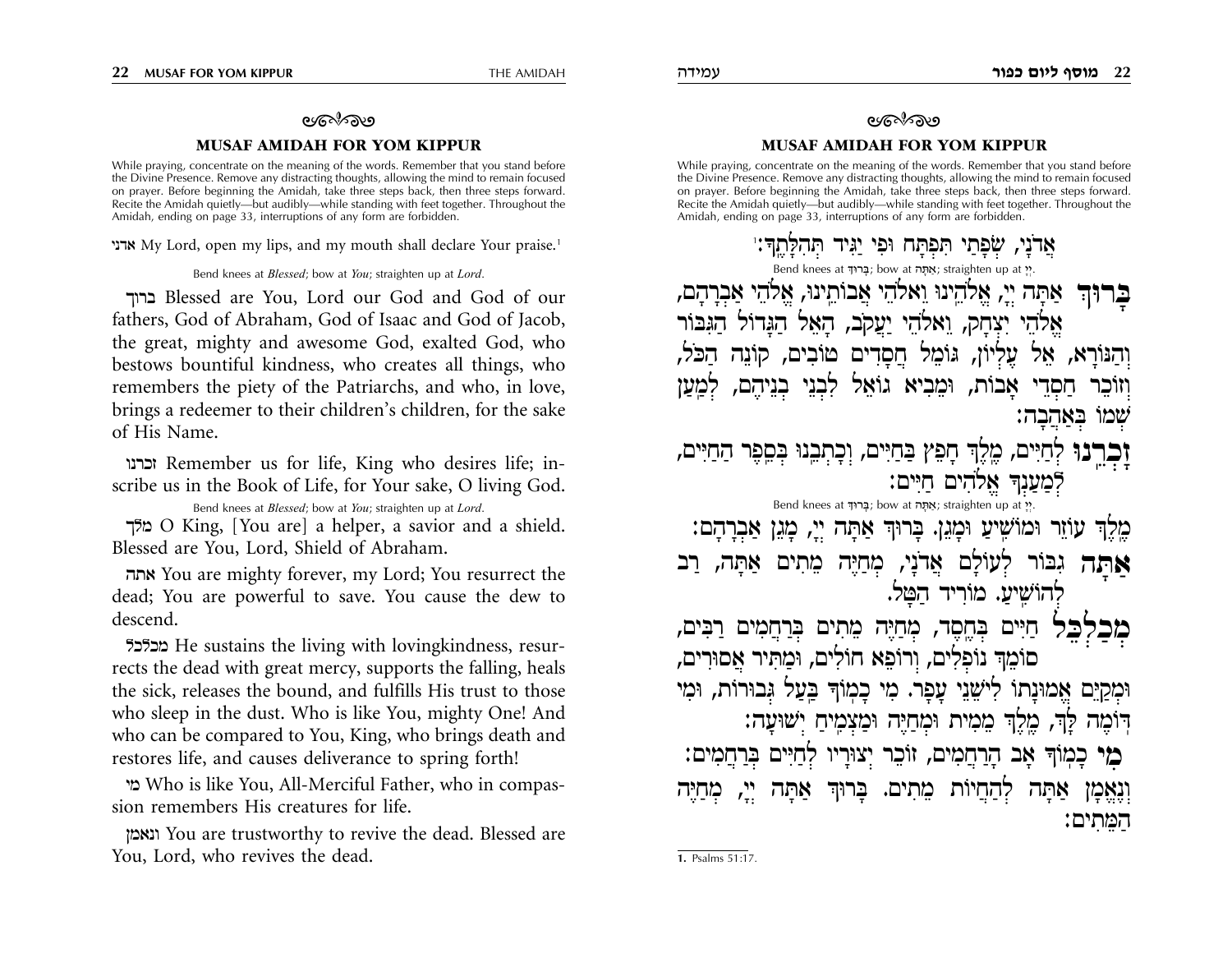23 **MUSAF FOR YOM KIPPUR** 

אתה You are holy and Your Name is holy, and holy beings praise You daily for all eternity.

דור Through all generations proclaim the kingship of God, for He alone is exalted and holy.

And thus shall Your Name, Lord our God, be sanctified upon Israel Your people, upon Jerusalem Your city, upon Zion the abode of Your glory, upon the kingship of the house of David Your anointed, and upon Your dwellingplace and Your sanctuary.

ובכן And so, Lord our God, instill fear of You upon all that You have made, and dread of You upon all that You have created; and [then] all works will be in awe of You, all the created beings will prostrate themselves before You, and they all will form a single band to carry out Your will with a perfect heart. For we know, Lord our God, that rulership is Yours, strength is in Your [left] hand, might is in Your right hand, and Your Name is awesome over all that You have created.

ובכן And so, Lord, grant honor to Your people, glory to those who fear You, good hope to those who seek You, confident speech to those who yearn for You, joy to Your land, gladness to Your city, a flourishing of strength to David Your servant, and a setting up of light to the son of Yishai Your anointed, speedily in our days.

ובכן And then the righteous will see and be glad, the upright will rejoice, and the pious will exult in song; injustice will shut its mouth and all wickedness will go up in smoke, when You will remove the rule of evil from the earth.

ותמלוך Lord our God, You are He who alone will reign over all Your works, in Mount Zion the abode of Your glory, in Jerusalem Your holy city, as it is written in Your holy Scriptures: The Lord shall reign forever; your God, O Zion, throughout all generations; praise the Lord.<sup>1</sup>

לדור ודור מרום וקדוש: לבדו כי הוא לאל. המליכוּ ישׂראל עמד, ועל אלהינו כבודד, משכו ציון ועל

מַלְכוּת בֵּית דַּוְד מִשִׁיחֵדּ, וְעַל מִכוֹנְדְּ וְהֵיכָלֵדִּ: פּּחְדְּךָ יְיָ אֱלֹהֵינוּ עַל כָּל מַעֲשֶׂיךָ, וִאֵימָתִךְ עַל הן מַה שֵׁבָּרָאתָ, וְיִירָאִוּךְ כַּל הַמַּעֲשִׂים, וְיִשְׁתַּחַוּוּ בל כל הברואים, ויעשו כלם אגדה אחת יי אלהינוּ שהשלטן ענו וגבורה שבראת:

ליראיד, ותקוה טוֹבה  $\frac{1}{2}$ לעמד, תהלה כבוד חז שמחה לד, למיחלים פה ופתחון וצמיחת לעירד, וששוו עבדד, קרן רארצד, לִבֵן יִשַּׁי מִשִׁיחֵךּ, בִּמְהֵרַה נר צדיקים יראו וישמחו, ו יעלוו, וחםידים ים וככן בִּרְנַּה יָגֵילוּ, וְעָוֹלֵתַה תְּקִפְּץ פִּיהַ, וְהַרִשָּׁעַה כְלַהּ

בֵּעֲשָׁן תִּכְלֶה, כִּי תַעֲבִיר מֶמִשֶּׁלֶת זַדוֹן מִן הַאֲרֶץ: תְבְלוֹךְ אַתָּה הוּא יְיָ אֱלֹהֵינוּ לְבַדֶּךְ עַל כָּל מַעֲשֵׂיךָ, וּבירוּשַׁלֵיִם כבודד, משכו בהר קַרִשֵׁדּ, כַּבָּתוּב בִּדְבְרֵי קָרָשֵׁדִּ: יְמִלְדְּ ציון לדר ודר, הללויה:י

1. Psalms 146:10

עמידה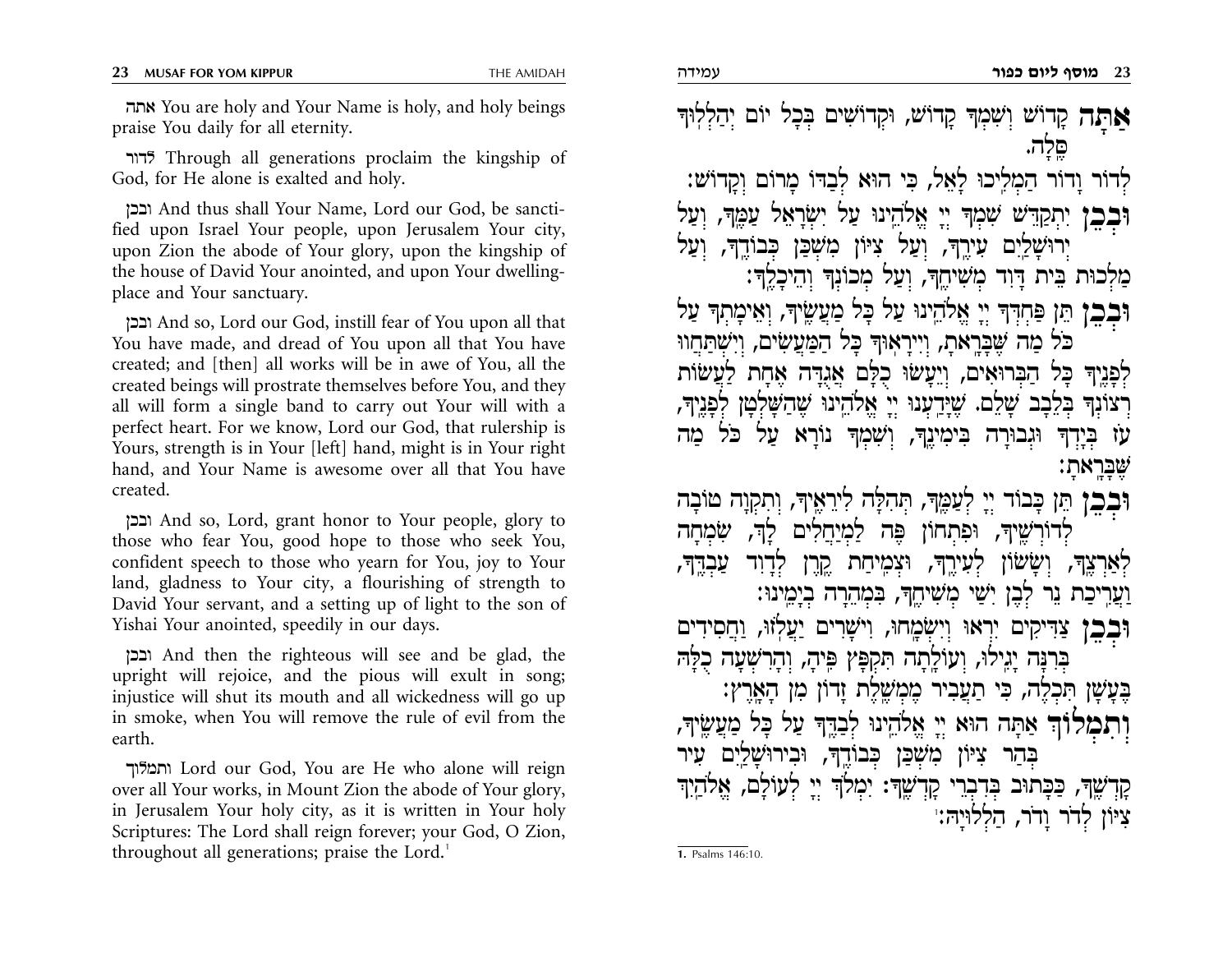קדוש Holy are You, awesome is Your Name, and aside from You there is no God, as it is written: The Lord of hosts is exalted in justice and the holy God is sanctified in righteousness.<sup>1</sup> Blessed are You, Lord, the holy King.

אתה You have chosen us from among all the nations; You have loved us and found favor with us. You have raised us above all tongues and made us holy through Your commandments. You, our King, have drawn us near to Your service and proclaimed Your great and holy Name upon us.

#### On Shabbat, add the words in shaded parentheses.

ותתן And You, Lord our God, have given us in love (this Shabbat day and) this Day of Atonements, this day of pardoning of sin, this day of holy assembly (for sanctity and tranquility) for forgiveness, pardon, and atonement, to forgive thereon all our wrongdoings, (in love,) a holy assembly, commemorating the Exodus from Egypt.

ומפני But because of our sins, we were exiled from our land and driven away from our soil; and we are unable to discharge our obligations in Your chosen House, the great and holy House upon which Your Name is proclaimed, because of the hand that was sent forth against Your Sanctuary. May it be Your will, Lord our God and God of our fathers, merciful King, in Your abounding compassion, again to have mercy on us and on Your Sanctuary, and rebuild it soon and increase its glory. Our Father, our King, our God, speedily reveal the glory of Your Kingship upon us; appear and be exalted over us before the eyes of all the living. Gather our dispersed from among the nations, and assemble our scattered from the ends of the earth. Bring us with song to Zion Your city, and with everlasting joy to Jerusalem Your Sanctuary. There we will offer to You our obligatory

אתה קדוש כַּכַּתוּב: ֹאַתָּה יְיָ, הַמֱלֵךְ הַקֵּרוֹשׁ: בַרוּדִ הקדוש נקדש בצדקה.'' העמים, אהבת אותנו ורצית בנו, אתה בחרתנו מכל הלשונות, וקדשתנו במצותיד, מכל ורוממתנוּ ַלַעֲבדָתֵךּ, וִשְׁמִךְ הַנֵּדוֹל וְהַקַּדוֹשׁ עַלִינוּ <u>וְקְרַבְהָנוּ</u> קרַאתַ: On Shabbat, add the words in shaded parentheses. לנוּ אלהינוּ באהבה את יוֹם (השׁבּת הזה ואת יוֹם) הכפורים הזה, את יוֹם סליחת העון הזה, קדש הזה, (לקדשה ולמנוחה) למחילה את יום מקרא עונותינו. את כל בו 'למחל г٦, ילכפר ליחה ש, זכר ליציאת מצרים: מקרא קד באהבה) חטאינוּ גלינוּ מארצנוּ, ונתרחקנוּ מעל אדמתנוּ, לעשות חובותינו יכולים בבית אנו 7°N בחירתד, בבית הגדול והקדוש שַׁנִּשְׁתַלְחָה בִּמְקְדַשָּׁךָ, יְהִי מפני היד רצוז רחמו, אלהינו ואלהי אבותינו, ַ מֱלֵך שתשוב הרבים, ותבנהוּ מהרה ברחמיד מקד ועל אבינוּ מלכנוּ, אלהינוּ, גּלָה כּבוֹד מלכוּתךּ ותגדל כבודו. והופע והנשא הי, בל נו מהרה, וּנפוּצותינוּ פנם הגוים. ולירושלים בית ברנה, את קרבנות

1. Isaiah 5:16.

עמידה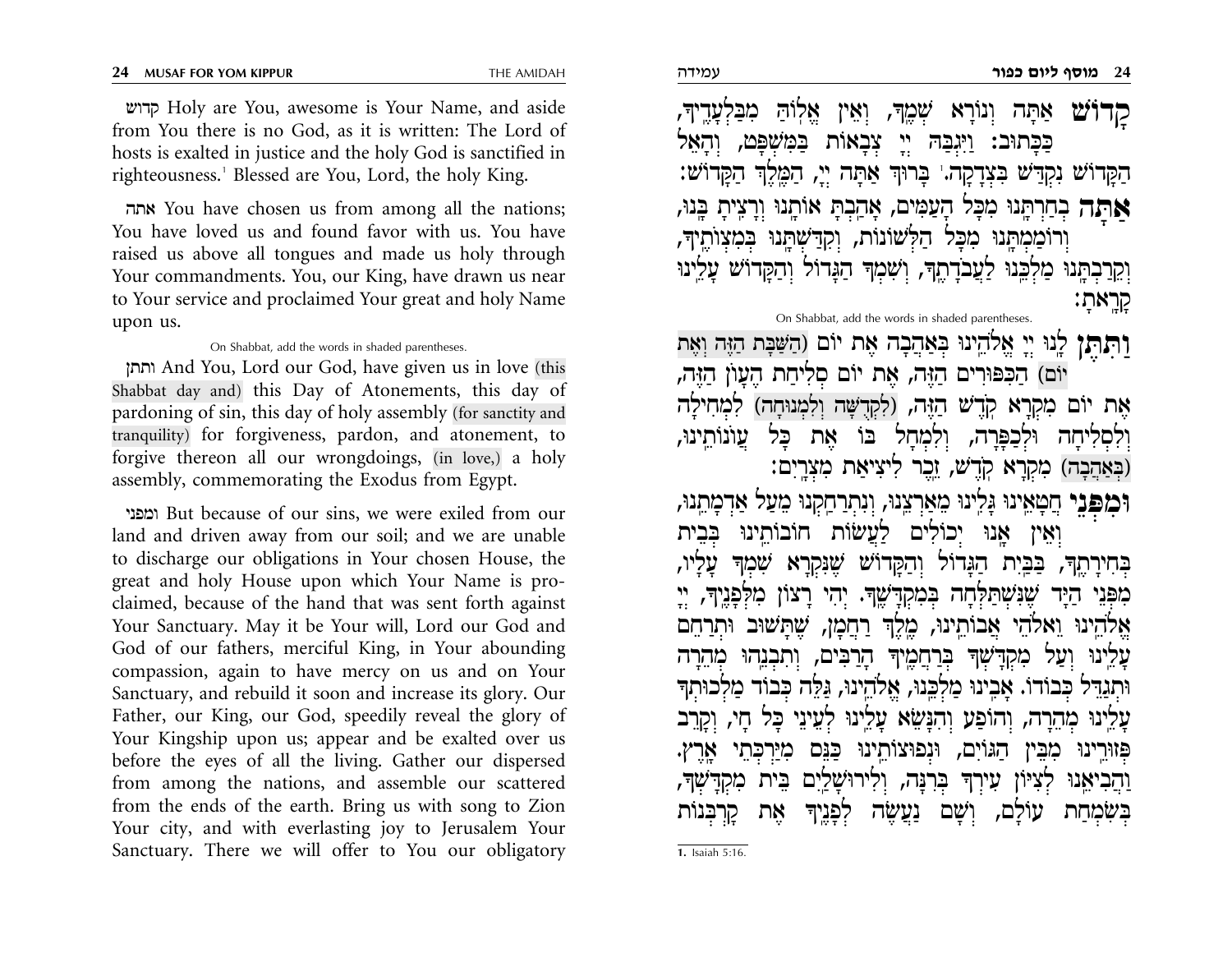sacrifices, the daily burnt-offerings according to their order and the *musaf* offerings according to their rule; and

| On weekdays:                 | On Shabbat:                        |
|------------------------------|------------------------------------|
| the <i>musaf</i> offering of | the <i>musaf</i> offerings of this |
|                              | Shabbat day and                    |

this Day of Atonements, this day of pardoning of sin, this day of holy assembly we will prepare and offer to You with love in accordance with the command of Your will, as You have prescribed for us in Your Torah, through Moses Your servant in Your glorious Name, as it is stated:

#### On Shabbat, add the following:

וביום On the Shabbat day, two yearling male lambs without blemish, and two-tenths [of an *ephah*] of fine flour mixed with oil as a meal-offering, and its wine-offering-this is the burnt-offering for Shabbat, each Shabbat, aside from the daily burnt-offering and its wine-offering.<sup>1</sup>

ובעשור And on the tenth day of this seventh month you shall have a holy assembly, and you shall afflict yourselves; you shall do no work. And you shall bring to the Lord a burnt-offering of pleasing odor: one young bullock, one ram, seven yearling lambs; they shall be to you without blemish.<sup>2</sup>

And their meal-offering and libations as prescribed three-tenths [of an *ephah* of fine flour] for each bullock, two-tenths for the ram, one-tenth for each lamb, and wine in accordance with each one's wine-offering; as well as two he-goats for atonement, and two daily burnt-offerings according to their rule; aside from the sin-offering of atonement, the daily burnt-offering and its meal-offering and their libations.

#### On Shabbat, add the following:

ישמחו Those who observe the Shabbat and call it a delight shall rejoice in Your kingship; the nation which hallows the Seventh Day-all shall be satiated and delighted with Your goodness. You were pleased with the Seventh Day and made it holy; You called it the most desirable of days, in remembrance of the work of Creation.

את: On Shabbat: On weekdays: בת הזה מוּםף יוֹם ום העוז יום הזה, םליחת **ה**זה, הכפורים  $\mathbf{C}^{\prime}$ ה: כמצו באהבה. רפניד שה בתורתד כִּבוֹדֱךָ, כָּאָמוּר: On Shabbat, add the following: שנה תמימם. בני Ð כבש עשׂרנים םלת מנחה בלוּלה בשׁמן ונסכּוֹ. שבת בשבתו, על עלת התמיד ונסכה: ש השביעי הזה, מקרא קרש יהיה לכם, וְעִנִּיהֶם אֶת נַפְּשֹׁתֵיכֵם, כָּל מְלַאכַה לֹא תַעֲשׂוּ. איל אחד, בקר יַבֵּן ליי ריח ניחח, פר והקרבתם שבעה, תמימם שנה כמדבר: ונםכיהם מנחתם כנסכו, ם' תמיד לכפר, וְעַלַת הַתַּמִיד, וּמִנְחֲתַהּ ונסכּיהם: ים חטאת הכפר On Shabbat, add the following: 'קוראי שבת מטוּבד, פקם וְקְדַשְׁתּוֹ, חֵמְדַּת יַמִּים אוֹתוֹ קַרֵאת, זַבֵר :בראשית

1. Numbers 28:9-10. 2. Ibid. 29:7-8.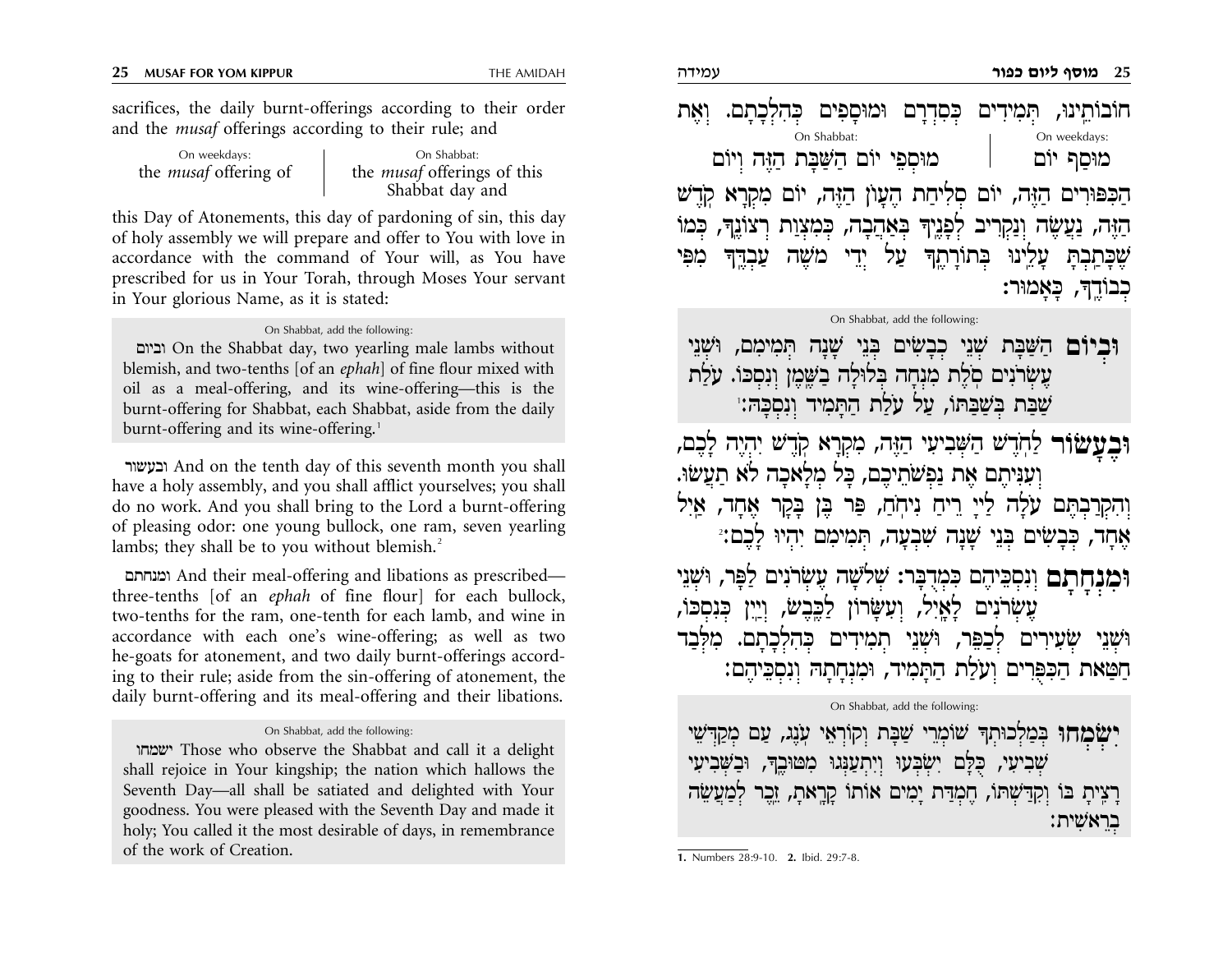On Shabbat, add the words in shaded parentheses.

אלהינו Our God and God of our fathers, forgive our wrongdoings on this (Shabbat day and on this) Day of Atonements, on this day of pardoning of sin, on this day of holy assembly; wipe away and remove our transgressions and sins from before Your eyes, as it is stated: I, I [alone,] am He who wipes away your transgressions, for My sake; your sins I will not recall.<sup>1</sup> And it is stated: I have wiped away your transgressions like a thick cloud, your sins like a cloud; return to Me, for I have redeemed you.<sup>2</sup> And it is stated: For on this day atonement shall be made for you, to purify you; you shall be cleansed of all your sins before the Lord.<sup>3</sup> (Our God and God of our fathers, please find favor in our rest.) Make us holy with Your commandments and grant us our portion in Your Torah; satiate us with Your goodness and gladden our soul with Your salvation. (Lord our God, grant as our heritage, in love and goodwill, Your holy Shabbat, and may all Israel who sanctify Your Name rest thereon.) Make our heart pure to serve You in truth, for You are the Pardoner of Israel and the Forgiver of the tribes of Yeshurun<sup>4</sup> in every generation, and aside from You we have no King who forgives and pardons. Blessed are You, Lord, King who forgives and pardons our sins and the sins of His people, the House of Israel, and removes our trespasses each and every year; King over the whole earth, who sanctifies (the Shabbat and) Israel and the Day of Atonements.

Look with favor, Lord our God, on Your people Israel, and pay heed to their prayer; restore the service to Your Sanctuary, and accept with love and favor Israel's fire-offerings and prayer; and may the service of Your people Israel always find favor.

On Shabbat, add the words in shaded parentheses. לעונותינו ביום (השבת הינו ואלהי אבותינו, מחל הכפורים הזה, ביום סליחת העוו הזה וביום) מחה **FITT,** W מקרא ביום היה, קד כַאַמוּר: אַנכִי אַנכִי הוּא מחָה וחטאתינו עיניד, מנגד וחטאתיך לא אוכר.י ונאמר: מחיתי שובה אלי גאלתיה. כי וכענן חטאתיד, עליכם לטהר אתכם, ביום הזה יכפר כי חִטֹּאתֵיכֶם לִפְנֵי יִי תִּטְהַרוּ. ּ (אֱלֹהֵינוּ וֵאלֹהֵי אֲבוֹתֵינוּ, רִצֶה חלקנוּ בתורתדּ, קדשנו במצותיד נא במנוחתנו,) ותז -(והנחילנוּ שמח קרשר, שבת בל בו וינוחו וּברצוֹן באהבה באמת. כי אתה לבנוּ וטהר דור בכל ישרוי ומחלו וםולח. ברוד אתה מוחל מלד **1'N** לנוּ לעונותינו ולעונות עמו בית ישראל, מוחל וסולח ַעַל כַּל הַאֲרֵץ, שנה ושנה, אשמותינו בכל מלד מקדש (השבת ו) ישראל ויום . הכפורים שעה, והשב אלהינו בעמד ותפלתם ברצון, עבודת ותהי תקבל באהבו

<sup>1.</sup> Isaiah 43:25. 2. Isaiah 44:22. 3. Leviticus 16:30. 4. V. Isaiah 44:2; Deuteronomy 33:5, 26; Ramban Deuteronomy 7:12.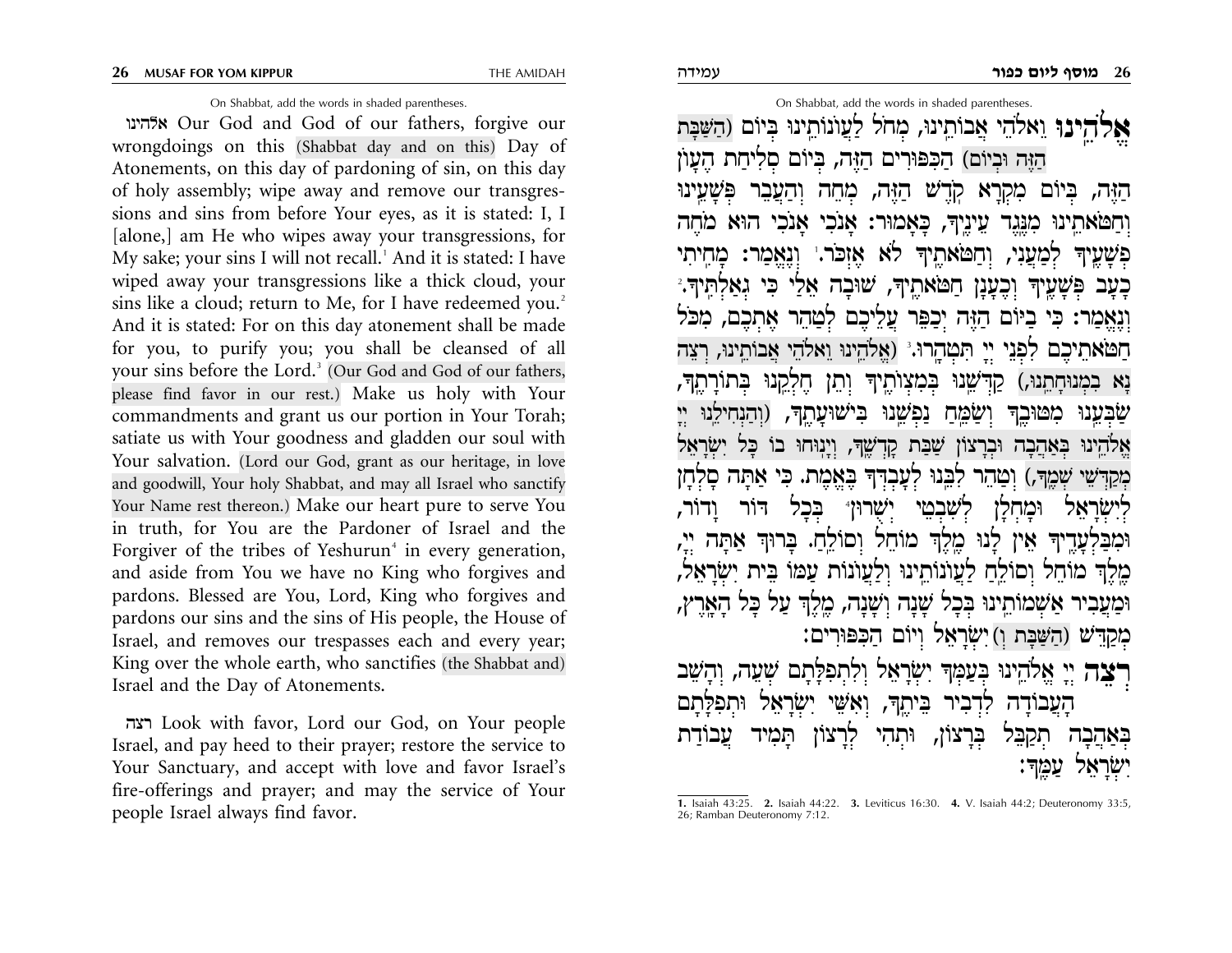ותחזינה May our eyes behold Your return to Zion in mercy. Blessed are You, Lord, who restores His Divine Presence to Zion.

Bow at We thankfully acknowledge; straighten up at Lord.

שורים We thankfully acknowledge that You are the Lord our God and God of our fathers forever. You are the strength of our life, the shield of our salvation in every generation. We will give thanks to You and recount Your praise, evening, morning and noon, for our lives which are committed into Your hand, for our souls which are entrusted to You, for Your miracles which are with us daily, and for Your continual wonders and beneficences. You are the Beneficent One, for Your mercies never cease; and the Merciful One, for Your kindnesses never end; for we always place our hope in You.

יעל And for all these, may Your Name, our King, be continually blessed, exalted, and extolled forever and all time.

ובתוב Inscribe all the children of Your Covenant for a good life.

רב? And all living things shall forever thank You, and praise Your great Name eternally, for You are good. God, You are our everlasting salvation and help, O benevolent God.

Bend knees at *Blessed*; bow at *You*; straighten up at *Lord*. Blessed are You, Lord, Beneficent is Your Name, and to You it is fitting to offer thanks.

שים Bestow peace, goodness, and blessing, life, graciousness, kindness, and mercy, upon us and upon all Your people Israel. Bless us, our Father, all of us as one, with the light of Your countenance, for by the light of Your countenance You gave us, Lord our God, the Torah of life and loving-kindness, righteousness, blessing, mercy, life and peace. May it be favorable in Your eyes to bless Your people Israel, at all times and at every moment, with Your peace.

## אתה ברוד '⊡۰

Bow at מודים; straighten up at ".

<u>ק</u>ד, שאתה הוא אֵלהֵינוּ אנחנו מודים אבותינוּ לעוֹלֵם וַעֲד, צוּר חַיֵּיְנוּ, מַגֶן אתה הוא לדור ודור, נודה לד ונספר תהלתד, חיינו המסורים בידד, ועל נשמותינו הפקודות לד, ועל יוֹם עִמֲנוּ, וְעַל נִפְלְאוֹתֵיךְ וְטוֹבוֹתֵיךְ שַׁבּכַל נםיד לא כלו רחמיד, וְצְהְרָיִם, הַטּוֹב, כי ובקר לא תמוּ חַסְדֵיךּ, כִּי מעולם קוינוּ לדּ: כי והמרחם. יתברך ויתרומם ויתנשא לעולם ועד:

וכתוב לחיים טובים כל בני בריתה: וכל החיים יודוד םלה, ויהללוּ שמד הגדול לעולם כי טוב, האל ישועתנו ועזרתנו סלה, האל הטוב.

> Bend knees at בְּרוּד; bow at אֶתָּה; straighten up at  $\ddot{?}$ . אַתָּה יְיָ, הַטּוֹב שָׁמִךְ וּלִךְ נָאֵה לְהוֹדוֹת: ברוד

שלום. מוכה וברכה, שים וחםד הז ם' חיי עמד. ברכנוּ אבינוּ כלנוּ ישראל עלינוּ ועל כּל כִּאֲחַד בִּאוֹר פַּנֵיִךְ, כִּי בִאוּר  $\mathbf{A}$ קְנוּ פּנֵיד נתת תּוֹרַת חַיִּים וְאֲהֲבָת חֱסֶד, וּצְדַקַה וּבְרַכָה וְרַחֲמִים וְחַיִּים יָשָׁלוֹם, וְטוֹב בִּעֵינֵיְךָ לִבָרֵךְ אֵת עַמְּךָ יְשָׂרַאֵל בִּבַל יבכל שעה בשלומד.

עמידה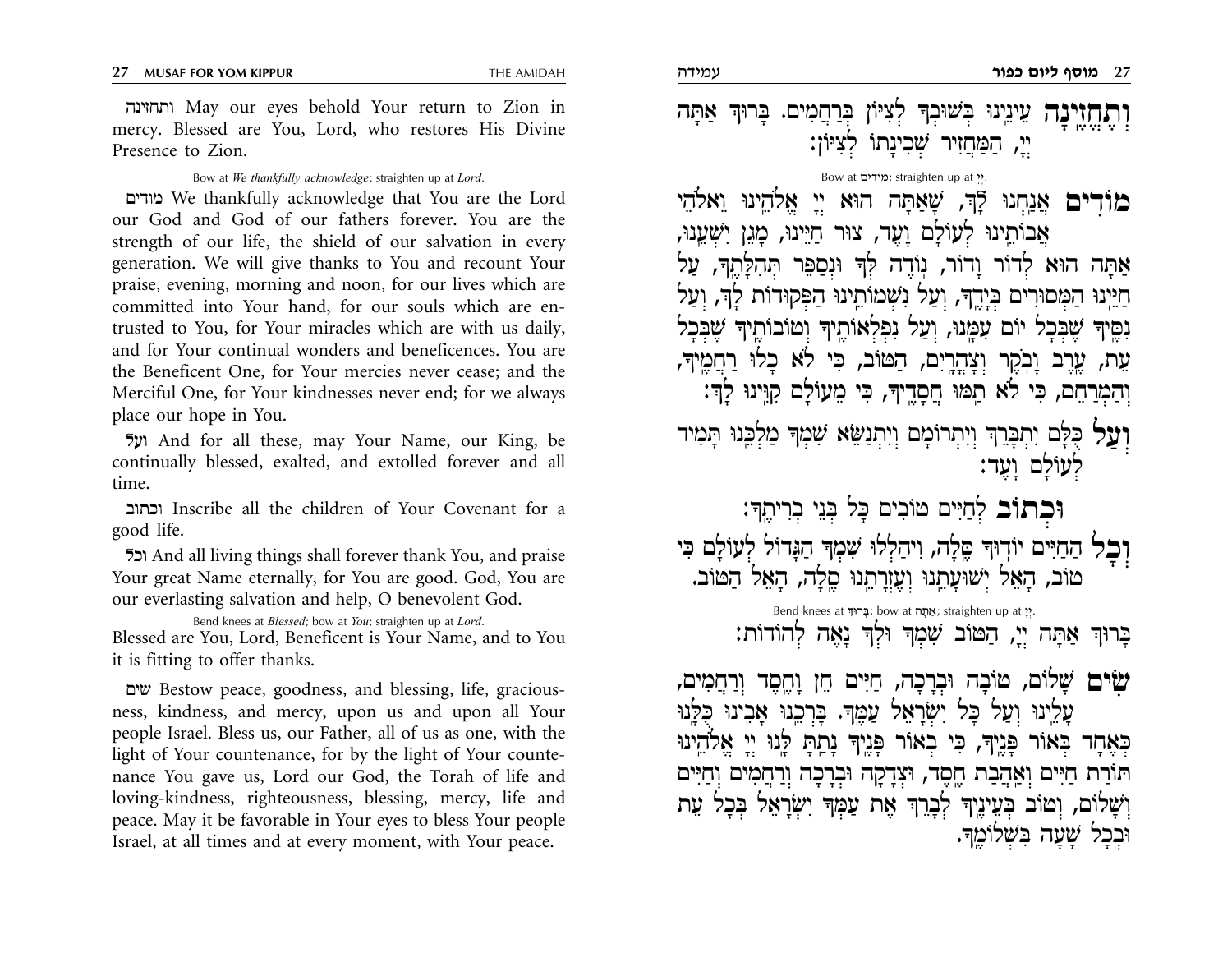ובספר And in the book of life, blessing, peace, and prosperity, deliverance, consolation, and favorable decrees, may we and all Your people the House of Israel be remembered and inscribed before You for a happy life and for peace. Blessed are You, Lord, who blesses His people Israel with peace.

יהיו May the words of my mouth and the meditation of my heart be acceptable before You, Lord, my Strength and my Redeemer.<sup>1</sup>

אלהינו Our God and God of our fathers, may our prayers come before You, and do not turn away from our supplication, for we are not so impudent and obdurate as to declare before You, Lord our God and God of our fathers, that we are righteous and have not sinned. Indeed, we and our fathers have sinned.

While mentioning a transgression, gently strike the left side of your chest (over the heart) with a closed fist.

אשמנו We have transgressed, we have acted perfidiously, we have robbed, we have slandered. We have acted perversely and wickedly, we have willfully sinned, we have done violence, we have imputed falsely. We have given evil counsel, we have lied, we have scoffed, we have rebelled, we have provoked, we have been disobedient, we have committed iniquity, we have wantonly transgressed, we have oppressed, we have been obstinate. We have committed evil, we have acted perniciously, we have acted abominably, we have gone astray, we have led others astray.

סרנו We have strayed from Your good precepts and ordinances, and it has not profited us. Indeed, You are just in all that has come upon us, for You have acted truthfully, and it is we who have acted wickedly.<sup>2</sup>

מה What shall we say to You who dwells on high; what shall we relate to You who abides in the heavens? You surely know all the hidden and the revealed things.

ושלום ופרנסה מובה, נזכר וּגוַרות טובות, ונכתב נחמה לחיים טובים ולשלום. בית עמד אנחנו את עמו ישר המברד אתה ברוד

לפניה. לבי פי והגיוֹן אמרי לרצוז אבותינו, תִּבוֹא וַאלהי מתחנתנו. 7N חתעלם פנים אַנַחנוּ חמאנו, -871. ◘ אבותי ואבותינוּ חמאנו:

While mentioning a transgression, gently strike the left side of your chest (over the heart) with a closed fist.

זדנו. נאצנו. כוכנו. מרדנוּ. סררנו. שחתנו. תעבנו. תעינו. שענו. ער ٦J

- שוה לנו: D המובי אמת כי יאתה עשית ואנחנוּ הר
- לפניד יוֹשב מרוֹם, וּמה נספּר מה נאמר שחקים, הלא כל הנסתרות והנגלות אתה יודע:

1. Psalms 19:15. 2. Nehemiah 9:33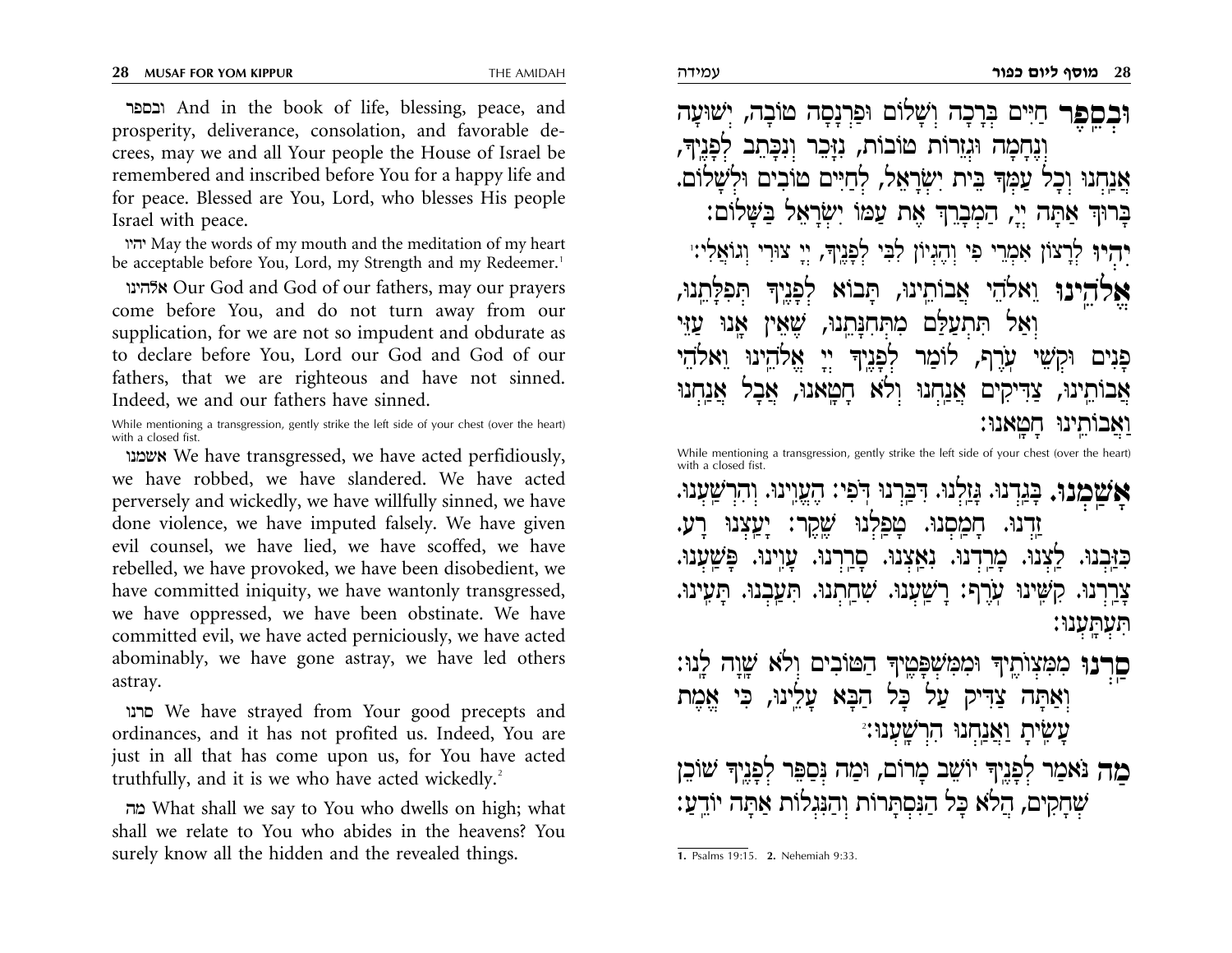אחה You know the mysteries of the universe and the hidden secrets of every living being. You search all [our] innermost thoughts, and probe [our] mind and heart; nothing is hidden from You, nothing is concealed from Your sight. And so, may it be Your will, Lord our God and God of our fathers, to have mercy on us and forgive us all our sins, grant us atonement for all our iniquities, and forgive and pardon us for all our transgressions.

Gently strike the left side of your chest (over the heart) with a closed fist when saying the word committed.

**BU** For the sin which we have committed before You under duress or willingly.

And for the sin which we have committed before You by hardheartedness.

For the sin which we have committed before You inadvertently.

And for the sin which we have committed before You with an utterance of the lips.

For the sin which we have committed before You with immorality. And for the sin which we have committed before You openly or secretly.

For the sin which we have committed before You with knowledge and with deceit.

And for the sin which we have committed before You through speech.

For the sin which we have committed before You by deceiving a fellowman.

And for the sin which we have committed before You by improper thoughts.

For the sin which we have committed before You by a gathering of lewdness.

And for the sin which we have committed before You by verbal [insincere] confession.

For the sin which we have committed before You by disrespect for parents and teachers.

And for the sin which we have committed before You intentionally or unintentionally.

הי. במו נכהר עונותינוּ, ותמחול ותמלח

Gently strike the left side of your chest (over the heart) with a closed fist when saying the word שחטאנו

> שחטאנו לפניד, באנם וכרצון: וְעַל חֵטְא שֶׁחָטְאנוּ לְפָנֶיִךָ, בְּאִמּוּץ הַלֵּב:

על חטא שחטאנו לפניך, בבלי דעת:

וְעַל חֵמְא שֶׁחָמֶאנוּ לְפָּנֶיךָ, בְּבִמּוּי שפתים:

- על חטא שחטאנוּ לפניךּ, בגלוי עריות: וְעַל הֵמָא שֶׁחָמֶאנוּ לְפָנֶיְךָּ, בְּנָלוּי וּבַםֱתֶר:
	- שחטאנו לפניד, בדעת ובמרמה: על הֵמָא שֶׁחָמֶאנוּ לְפָנֶיִךּ, בְּדִבּוּר פֶּה:
- שחטאנו לפניד, בהונאת רע: על הֵמָא שֶׁהָמֶאנוּ לְפָּנֶיךָ, בְּהִרְהוּר הלב:
	- שחמאנו לפניד, בועידת זנות: הֵמָא שֶׁחֲמֵאנוּ לִפְנֵיִךּ, בְּוְדוּי פֵּה:
- שחטאנו לפניד, בזלזוּל הורים ומורים: ּחֵמָא שֵׁחַמֵאנוּ לִפְנֵיִךּ, בְּזַדוֹן וּבִשְׁנֵגָה:

עמידה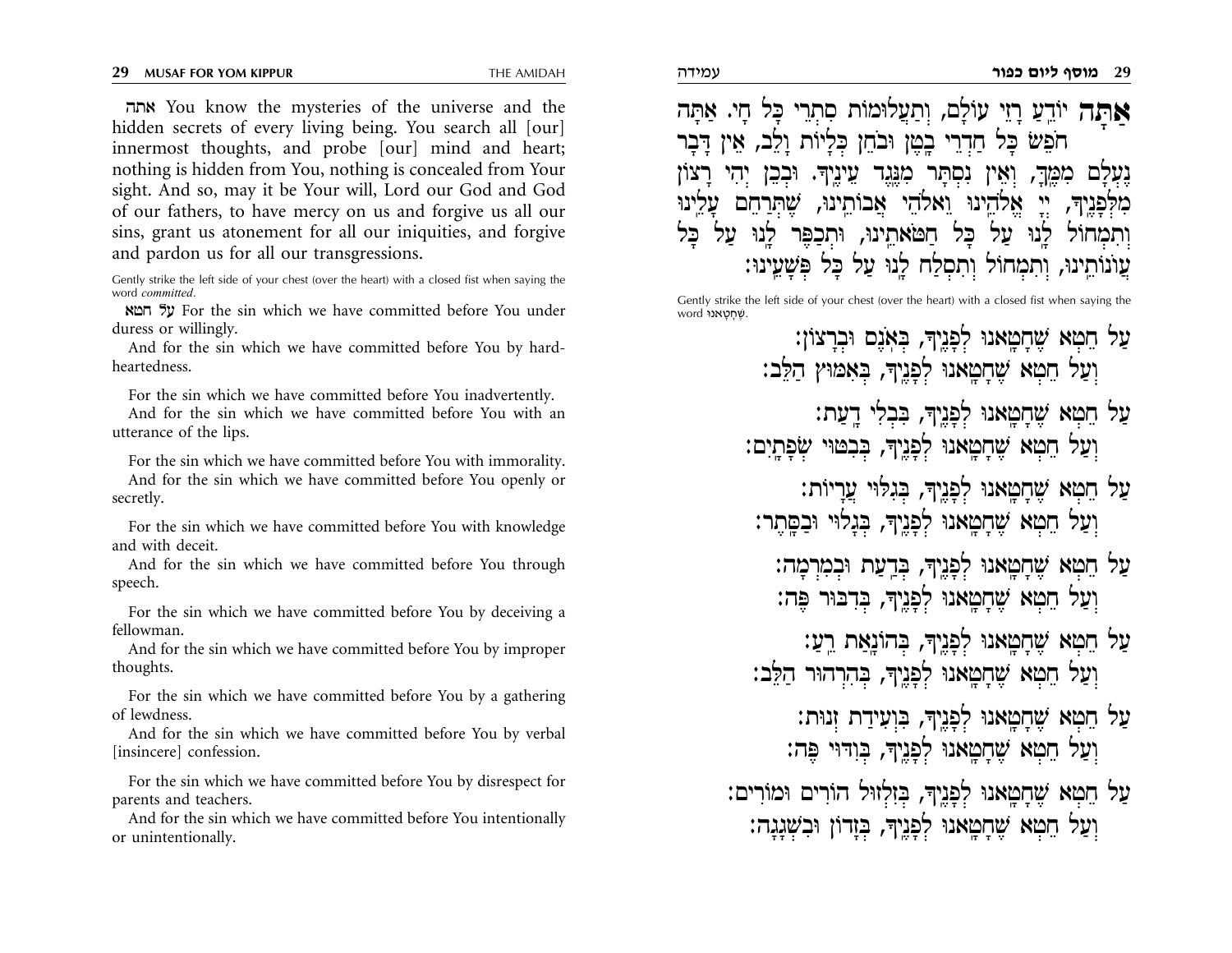For the sin which we have committed before You by using coercion.

And for the sin which we have committed before You by desecrating the Divine Name.

For the sin which we have committed before You by impurity of speech.

And for the sin which we have committed before You by foolish talk.

For the sin which we have committed before You with the evil inclination.

And for the sin which we have committed before You knowingly or unknowingly.

Gently strike the left side of your chest (over the heart) with a closed fist when saying the words pardon, forgive, atone.

ועל כלם For all these, God of pardon, pardon us, forgive us, atone for us.

Gently strike the left side of your chest (over the heart) with a closed fist when saying the word committed.

For the sin which we have committed before You by false denial and lying.

And for the sin which we have committed before You by a bribe-taking or a bribe-giving hand.

For the sin which we have committed before You by scoffing.

And for the sin which we have committed before You by evil talk [about another].

For the sin which we have committed before You in business dealings.

And for the sin which we have committed before You by eating and drinking.

For the sin which we have committed before You by [taking or giving interest and by usury.

And for the sin which we have committed before You by a haughty demeanor.

For the sin which we have committed before You by the prattle of our lips.

And for the sin which we have committed before You by a glance of the eye.

שחמאנו לפניד, בְּחָזֶק יָד: יעל חָטָא שַׁחַטֵאנוּ לְפַנֵיִדּ, בְּחַלוּל

שחטאנו<sup>.</sup> על חטא לפני. במפשות פה: שחטאנו על לפניד, חמא

על חמא שחמאנו לפניד, ביצר הרע: יעל חטא שחטאנו לפניד, ביודעים ובלא יודעים:

Gently strike the left side of your chest (over the heart) with a closed fist when saying the שלח, מְחַל, כַּפֵּר words

לוֹהַ סְלִיחוֹת, רכר כנו, כפר כנו:

Gently strike the left side of your chest (over the heart) with a closed fist when saying the word שַׁחַטָאנו.

- טא שחטאנו לפניד. בכחש ובכזב: על וְעַל חֵמְא שֶׁחָמֶאנוּ לִפְגֵיךָ, בִּכַפַּת שִׂחַד:
	- על חטא שחטאנו לפניד, בלצוז:

וְעַל חֵמְא שֶׁחָמֶאנוּ לְפָּנֶיִךָּ, בְּלָשׁוֹן הָרָע:

ד, במשא ובמתן: על חטא שחטאנו

ַלִפְנֶיךָ, בִּמַאֲכַל ֿשֲחָטֱאנו ועל חטא

> על חמא שחמאנו בנשד רפניד,

ֿשֵ**ׁחֲטֵאנו** חמא על בנטית לפני

שפתותינו: שחטאנו בשיח על חטא רפניד, ועל חטא שחטאנוּ לפניד, בסקור עַיָן: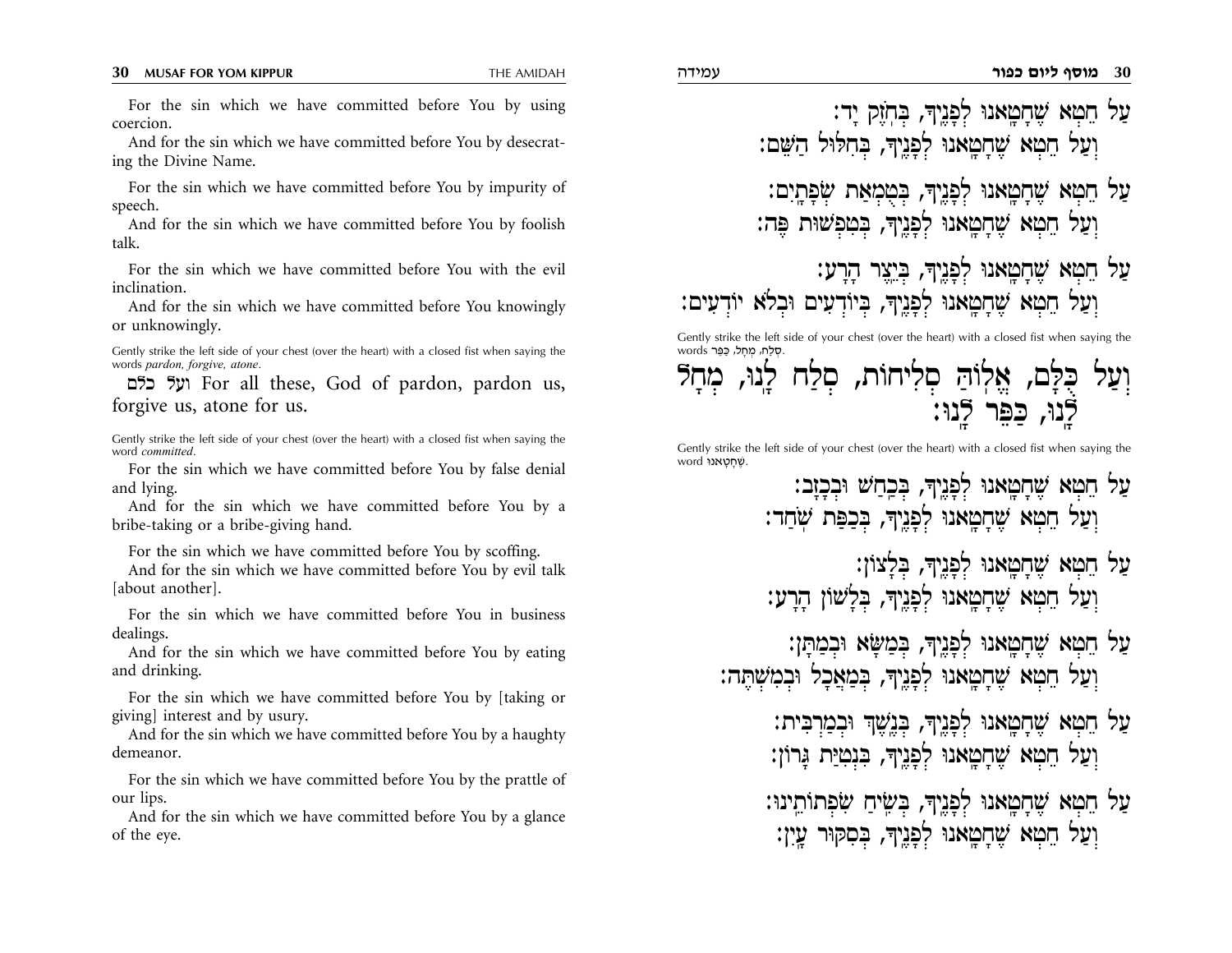31 – מוסף ליום כפור

For the sin which we have committed before You with proud looks.

And for the sin which we have committed before You with impudence.

Gently strike the left side of your chest (over the heart) with a closed fist when saying the words pardon, forgive, atone.

ועל כלם For all these, God of pardon, pardon us, forgive us, atone for us.

Gently strike the left side of your chest (over the heart) with a closed fist when saying the word committed.

For the sin which we have committed before You by casting off the voke [of Heaven].

And for the sin which we have committed before You in passing judgment.

For the sin which we have committed before You by scheming against a fellowman.

And for the sin which we have committed before You by a begrudging eye.

For the sin which we have committed before You by frivolity.

And for the sin which we have committed before You by obduracy.

For the sin which we have committed before You by running to do evil.

And for the sin which we have committed before You by talebearing.

For the sin which we have committed before You by swearing in vain.

And for the sin which we have committed before You by causeless hatred.

For the sin which we have committed before You by embezzlement.

And for the sin which we have committed before You by a confused heart.

Gently strike the left side of your chest (over the heart) with a closed fist when saying the words pardon, forgive, atone.

יעל כלם For all these, God of pardon, pardon us, forgive us, atone for us.

|                                                      | ּעַל חֵמְא שֶׁחָמֶאנוּ לְפָּנֶיִךָּ, בְּעֵינַיִם רָמוֹת: |  |
|------------------------------------------------------|----------------------------------------------------------|--|
| וְעַל חֵמְא שֶׁחָמֶאנוּ לְפְנֶיךָ, בְּעַזּוּת מֶצַח: |                                                          |  |

Gently strike the left side of your chest (over the heart) with a closed fist when saying the .סלח, מחל, כפר words

םליחות. קנו, כפר לנו:

Gently strike the left side of your chest (over the heart) with a closed fist when saying the word שחטאנו.

- על חמא שחמאנוּ לפניךּ, בפריקת על: וְעַל חֵמָא שֶׁחַמֵאנוּ לִפְנֵיִךּ, בִּפְלִילוּת:
	- עַל חֵמָא שֵׁחָטֵאנוּ לִפָּגֵיךָ, בִּצְדִיַּת רֵעֲ:

וְעַל חֵמָא שֵׁחַמֲאנוּ לִפְנֵיךָ, בִּצָרוּת עֵיְן:

- עַל חֵטָא שֵׁחָטֵאנוּ לִפָּנֵיךָ, בִּקַלּוּת רֹאשׁ: וְעַל הֵמָא שֶׁחֲטֵאנוּ לִפְנֵיִךּ, בְּקַשִׁיוּת עָרֵף:
- עַל חֵטָא שֶׁחַטֵאנוּ לִפְנֵיִךּ, בִּרִיצַת רַגְלֵיִם לְהַרַעָ: וַעַל הֵמָא שֶׁהָמֱאנוּ לִפְנֵיךָ, בִּרְכִילוּת:
	- על חטא שחטאנוּ לפניד, בשבועת שוא: וְעַל חֵמְא שֶׁחָמֶאנוּ לְפָנֶיִךָּ, בִּשְׂנִאַת חִנָּם: על חטא שחטאנוּ לפניךּ, בתשוּמת יד:

וְעַל חֵמְא שֶׁחָמֶאנוּ לְפְגֶיךָ, בְּתִמְהוֹן לֵבָב:

לֵנוּ, כַּפֵּר לִנוּ:

Gently strike the left side of your chest (over the heart) with a closed fist when saying the .סלח, מחל, כפר words בִּלַּם, אֱלְוֹהַ םְלִיחוֹת, םְלַח

עמידה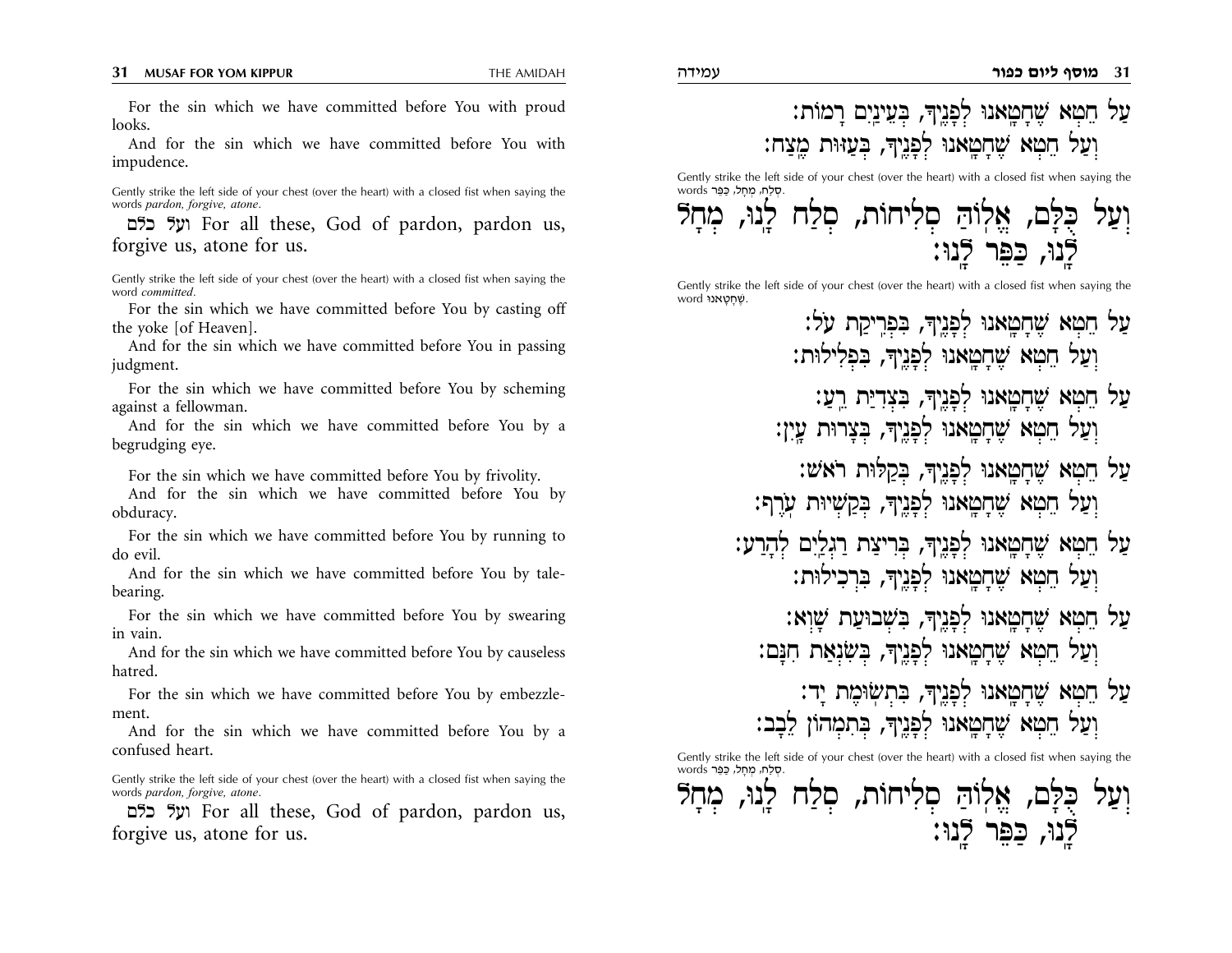Gently strike the left side of your chest (over the heart) with a closed fist when saying the words we are obligated.

And for the sins for which we are obligated to bring a burnt-offering.

And for the sins for which we are obligated to bring a sin-offering.

And for the sins for which we are obligated to bring a varying offering [according to one's means].

And for the sins for which we are obligated to bring a guilt-offering for a certain or doubtful trespass.

And for the sins for which we incur the penalty of lashing for rebelliousness.

And for the sins for which we incur the penalty of forty lashes.

And for the sins for which we incur the penalty of death by the hand of Heaven.

And for the sins for which we incur the penalty of excision and childlessness.

And for the sins for which we incur the penalty of the four forms of capital punishment executed by the Court: stoning, burning, decapitation and strangulation.

5y For [transgressing] positive and prohibitory *mitzvot*, whether [the prohibitions] can be rectified by a specifically prescribed act<sup>1</sup> or not, those of which we are aware and those of which we are not aware; those of which we are aware, we have already declared them before You and confessed them to You, and those of which we are not aware—before You they are revealed and known, as it is stated: The hidden things belong to the Lord our God, but the revealed things are for us and for our children forever, that we may carry out all the words of this Torah.<sup>2</sup> For You are the Pardoner of Israel and the Forgiver of the tribes of Yeshurun<sup>3</sup> in every generation, and aside from You we have no King who forgives and pardons.

עמידה

Gently strike the left side of your chest (over the heart) with a closed fist when saying the שאנו חיבים words

שאנו חמאת: חיבים טאים קרבן שאנו הם: חיבים ומאים אשם ודאי ותלוי: שאנו הם: חיבים חטאים מכת מרדות: שאנו הם: חיבים חמאים מלקוּת ארבּעים: חיבים שאנו הם:ו המאים אנוּ חיבי הם: D ◘ כרת וערירי: שאנו תם: חיבים חמאים חיבים עליהם: ארבע מיתוֹת בית שאנו D' ֹיכָה, שָׂרֵפָּה, חֱרֵג, וְחֵגֵק: פקי فنادفن ביז ועל מצות לא שאין בהן קום עשה, את הגלוים וכיז עשה.' קום לנו. את גלוים הגלוים לנו. אינם ואת לך ינו תם. והוד D ם: שות את לנו כנינו והנגלת עד כי התורה היאת.׳ אתה םל

1. E.g., to return what one has stolen. 2. Deuteronomy 29:28. 3. V. Isaiah 44:2; Deuteronomy 33:5, 26; Ramban, Deuteronomy 7:12.

בכל דור ודור, וּמִבַּלְעַזֵ

וםולח: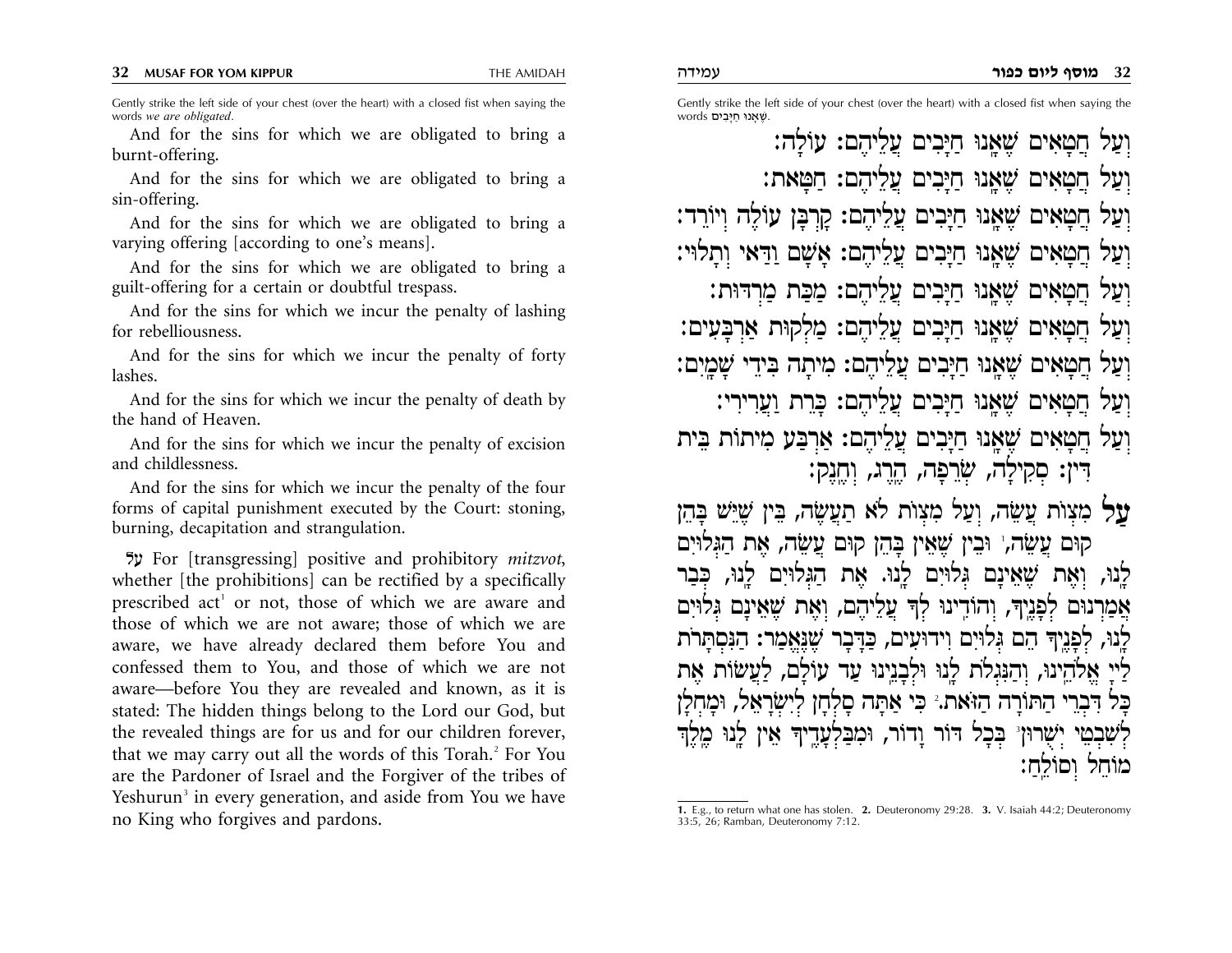אלהי My God, before I was created I was not worthy [to be created], and now that I have been created it is as if I had not been created. I am dust in my life, how much more so in my death. Indeed, before You I am like a vessel filled with shame and disgrace. May it be Your will, Lord my God and God of my fathers, that I shall sin no more, and the sins which I have committed before You, erase them in Your abounding mercies, but not through suffering or severe illness.

אלהי My God, guard my tongue from evil, and my lips from speaking deceitfully.<sup>1</sup> Let my soul be silent to those who curse me; let my soul be as dust to all. Open my heart to Your Torah, and let my soul eagerly pursue Your commandments. As for all those who plot evil against me, hasten to annul their counsel and frustrate their design. Let them be as chaff before the wind; let the angel of the Lord thrust them away.<sup>2</sup> That Your beloved ones may be delivered, help with Your right hand and answer me.<sup>3</sup> Do it for the sake of Your Name; do it for the sake of Your right hand; do it for the sake of Your Torah; do it for the sake of Your holiness.<sup>4</sup> May the words of my mouth and the meditation of my heart be acceptable before You, Lord, my Strength and my Redeemer.<sup>5</sup>

עשה He who makes the peace in His heavens, may He make peace for us and for all Israel; and say, Amen.

יהי May it be Your will, Lord our God and God of our fathers, that the Bet Hamikdash be speedily rebuilt in our days, and grant us our portion in Your Torah.<sup>6</sup>

כאלו N7 יהי ככל JХ הר במיתתי, הַרַבִּים, בו מחוק שחטאתי יסורים

תהיה. בתורתד, פתח מהרה □ במ דחה. יהיו קך ־צו

Take three steps back, then bow left saying עָשֶׂה הַשָּׁלוֹם בִּמְרוֹמָיו bow forward saying ,הוא bow right saying יָעֲשֶׂה שָׁלוֹם עָלִינוּ, and bow forward saying אָנָשׂה שַׁלוֹם אַלִּינוּ.

במרומיו, הוא יעשׂה כל ישראל, ואמרוּ אמן:

אלהינו ואלה

Take three steps back, then bow left saying He who makes the peace in His Heavens, bow forward saying may He, bow right saying make peace for us, and bow forward saying and for all Israel; and say, Amen.

<sup>1.</sup> Cf. Psalms 34:14. 2. Ibid. 35:5. 3. Ibid. 60:7, 108:7. 4. It is customary to recite a verse in which the first and last letters correspond to the first and last letters of one's own Hebrew name. For a list of verses, see Siddur Annotated Edition, page 582.. 5. Psalms 19:5. 6. Avot 5:20.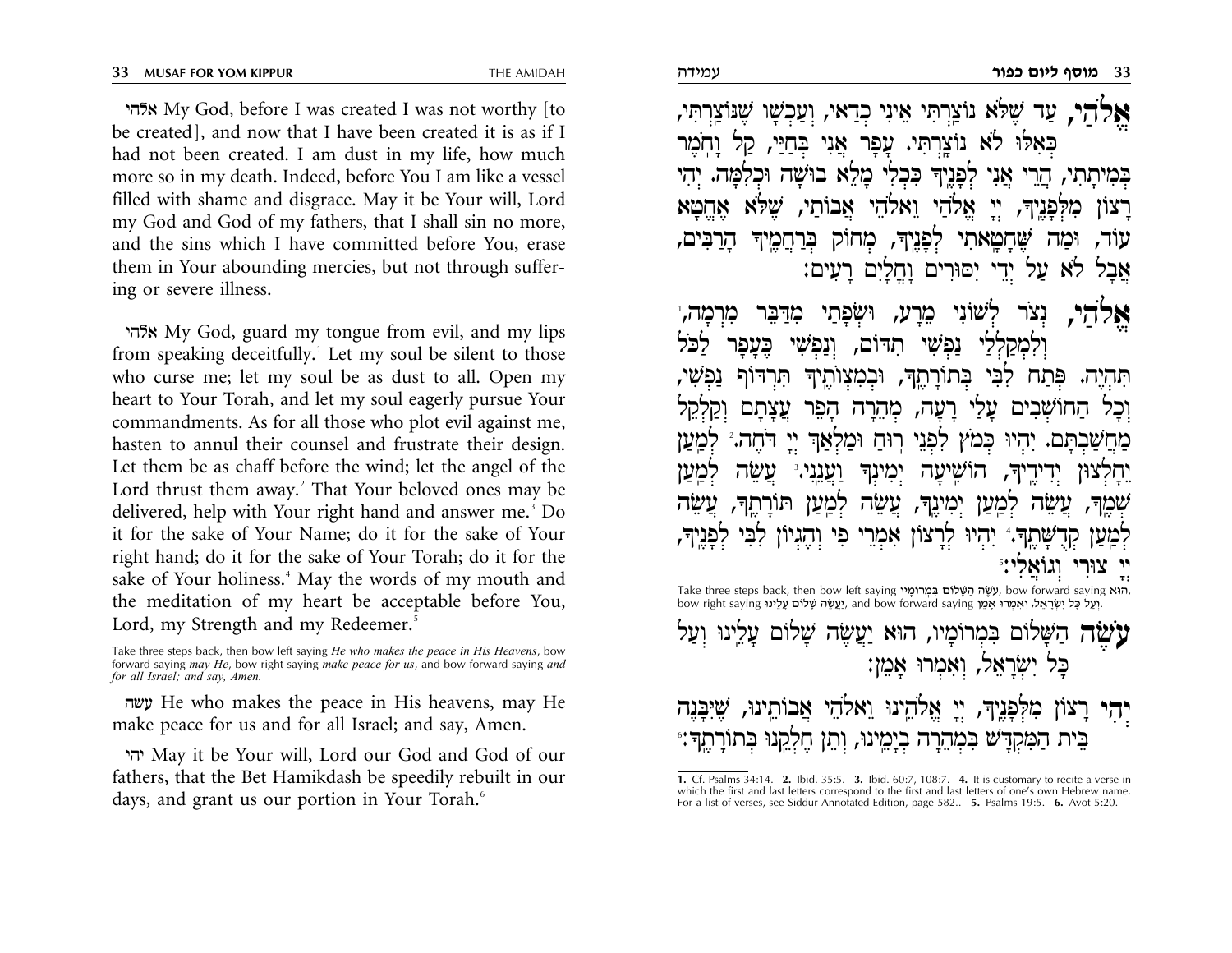**CHAZZAN'S REPETITION** 

## ೲೢೢೲ **HIGHLIGHTS OF THE CHAZZAN'S REPETITION**

#### **UNETANEH TOKEF**

Transliteration, Machzor for Yom Kippur, page 448.

ונתנה Let us proclaim the mighty holiness of this day, for it is awe-inspiring and fearsome. Thereon Your Kingship is exalted, Your throne is established with loving kindness, and You are seated on it in truth. It is true that You are the judge, the one who presents evidence, the knower and the witness, who records and seals, who counts and reckons, and You remember all things that are forgotten. You open the Book of Remembrance and it reads itself; every man's signature is in it. The great shofar is sounded, and a still, soft voice is heard; the angels tremble, fear and dread seize them, and they exclaim: the Day of Judgment is here! The heavenly hosts are to stand in judgment, for [even] they will not be found meritorious in Your eyes in judgment. All created beings pass before You, [one by one, like a flock of sheep. Chazzan: As a shepherd examines his flock, making his sheep pass under his staff, so do You cause to pass [before You] every living soul, and You count, reckon and are mindful of [them], and You allocate the fixed portion for the needs of all Your creatures, and inscribe the verdict of their judgment.

#### Congregation then chazzan:

בראש On Rosh Hashanah they are inscribed, and on the fast day of Yom Kippur they are sealed: How many shall pass away and how many shall be born; who shall live and who shall die; who shall live out his allotted time and who shall depart before his time; who [shall perish] by water and who by fire; who by the sword and who by a wild beast; who by hunger and who by thirst; who by earthquake and who by pestilence; who by strangulation and who by lapidation; who shall be at rest and who shall wander; who shall be tranquil and who shall be harassed; who shall enjoy well-being and who shall suffer tribulation; who shall be poor and who shall be rich; who shall be humbled and who shall be exalted.

## ೲೢೢೲ **HIGHLIGHTS OF THE CHAZZAN'S REPETITION**

#### **UNETANEH TOKEF**

וּנתנה תִקֵרּ קִדְשָׁת הַיּוֹם, כִּי הוּא נוֹרַא וְאֵיוֹם, וּבוֹ תנשא מלכותה, ויכון בחסד כסאה, ותשב עליו

בֵאֲמֶת. אֱמֶת כִּי אַתֲה הוּא דָיַן וּמוֹכֵיחַ וְיוֹדֵעָ וַעֲד, וְכוֹתֵב וחותם וסופר ומונה, ותזכור כל הנשכחות, ותפתח את םֱפֶּר הַזִּכְרוֹנוֹת, וּמֵאֵלָּיו יִקְרֵא, וְחוֹתַם יַד כַּל אַדַם בּוֹ. וּבַשּׁוֹפָר נִּדוֹל יִתַּקַע, וִקוֹל דִּמָמָה דַקָּה יִשָּׁמַע, וּמַלִאָּכִים יֲחֲפֵוּוֹ, וְחִיל וּרְעַדָה יֹאחֵוּוֹ, וְיֹאמְרוּ הְנֵה יוֹם הַדִּיוֹ, לִפְקוֹד כִּי לֹא יַזְכוּ בְעֵיְנֵיךְ בַּדְין. וְכַל בַּאֵי על צבא מרוֹם בּדִין, בִּבְנֵי מָרוֹן: chazzan–בִּבַקַרַת רפניד כֵּן תַּעֲבִיר וְתִסְפּוֹר צאנו תחת שבמו, חי, ותחתוד נפש ְבַל קצבה ותפקוד בִּרִיוּחֵיךָ, וְתִכְתּוּב אֶת גְּזַר דִּינַם:

#### Congregation then chazzan:

יִכַּתֲבוּן, וּבִיוֹם צוֹם במה יחתמון, בראש השנה כפור ימוּת, יבראוּן, וכמה ַיַעֲבְרוּן, מי בקצו ומי לא בקצו, מי ומי ם, במי מי ומי מי ינוּח בםקילה. מי בחניקה, יטרף, מי ישלו ומי יתיסר, מי יעני ישפל ומי ירום: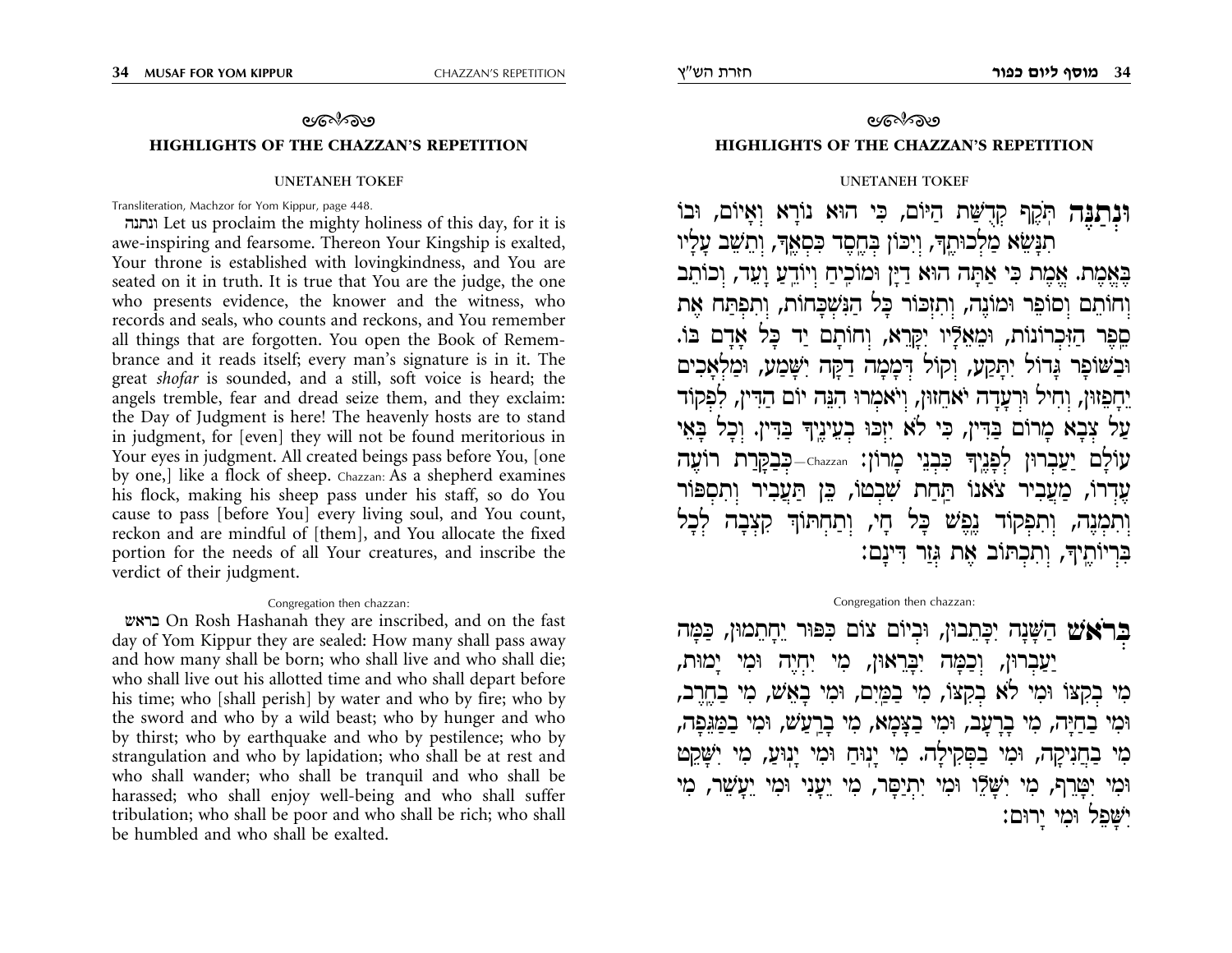**CHAZZAN'S REPETITION** 

## Congregation then chazzan: **But Repentance, Praver and Charity** ותשובה avert the severity of the decree.

Chazzan and congregation recite the following; chazzan concludes the paragraph aloud, as indicated:

י For as is Your Name so is Your praise. You are slow to anger and easy to pacify, for You do not desire the death of the one deserving death, but that he return from his path and live. And [even] until the day of his death You wait for him; if he will but repent, You will welcome him at once. Chazzan: Truly, You are their Creator and You know their evil inclination, for they are but flesh and blood. Man's origin is dust and his end is unto dust. He earns his bread at the risk of his life. He is likened to a broken potsherd, to withering grass, to a fading flower, to a passing shadow, to a vanishing cloud, to a blowing wind, to dust that scatters and to a fleeting dream.

#### Congregation then chazzan:

#### ואתה But You are the King, the living and eternal God.

#### Chazzan and congregation:

אין There is no limit to Your years and no end to the length of Your days; it is not possible to estimate [the countless angelic hosts of Your glorious Chariot, nor can one explain Your inscrutable Name. Your Name befits You and You befit Your Name, and You have called our name by Your Name.

#### VECHOL MAAMINIM

Transliteration, Machzor for Yom Kippur, page 448.

He holds in His hand the attribute of judgment. And all believe that He is the faithful God. He probes and searches hidden secrets.

And all believe that He probes man's thoughts. He redeems from death and delivers from the grave.

And all believe that He is the mighty Redeemer. He alone judges all created beings.

And all believe that He is the true Judge. He is called "I Will Be What I Will Be."<sup>2</sup>



Chazzan and congregation recite the following; chazzan concludes the paragraph aloud, as indicated:

תִּהְלַחֵךְ, קַשָּׁה לִכְעוֹם וְנוֹח לא צות, כי" 7D תחפץ במות המת, כי אם מדר בשובו פו וחיה, יוֹם מוֹתוֹ תּחכּה לוֹ, אם יֹשׁוּב מיד תּקבּלוֹ: Lchazzan כי אתה הוא יוצרם, ואתה יודע יצרם, הם כי לחמו. לעפר, בנפשו וסופו מעפר אדם יסודו כצל עוֹבר, כחציר יֵבִשׁ, וּכִצִיץ נוֹבֵל, כחרם הנשבר, בַּלֵה, וּכִרוּחַ נוֹשֵׁבֵת, וּכְאַבַק פּוֹרֵחַ, וִכַּחֲלוֹם יַעוּף:

## Congregation then chazzan: ואתה הוא

Chazzan and congregation:

ימיד, ואין לשנותיד, **175** קץ ◘ מרכבות כבודד, ואתה נאה לשמד, ושמנו קראת

#### **VECHOL MAAMINIM**

## האוחז ביד מדת

מאמינים שהוא אל וּבודק גּנזי נםתּרות: הבוחז אמוּנה: ממות ופודה משחת: הגואל שהוא בוחו כליות: מאמינים הַדַּן ּהַזַק 817 N באהיה אמת: שהוא מאמיוים אהיה: ההגוי:

<sup>1.</sup> While saying each of these three words, keep in mind (but do not articulate) the corresponding word in small type. 2. One of the Divine Names—v. Exodus 3:14; Shevuot 35a; Shulchan Aruch, Yoreh Deah 276:9.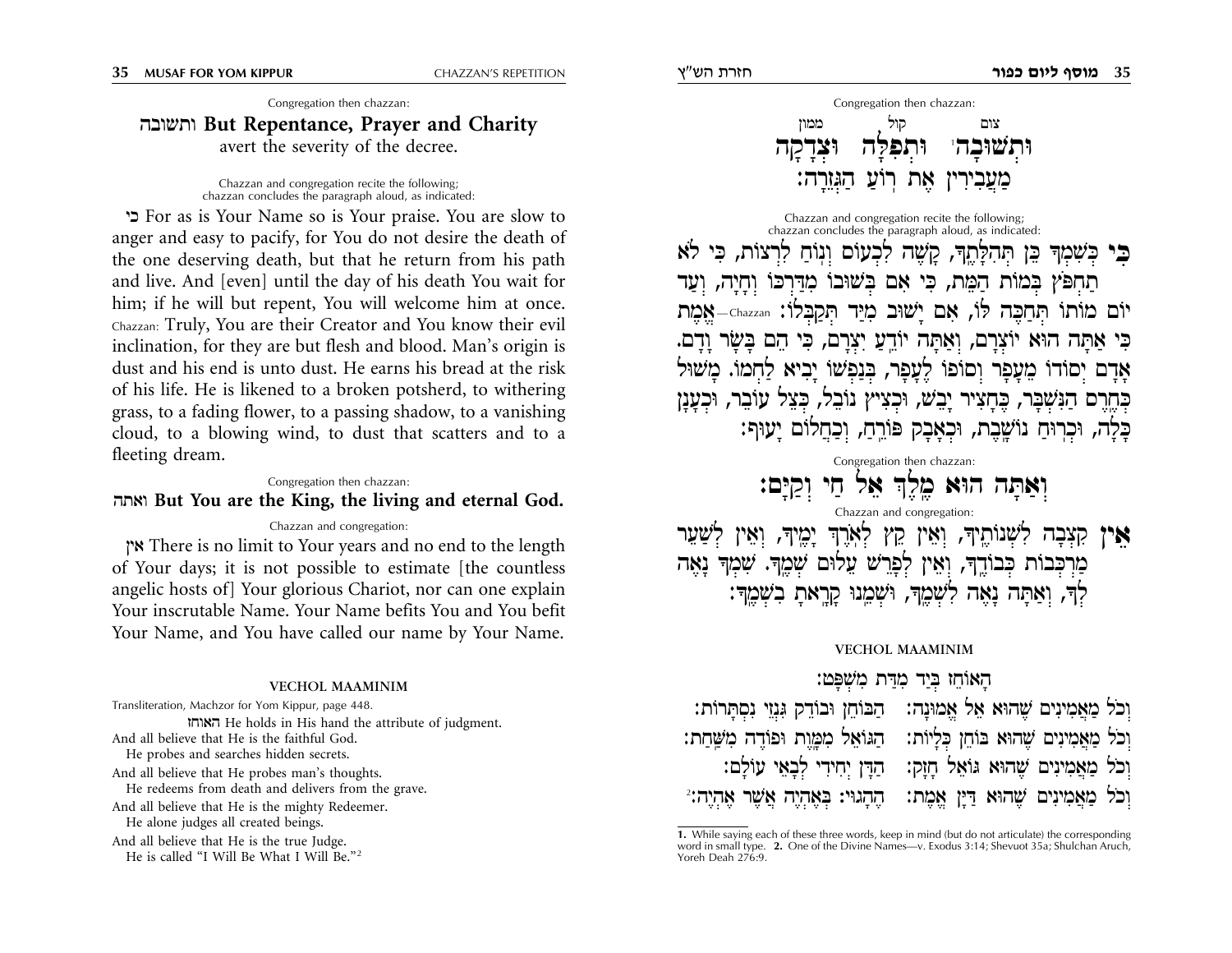#### **36 MUSAF FOR YOM KIPPUR**

| And all believe that He was, He is, and He will be.<br>Sure is His Name, likewise His praise.                                   |
|---------------------------------------------------------------------------------------------------------------------------------|
| And all believe that He is, and there is none besides Him.<br>He remembers with a favorable remembrance those who remember Him. |
| And all believe that He remembers the Covenant.<br>He apportions life to all living beings.                                     |
| And all believe that He lives and is eternal.<br>He is good and does good to the wicked and to the good.                        |
| And all believe that He is good to all.<br>He knows the inclination of all creatures.                                           |
| And all believe that He has formed them in the womb.<br>He is all-powerful and contains them all.                               |
| And all believe that He is all-powerful.<br>He, the Omnipotent, abides in mystery, in shadow.                                   |
| And all believe that He is One Alone.<br>He enthrones kings and Kingship is His.                                                |
| And all believe that He is King of the world.<br>He guides every generation with loving-kindness.                               |
| And all believe that He preserves kindness.<br>He is patient and He overlooks [the actions of] the rebellious.                  |
| And all believe that He pardons forever.<br>He is the Most High, and His eye is directed to those who fear Him.                 |
| And all believe that He answers silent prayer.<br>He opens the gate for those who knock in repentance.                          |
| And all believe that His hand is open.<br>He waits for the evildoer, and desires that he be exculpated.                         |
| And all believe that He is righteous and upright.<br>His wrath is brief and He is forbearing.                                   |
| And all believe that He is hard to anger.<br>He is merciful and causes mercy to precede wrath.                                  |
| And all believe that He is easily appeased.<br>He is immutable, and treats small and great alike.                               |
| And all believe that He is the righteous Judge.<br>He is perfect and acts with perfection to those who are sincere.             |
| And all believe that His work is perfect.                                                                                       |

וְכֹל מַאֲמִינִים שֶׁהוּא הָיָה הוֶה וְיִהְיֶה: הַוַּדַאי שָׁמוֹ בֵּן תִּהְלָתוֹ: הַזּוֹכֵר לִמֲזִכִּירָיו טוֹבוֹת וְכֹל מַאֲמִינִים שֶׁהוּא וְאֵין בִּלְתּוֹ: זִכְרוֹנוֹת: וְכֹל מַאֲמִינִים שֶׁהוּא זוֹכֵר הַבְּרִית: - הַחוֹתֵךְ הַיִּים לְכָל הַי: וִכֹל מַאֲמִינִים שֶׁהוּא חַי וְקַיָם: הַטּוֹב, וּמֵטִיב לָרָעִים וְלַטּוֹבִים: וְכֹל מַאֲמִינִים שֶׁהוּא טוֹב לַכֹּל: ּהַיֹּוֹדֵעַ יֶצֶר כָּל יְצוּרִים: ִהַכֹּל יְכוֹל וְכוֹלְלָם יָחֲד: וְכֹל מַאֲמִינִים שֶׁהוּא יוֹצְרָם בַּבְּטֶן: וְכֹל מַאֲמִינִים שֶׁהוּא כֹּל יָכוֹל: ּהַלָּן בְּםֵתֶר בְּצֵל, שֲדֵי: הַמַּמִלִּיךְ מִלָּבִים וְלוֹ הַמִּלוּבָה: וִכֹל מַאֲמִינִים שֱהוּא לִבַדּוֹ הוּא: ַ הַנּוֹהֵג בְּחַסְדּוֹ בָּל דּוֹר: וְכֹל מַאֲמִינִים שֶׁהוּא מֶלֶךְ עַוֹלָם: וְכֹל מַאֲמִינִים שֶׁהוּא נוֹצֵר חֱסֶד: הַסּוֹבֵל, וּמַעְלִים עֵיִן מִסּוֹרִרִים: וכל מַאֲמִינִים שֵׁהוּא סוֹלֵחַ םֵלָה: ּהָעֲלִיוֹן, וְעֵינוֹ אֵל יֵרְאָיו: הַפּוֹתֶהַ שַׁעַר לְדוֹפְקֵי בִּתְשׁוּבָה: וִכֹל מַאֲמִינִים שֶׁהוּא עְוֹנֶה לֶחֲשׁ: וְכֹל מַאֲמִינִים שֶׁהוּא פְּתוּחָה יָדוֹ: ּהַצּוֹפֶה לְרָשָׁע וְחָפִּץ בְּהִצְּדְקוֹ: ּהַקְּצַר בְּזַעַם וּמַאֲרִיךָ אַף׃ וְכֹל מַאֲמִינִים שֶׁהוּא צַדִּיק וְיָשָׁר: וְכֹל מַאֲמִינִים שֶׁהוּא קָשֶׁה לִכְעוֹם: הָרַחוּם, וּמַקְדִים רַחֲמִים לִרְגֶז: ַ הַשָּׁוֶה, וּמַשְׁוֶה קָטן וְנָדוֹל: וְכֹל מַאֲמִינִים שֶׁהוּא רַךְ לִרְצוֹת: וִכֹל מַאֲמִינִים שֶׁהוּא שׁוֹפֵּט צֶדֶק: הַתָּם, וּמִתַּמָּם עִם הְמִימִים: וְכֹל מַאֲמִינִים שֶׁהוּא תָּמִים פָּעֱלוֹ:

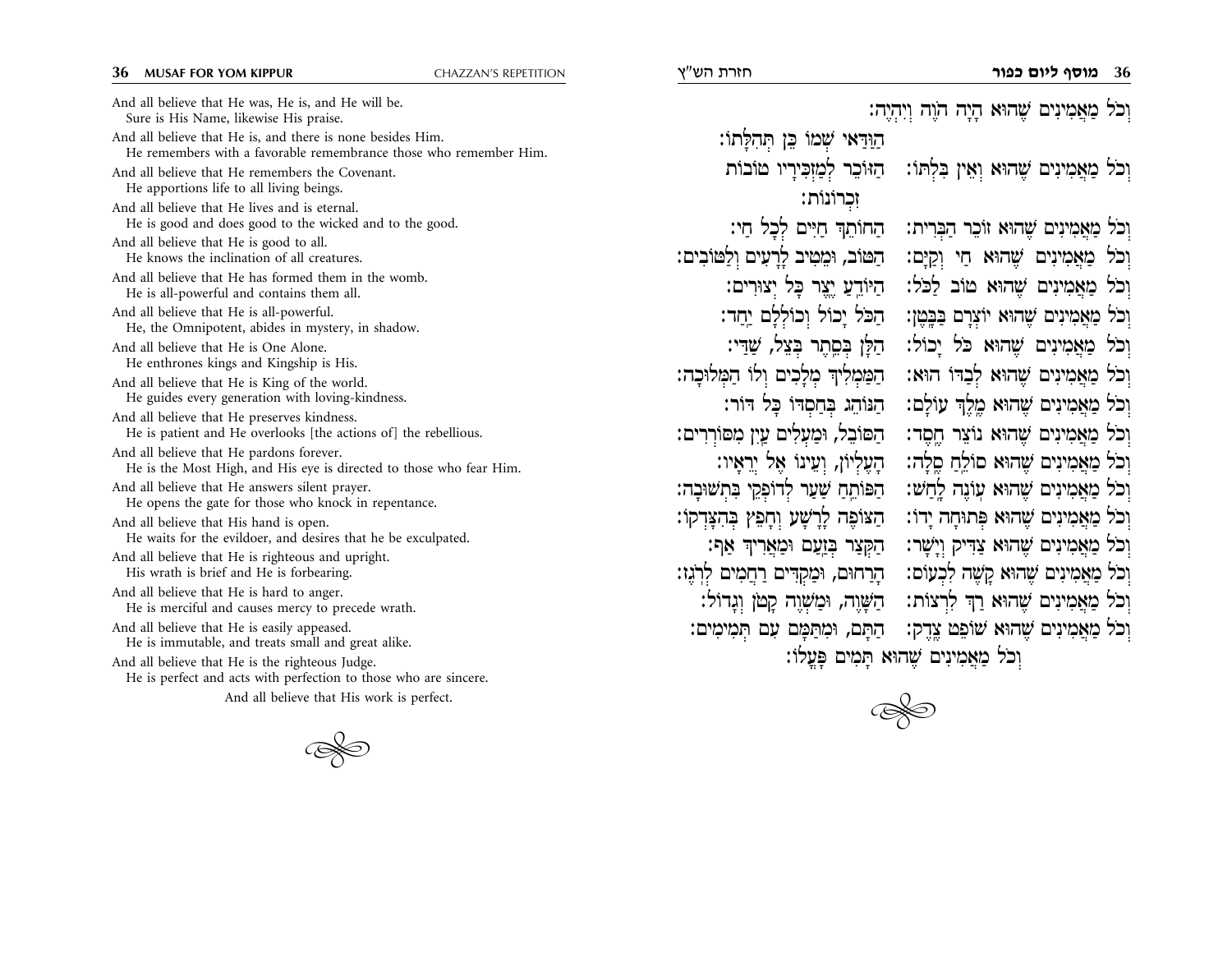#### YEHI RATZON

יהי May it be Your will, Lord our God and God of our fathers, that this coming year shall be for us and for all Your people the House of Israel, wherever they are, a year of light, a year of blessing, a year of rejoicing, a year of happiness, a year of glory, a year of good assembly, a year of song, a year of delight, a year of goodness, a year of deliverance, a year of sustenance, a year of learning, a year of rest, a year of comfort, a year of joy, a year of exultation, a year of redemption, a year of jubilation, a year that we may hold our heads high, a year of the ingathering of the exiles, a year of the acceptance of [our] prayers, a year of goodwill, a year of peace, a year of dew and rain if hot and dry, a vear of plenty, a year in which You will lead us upright to our land, a year in which You will subdue nations under us, a year in which You will inscribe us for a good life; a year in which Your people, the House of Israel, will not be dependent for their livelihood upon one another nor upon any other people; a year in which You will hold back from us and from all Your people, the House of Israel, the plague and the destructive foe; a year in which no woman shall suffer miscarriage.

#### YEHI RATZON אלהינוּ וַאלהֵי אֲבוֹתֵינוּ, שֵׁתְּהֵא  $\ddot{\mathbf{r}}$ רצוז עלינוּ עמד בּל ועל הבאה השנה היאת ישראל בכל שנת מקום שהם: שנת אורה, שנת ברכה, שנת דיצה, שנת הוֹד, שנת ועד טוֹב, שנת זמרה, שנת חדוה, שנת טוֹבה, שנת ישוּעה, שנת כּלכּלה, שנת למוּד, שנת מנוּחה, שנת נחמה, שנת ששׂוֹן, שנת צהלה, שנת קוממיות, פרות, שנת תפלות, שנת רצוׁו, שנת שלוֹם. שנת קבול שבע. שנת גשומה אם שחונה, שתרבר שנה לארצנו. הוממיות תחתנו,



שתכתבנו בה לחיים טובים,

המגפה והמשחית מעלינו

שנה שלא תפיל אשה פרי

ישראל

שלא

כל עמד בית

שנה

ומעל

לפרנסה זה לזה ולא לעם אחר, שנה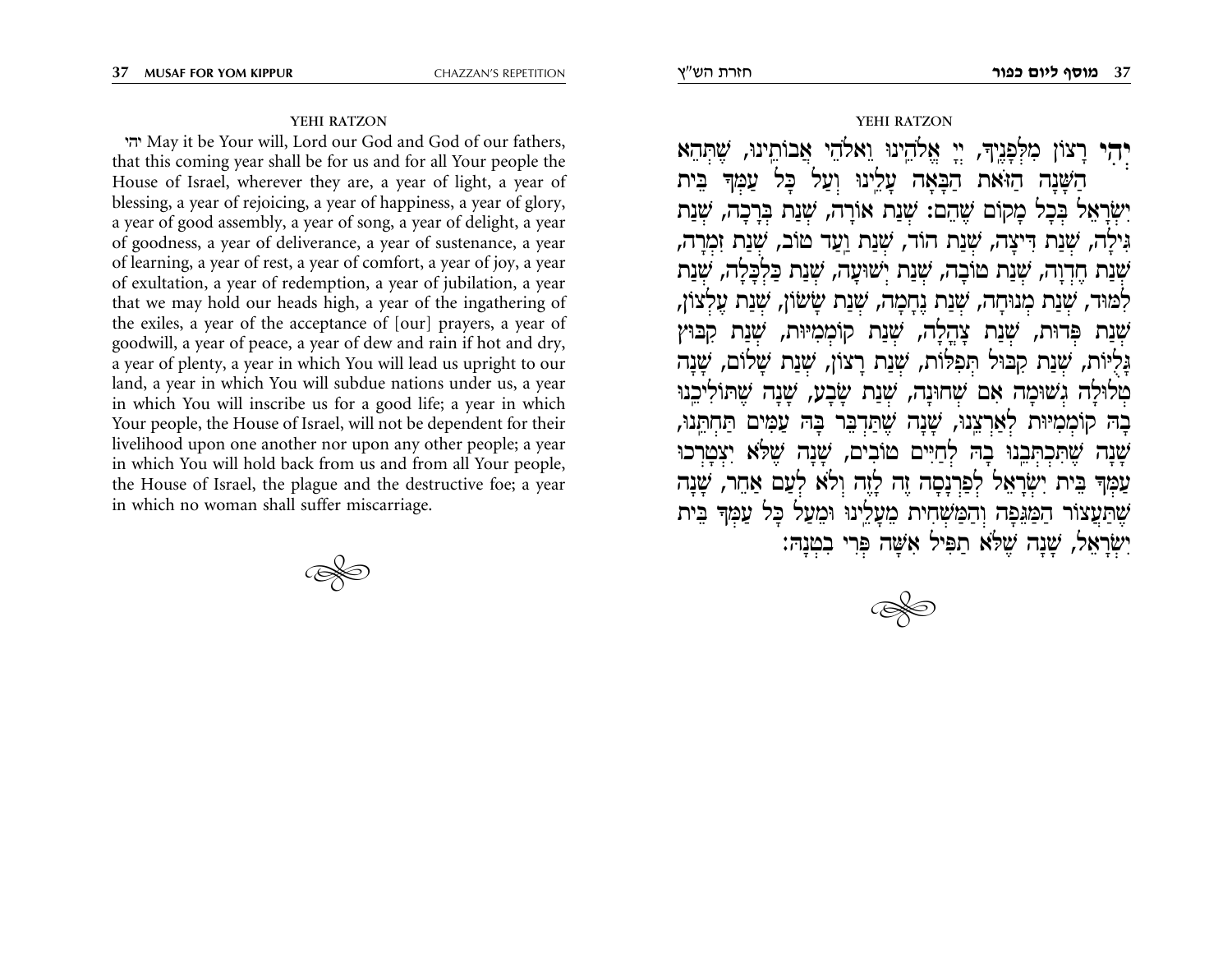#### ೕೱೋ

#### NEILAH AMIDAH

While praying, concentrate on the meaning of the words. Remember that you stand before the Divine Presence. Remove any distracting thoughts, allowing the mind to remain focused on prayer. Before beginning the Amidah, take three steps back, then three steps forward. Recite the Amidah quietly-but audibly-while standing with feet together. Throughout the Amidah, ending on page 45, interruptions of any form are forbidden.

אדני My Lord, open my lips, and my mouth shall declare Your praise.<sup>1</sup>

Bend knees at Blessed; bow at You; straighten up at Lord.

**Elessed are You, Lord our God and God of our** fathers, God of Abraham, God of Isaac and God of Jacob, the great, mighty and awesome God, exalted God, who bestows bountiful kindness, who creates all things, who remembers the piety of the Patriarchs, and who, in love, brings a redeemer to their children's children, for the sake of His Name.

וכרנו Remember us for life, King who desires life; seal us in the Book of Life, for Your sake, O living God.

Bend knees at *Blessed*; bow at You; straighten up at Lord. ם מ Blessed are You, Lord, Shield of Abraham.

אתה You are mighty forever, my Lord; You resurrect the dead; You are powerful to save. You cause the dew to descend.

He sustains the living with loving kindness, resurrects the dead with great mercy, supports the falling, heals the sick, releases the bound, and fulfills His trust to those who sleep in the dust. Who is like You, mighty One! And who can be compared to You, King, who brings death and restores life, and causes deliverance to spring forth!

מי Who is like You, All-Merciful Father, who in compassion remembers His creatures for life.

ונאמן You are trustworthy to revive the dead. Blessed are You, Lord, who revives the dead.

#### ೲೢೢೲ

#### **NEILAH AMIDAH**

While praying, concentrate on the meaning of the words. Remember that you stand before the Divine Presence. Remove any distracting thoughts, allowing the mind to remain focused on prayer. Before beginning the Amidah, take three steps back, then three steps forward. Recite the Amidah quietly—but audibly—while standing with feet together. Throughout the Amidah, ending on page 45, interruptions of any form are forbidden.

| אֲדֹנָי, שִׂפְּתַי תִּפְתָּח וּפִי יַגִּיד תְּהִלְחֱדְּ:י                                                                                     |
|-----------------------------------------------------------------------------------------------------------------------------------------------|
| Bend knees at בְּרוּד; bow at אֲתָּת; straighten up at $\sum_{i}$<br>בָרוּךְ אַתָּה יְיָ, אֱלֹהֵינוּ וֵאלֹהֵי אֲבוֹתֵינוּ, אֱלֹהֵי אַבְרָהָם, |
| אֱלֹהֵי יִצְחָק, וֵאלֹהֵי יַעֲקֹב, הָאֵל הַנָּדוֹל הַגִּבוֹר                                                                                  |
| וְהַנּוֹרָא, אֵל עֶלְיוֹן, גּוֹמֵל חֲסָדִים טוֹבִים, קוֹנֵה הַכֹּל,                                                                           |
| וְזוֹכֵר חַםְדֵי אָבוֹת, וּמֵבִיא גוֹאֵל לִבְנֵי בִנֵיהֶם, לִמֵעַן                                                                            |
| ֹשְׁמוֹ בְּאַהֲבָה:                                                                                                                           |
|                                                                                                                                               |
| <b>זָבְרֵנוּ</b> לְְחַיִּים, מֶלֶךְ חָפִּץ בַּחַיִּים, וְחָתְמֵנוּ בְּחֵפֶּר הַחַיִּים,                                                       |
| לִמַעֲנִךְ אֱלֹהִים חַיִּים:                                                                                                                  |
| Bend knees at בְּרוּדְ ; bow at אֲתָּה; straighten up at $\sum_{i}$ .                                                                         |
| מֶלֶךְ עוֹזֵר וּמוֹשִׁיעַ וּמְגֵן. בְּרוּךְ אַתָּה יְיָ, מָגֵן אַבְרָהָם:                                                                     |
| אתה גבור לְעוֹלָם אֲדֹנָי, מְחַיֶּה מֵתִים אַתָּה, רַב                                                                                        |
| לִהוֹשִׁיעַ. מוֹרִיד הַטָּל:                                                                                                                  |
| מִכַלִּבֵּל חַיִּים בִּחֱםֶד, מִחַיֶּה מֵתִים בִּרַחֲמִים רַבִּים, סוֹמֵךְ                                                                    |
| נוֹפִלִים, וִרוֹפֵא חוֹלִים, וּמַתִּיר אֲסוּרִים, וּמְקַיֵּם אֱמוּנָתוֹ                                                                       |
| לִישֵׁנֵי עָפָר. מִי כָמְוֹךָ בְּעַל גְּבוּרוֹת, וּמִי דְוֹמֶה לָךָ, מֶלֶךְ                                                                   |
| מֵמִית וּמְחַיֶּה וּמַצְמִיחַ יְשׁוּעָה:                                                                                                      |
| כִּי כְּמְוֹךְ אָב הָרַחֲמִים, זוֹכֵר יְצוּרָיו לְחַיִּים בְּרַחֲמִים:                                                                        |
| וְנֶאֱמֶן אַתָּה לְהַחֲיוֹת מֵתִים. בְּרוּךְ אַתָּה יְיָ, מְחַיֶּה                                                                            |
| המתים:                                                                                                                                        |

1. Psalms 51:17.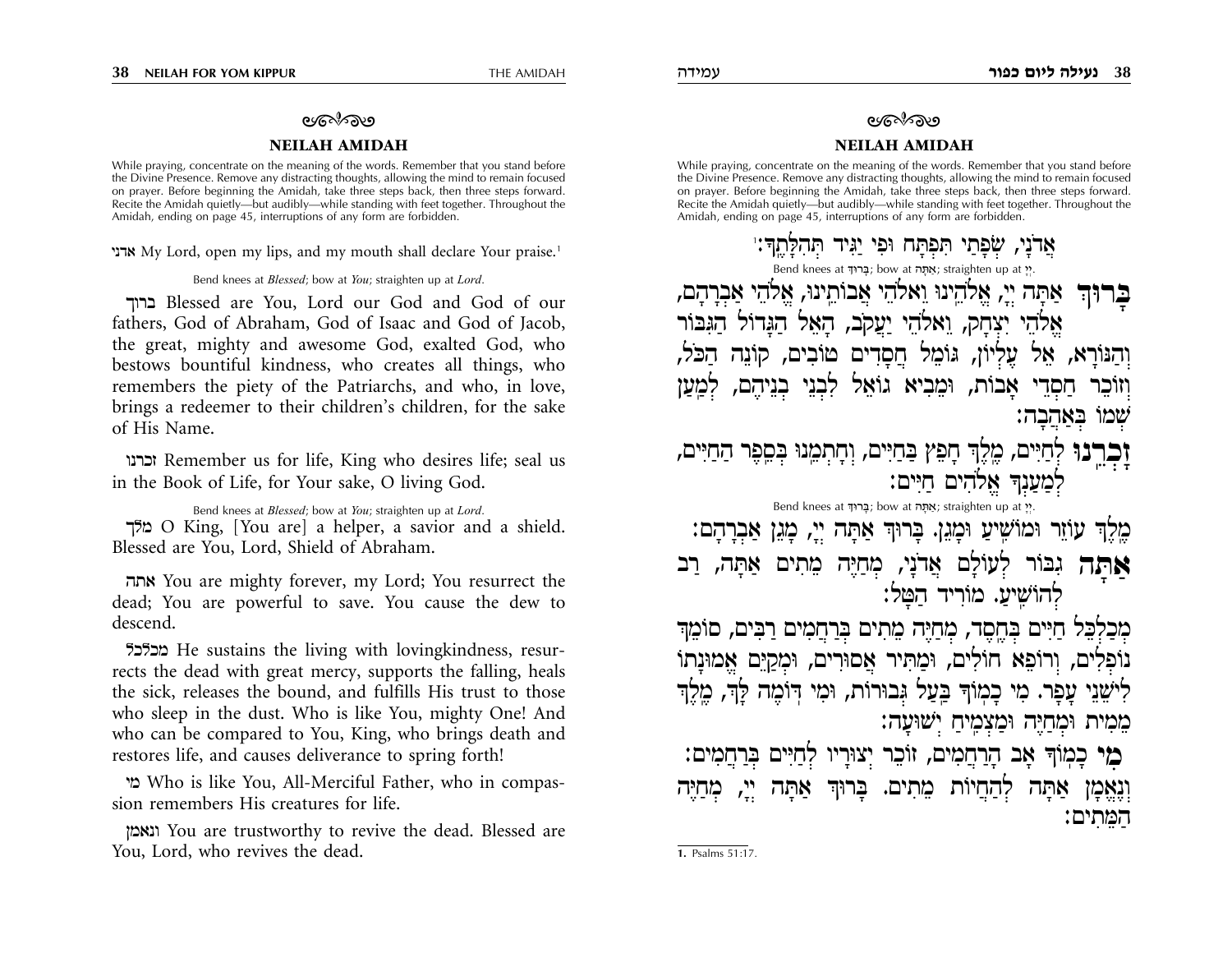39 **NEILAH FOR YOM KIPPUR**  עמידה

39 נעילה ליום כפור

אתה You are holy and Your Name is holy, and holy beings praise You daily for all eternity.

**EXALDED** Through all generations proclaim the kingship of God, for He alone is exalted and holy.

ובכן And thus shall Your Name, Lord our God, be sanctified upon Israel Your people, upon Jerusalem Your city, upon Zion the abode of Your glory, upon the kingship of the house of David Your anointed, and upon Your dwellingplace and Your sanctuary.

ובכן And so, Lord our God, instill fear of You upon all that You have made, and dread of You upon all that You have created; and [then] all works will be in awe of You, all the created beings will prostrate themselves before You, and they all will form a single band to carry out Your will with a perfect heart. For we know, Lord our God, that rulership is Yours, strength is in Your [left] hand, might is in Your right hand, and Your Name is awesome over all that You have created.

ובכן And so, Lord, grant honor to Your people, glory to those who fear You, good hope to those who seek You, confident speech to those who yearn for You, joy to Your land, gladness to Your city, a flourishing of strength to David Your servant, and a setting up of light to the son of Yishai Your anointed, speedily in our days.

ובכן And then the righteous will see and be glad, the upright will rejoice, and the pious will exult in song; injustice will shut its mouth and all wickedness will go up in smoke, when You will remove the rule of evil from the earth.

Ind our God, You are He who alone will reign over all Your works, in Mount Zion the abode of Your glory, in Jerusalem Your holy city, as it is written in Your holy Scriptures: The Lord shall reign forever; your God, O Zion, throughout all generations; praise the Lord.<sup>1</sup>

ִםֱלֶה.

לבדו מרום וקדוש: לדור ודור כי הוא לאל. המליכוּ אלהינו רנקז כבודד, משכן ועל ציון

ִמְשִׁיחֵדּ, וְעַל מִכוֹנְדְּ וְחֵיכָלֵדְ: מלכות בית דוד בַּל אלהינו על ٩٩ תן על המעשים, בל שבראת, מה בל כל הברואים, ויעשו כלם אגדה אחת לפניד יישתחוו שירענו שלם. אלהינוּ שהשלטו לעשות רצונד בלבב בי וּגִבוּרַה בידד :שבראת

ותקוה טובה ליראיד, לעמד, כבוד תהלה חז שמחה לדורשיך, לך, 'חלים פה ופתחוז עבדד, וצמיחת משיחד, במהרה ישי קבן וישמחו. וחםידים יראו ◘ D' צדיקי ברנה יגילו, ועוֹלתה תקפּץ פּיה,

מו ממשלת זדון תעביר תכלה, כי בעשו הארץ: אלהינוּ לבדד  $\frac{1}{2}$ אתה הוא ובירושלים כבודד, משכו בהר קדשׁך, ככתוּב בדברי קַרְשֵׁךּ: יִמְלִדְ ציון לדר ודר, הללויה: ֿ

1. Psalms 146:10.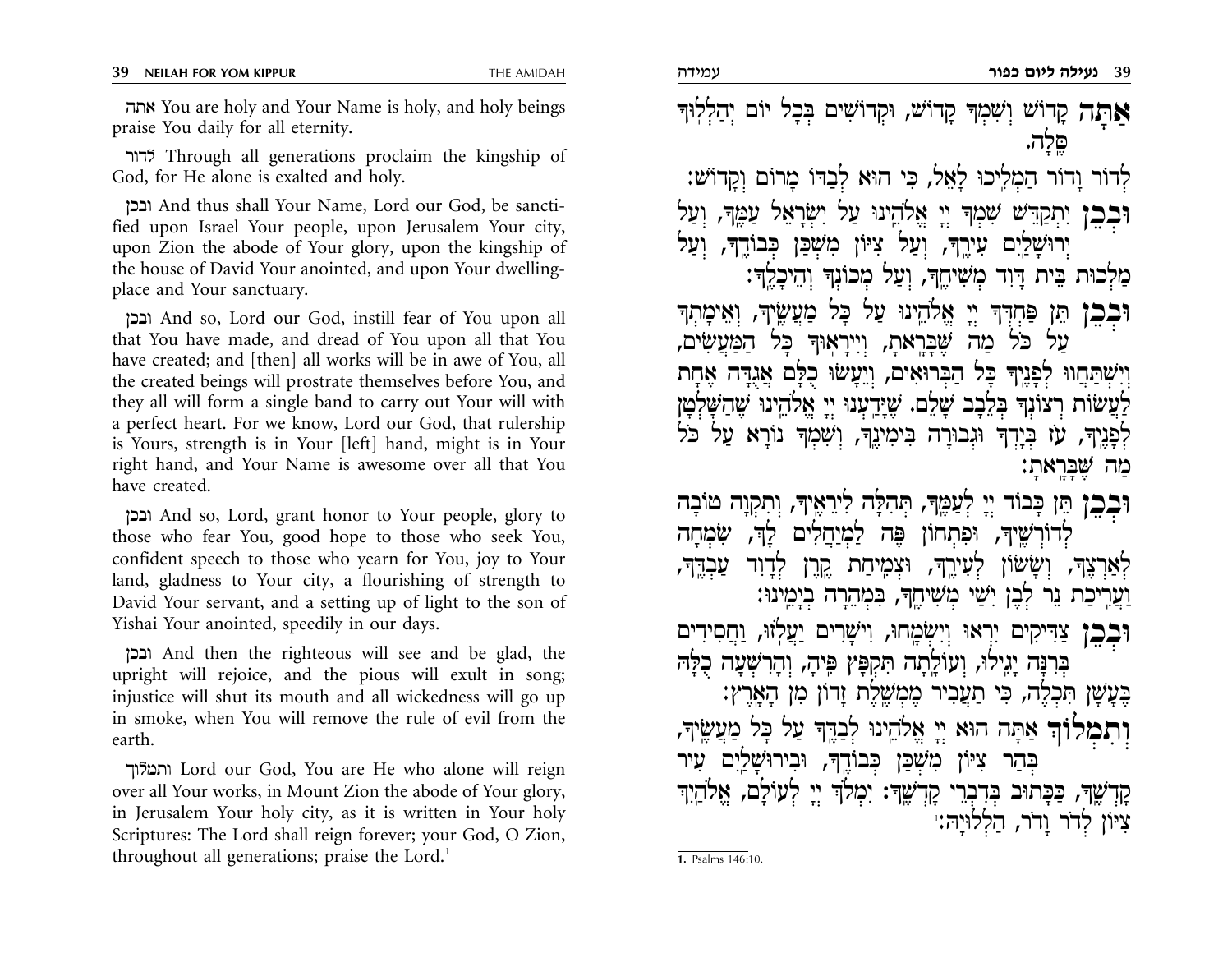קדוש Holy are You, awesome is Your Name, and aside from You there is no God, as it is written: The Lord of hosts is exalted in justice and the holy God is sanctified in righteousness.<sup>1</sup> Blessed are You, Lord, the holy King.

אתה You have chosen us from among all the nations; You have loved us and found favor with us. You have raised us above all tongues and made us holy through Your commandments. You, our King, have drawn us near to Your service and proclaimed Your great and holy Name upon us.

#### On Shabbat, add the words in shaded parentheses.

ותתן And You, Lord our God, have given us in love (this Shabbat day and) this Day of Atonements, this day of pardoning of sin, this day of holy assembly (for sanctity and tranquility) for forgiveness, pardon, and atonement, to forgive thereon all our wrongdoings, (in love,) a holy assembly, commemorating the Exodus from Egypt.

#### On Shabbat, add the words in shaded parentheses.

אלהינו Our God and God of our fathers, may there ascend, come, and reach, be seen, accepted, and heard, recalled and remembered before You our remembrance and recollection, the remembrance of our fathers, the remembrance of Mashiach the son of David Your servant, the remembrance of Jerusalem Your holy city, and the remembrance of all Your people the House of Israel, for deliverance, well-being, grace, kindness, mercy, good life and peace, on this (Shabbat day and this) Day of Atonements, on this day of pardoning of sin, on this day of holy assembly. Remember us on this [day], Lord our God, for good; be mindful of us on this [day] for blessing; help us on this [day] for good life. With the promise of deliverance and compassion, spare us and be gracious to us; have mercy upon us and deliver us; for our eyes are directed to You, for You, God, are a gracious and merciful King.

עמידה

מבלעדיד, ככתוּב: ואין אלוה אַתַּה וְנוֹרַא שְׁמֵךּ, קרוש במשפט, והאל הקדוש נקדש צבאות ייגבה בִּצְדָקָה.' בָּרוּךְ אַתָּה יֵי, הַמֵּלֵךְ הַקַּרוֹשׁ: העמים, אהבת אותנו ורצית בחרתנוּ <u> UUK</u> וקדשתנו במצותיד, הלשונות. ורוׄממתנוּ מכל הַנַּרוֹל והַקְרוֹשׁ 'קרבתנו לעברתד,

קַרֵאתַ:

On Shabbat, add the words in shaded parentheses. ۹۹ לנוּ (השבת הזה ואת את יום ותתן םליחת העון הזה, את יום יום) ים (לקדשה ולמנוחה) את למחי היה, X. בוֹ את כל עוֹנוֹתינוּ, (באהבה) ולמחל םליחה ולכפרה, מקרא קדש, זכר ליציאת מצרים:

On Shabbat, add the words in shaded parentheses.

ויבוא ויגיע אבותינו, וזכרוז ופקדונגו אבותינו, וזכרון משיח בן דוד וזכרוז עבדד, בי וזכרוז ולרחמים ולחיים טובי לטובה וכחםד לחן ביום הכפורים הזה, (הַשֲׁבַּת הַזֶּה וּביוֹם) קרש הזה. זכרנו בו מקרא ם' ביו הזה, בו לברכה, והושיענו בו לחיים טובים. לטובה, ופקדנוּ וּבְדִבָר יִשׁוּעַה וַרְחֲמִים חוּם וְחַנֵּוּ, וְרַחֵם עַלֵינוּ וְהוֹשִׁיעֵנוּ, כי אליד עינינו, כי אל מלד חנון ורחום אתה:

1. Isaiah 5:16.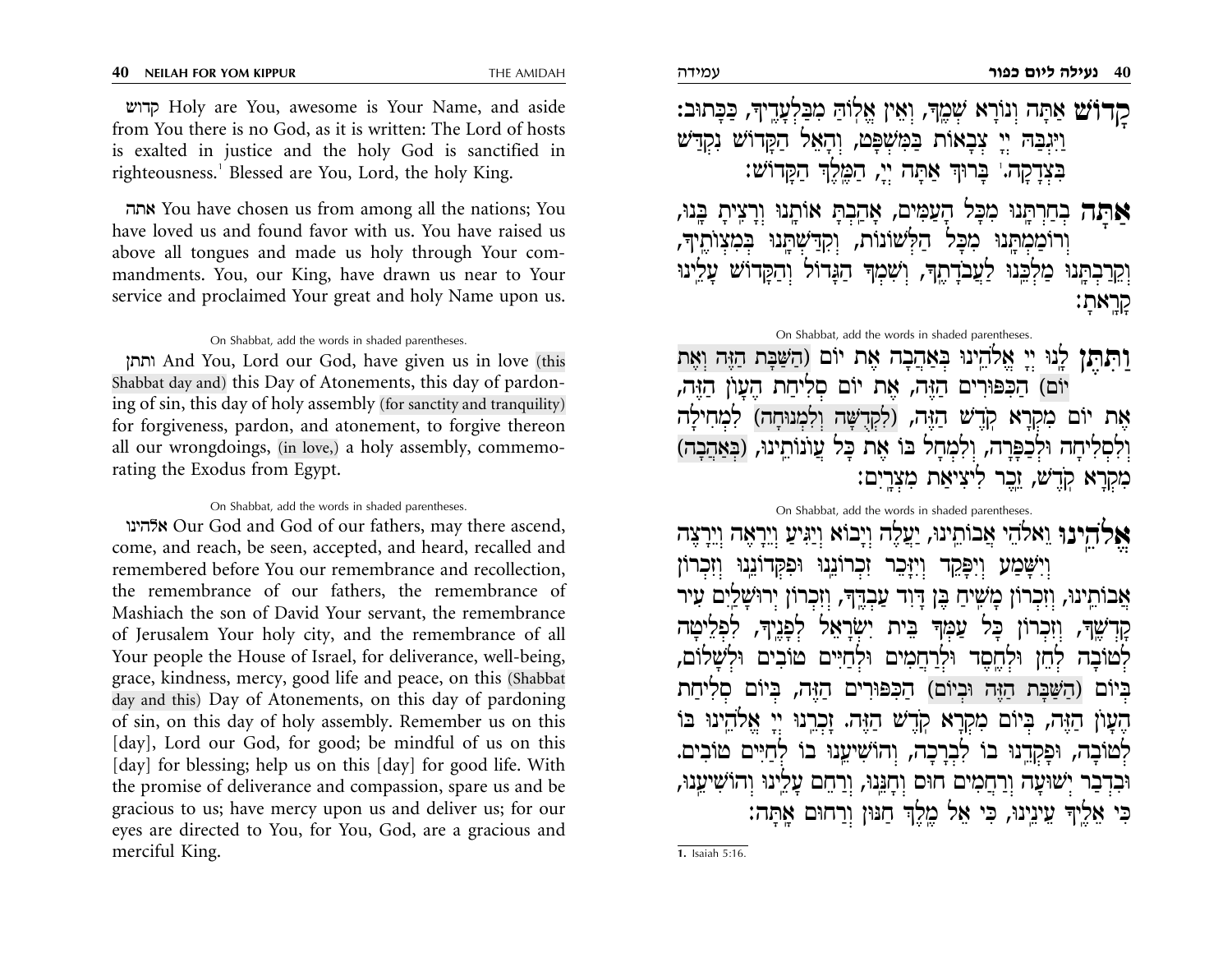On Shabbat, add the words in shaded parentheses.

אלהינו Our God and God of our fathers, forgive our wrongdoings on this (Shabbat day and on this) Day of Atonements, on this day of pardoning of sin, on this day of holy assembly; wipe away and remove our transgressions and sins from before Your eyes, as it is stated: I, I [alone,] am He who wipes away your transgressions, for My sake; your sins I will not recall.<sup>1</sup> And it is stated: I have wiped away your transgressions like a thick cloud, your sins like a cloud; return to Me, for I have redeemed you.<sup>2</sup> And it is stated: For on this day atonement shall be made for you, to purify you; you shall be cleansed of all your sins before the Lord.<sup>3</sup> (Our God and God of our fathers, please find favor in our rest.) Make us holy with Your commandments and grant us our portion in Your Torah; satiate us with Your goodness and gladden our soul with Your salvation. (Lord our God, grant as our heritage, in love and goodwill, Your holy Shabbat days, and may all Israel who sanctify Your Name rest on them.) Make our heart pure to serve You in truth, for You are the Pardoner of Israel and the Forgiver of the tribes of Yeshurun<sup>4</sup> in every generation, and aside from You we have no King who forgives and pardons. Blessed are You, Lord, King who forgives and pardons our sins and the sins of His people, the House of Israel, and removes our trespasses each and every year; King over the whole earth, who sanctifies (the Shabbat and) Israel and the Day of Atonements.

Look with favor, Lord our God, on Your people Israel, and pay heed to their prayer; restore the service to Your Sanctuary, and accept with love and favor Israel's fire-offerings and prayer; and may the service of Your people Israel always find favor.

עמידה

On Shabbat, add the words in shaded parentheses. דינו ואלהי אבותינו, מחל לעונותינו ביום (השבת הכפורים הזה, ביום סליחת העוז הזה וביום) מחה ביום . הזה, מקרא הזה, קד אנכי הוא מחה אנכי כאמור: וחטאתינו אוכר.' לא וחטאתיד מחיתי ונאמר: חמאתיך, שוּבה אלי אתכם. עליכם ביום הזה כטהר יכפר פי ייַ תִּטְהַרוּ. (אֱלֹהֵינוּ וֵאלֹהֵי אֲבוֹתִינוּ, רִצְה לפני חטאתיכם חלקנו בתורתד. במצותיד נא במנוּחתנוּ) ותז מטובד שבענו `והנחילנוּ ושמח שבתות קדשר, וינוחו בם וּברצוֹן באהבה לעבדד באמת. כי אתה סלחן לבנוּ וטהר דור מלד אתה ברוד וםולה. מוחל אין כנו לעונותינוּ ולעונות עמו בית ישראל. םולח שנה ושנה, על כל הארץ, מלד בכל אשמותינוּ השבת ו) ישראל ויום הכפור

ברצון, עבודת וּתה

<sup>1.</sup> Isaiah 43:25. 2. Ibid. 44:22. 3. Leviticus 16:30. 4. V. Isaiah 44:2; Deuteronomy 33:5, 26; Ramban, Deuteronomy 7:12.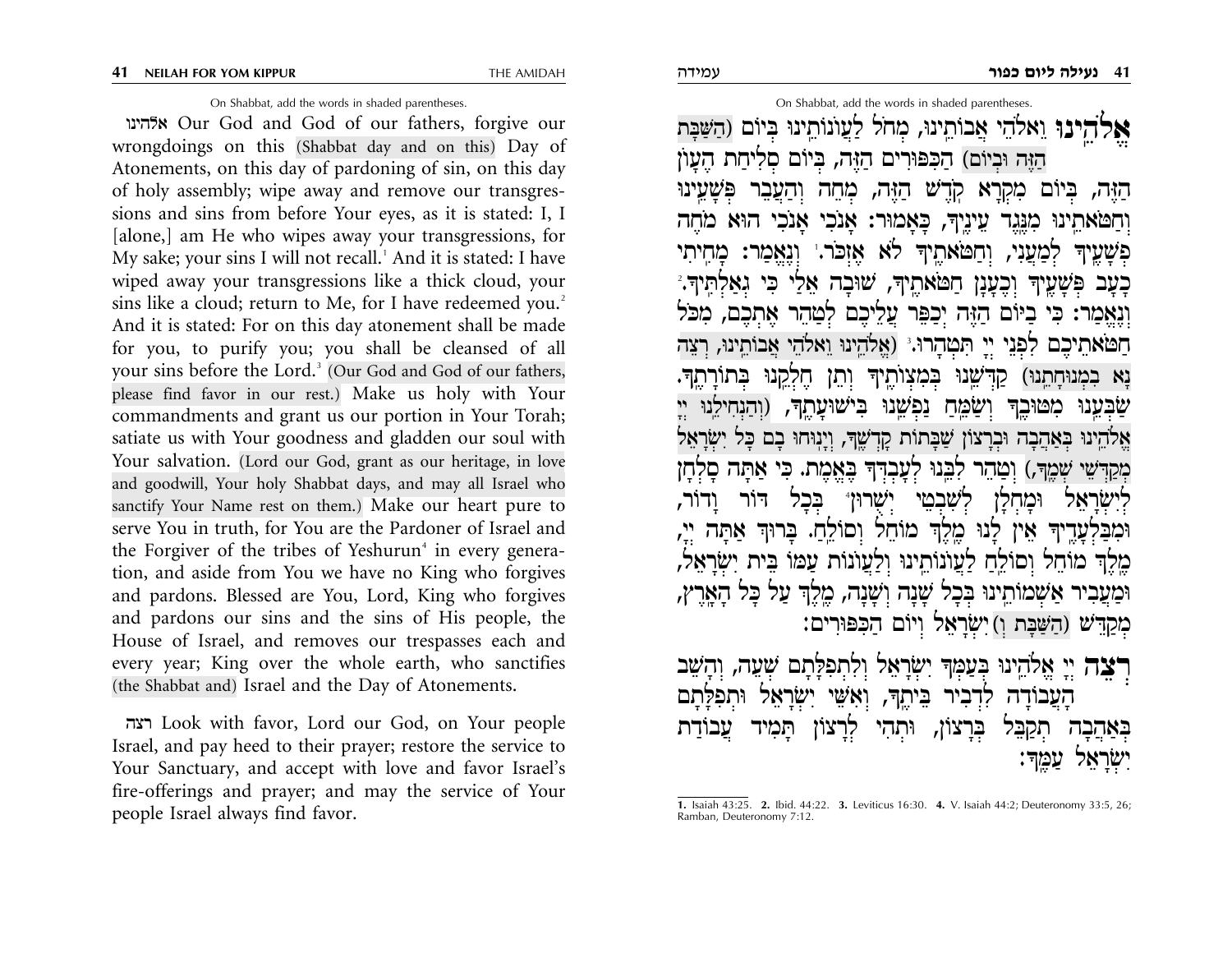ותחזינה May our eyes behold Your return to Zion in mercy. Blessed are You, Lord, who restores His Divine Presence to Zion.

Bow at We thankfully acknowledge; straighten up at Lord.

שורים We thankfully acknowledge that You are the Lord our God and God of our fathers forever. You are the strength of our life, the shield of our salvation in every generation. We will give thanks to You and recount Your praise, evening, morning and noon, for our lives which are committed into Your hand, for our souls which are entrusted to You, for Your miracles which are with us daily, and for Your continual wonders and beneficences. You are the Beneficent One, for Your mercies never cease; and the Merciful One, for Your kindnesses never end; for we always place our hope in You.

יעל And for all these, may Your Name, our King, be continually blessed, exalted, and extolled forever and all time.

וחתום Seal all the children of Your Covenant for a good life.

וכל And all living things shall forever thank You, and praise Your great Name eternally, for You are good. God, You are our everlasting salvation and help, O benevolent God.

Bend knees at *Blessed*; bow at *You*; straighten up at *Lord*. Blessed are You, Lord, Beneficent is Your Name, and to You it is fitting to offer thanks.

שים Bestow peace, goodness, and blessing, life, graciousness, kindness, and mercy, upon us and upon all Your people Israel. Bless us, our Father, all of us as one, with the light of Your countenance, for by the light of Your countenance You gave us, Lord our God, the Torah of life and loving-kindness, righteousness, blessing, mercy, life and peace. May it be favorable in Your eyes to bless Your people Israel, at all times and at every moment, with Your peace.

Bow at מודים; straighten up at ".

שאתה הוא 5ּד, מודים אנחנו אלהינו אבותינוּ לעוֹלַם וַעֲד, צוּר מגז חיינו, אתה הוא לדור ודור, נודה לך ונספר תהלתד, חַיֵּיְנוּ הַמְּסוּרִים בִּיָדֱךָ, וִעַל נִשְׁמוֹתֵינוּ הַפִּקוּדוֹת לַדְּ, עִמֲנוּ, וְעַל נִפְלְאוֹתֵיךְ וְטוֹבוֹתֵיךָ יום וְצָהֲרֵיִם, הַטּוֹב, כִּי לֹא כָלוּ רַחֲמִידָ, וַבְקֵר מעולם קוינוּ לדּ: לא תמוּ חַסְדֵיךּ, כִּי כי והמרחם, 'תברד ויתרומם ויתנשא שמד לעולם ועד:

לחיים טוֹבים וחתום בני בל וכל החיים יודוד סלה, ויהללו שמד הגדול לעולם טוב, הָאֵל יְשׁוּעָתֵנוּ וְעֶזְרָתֵנוּ סֶלָה, הָאֵל הַטּוֹב.

Bend knees at בְּרוּדָ; bow at אֶתָּה; straighten up at  $\gamma$ .

יֵי, הַטּוֹב שָׁמִךְ וּלְךְ נָאֵה לְהוֹדוֹת: אַתַּה ברוד

שים טונה ונרכה, שלום. ם' חיי כנו אבינו בל בר 7N'

לנו יי אלד באור פניד כי באור פניד, כאחד נתת תּורַת חַיִּים וִאֲהֵבַת חֵםֶד, וּצְדָקָה וּבִרָכָה וְרַחֲמִים שַׁלוֹם, וְטוֹב בְּעֵינֵיִךְ לִבְרֵךְ אֵת עַמְּךָ יְשָׂרָאֵל בְּבַל שעה בשלומד.

עמידה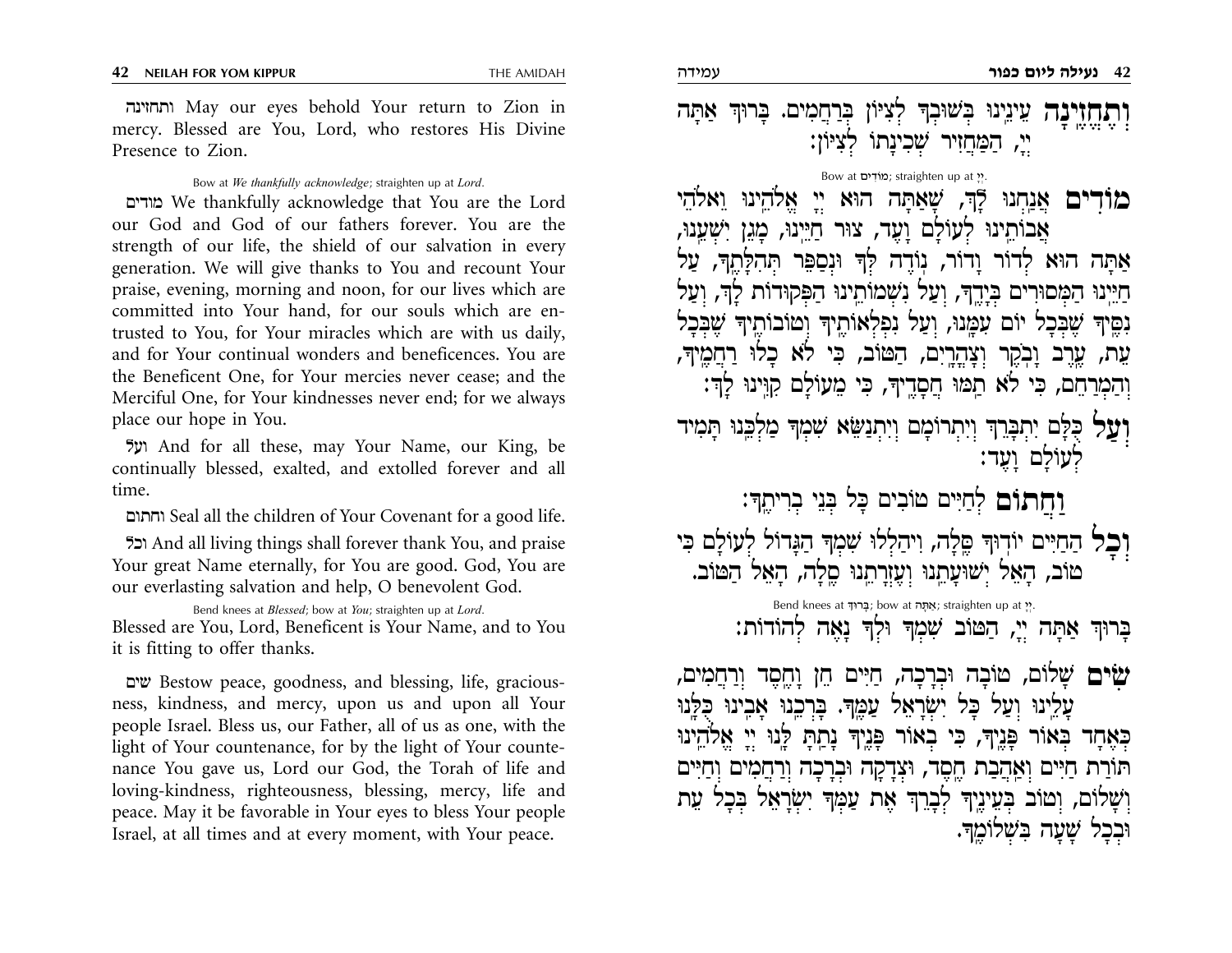ובספר And in the book of life, blessing, peace, and prosperity, deliverance, consolation, and favorable decrees, may we and all Your people the House of Israel be remembered and sealed before You for a happy life and for peace. Blessed are You, Lord, who blesses His people Israel with peace.

יהיו May the words of my mouth and the meditation of my heart be acceptable before You, Lord, my Strength and my Redeemer.<sup>1</sup>

אלהינו Our God and God of our fathers, may our prayers come before You, and do not turn away from our supplication, for we are not so impudent and obdurate as to declare before You, Lord our God and God of our fathers, that we are righteous and have not sinned. Indeed, we and our fathers have sinned.

While mentioning a transgression, gently strike the left side of your chest (over the heart) with a closed fist.

**We have transgressed, we have acted perfidiously, we** have robbed, we have slandered. We have acted perversely and wickedly, we have willfully sinned, we have done violence, we have imputed falsely. We have given evil counsel, we have lied, we have scoffed, we have rebelled, we have provoked, we have been disobedient, we have committed iniquity, we have wantonly transgressed, we have oppressed, we have been obstinate. We have committed evil, we have acted perniciously, we have acted abominably, we have gone astray, we have led others astray.

סרנו We have strayed from Your good precepts and ordinances, and it has not profited us. Indeed, You are just in all that has come upon us, for You have acted truthfully, and it is we who have acted wickedly.<sup>2</sup>

מה What shall we say to You who dwells on high; what shall we relate to You who abides in the heavens? You surely know all the hidden and the revealed things.

אתה You extend a hand to transgressors, and Your right hand is stretched forth to receive the penitents. You have taught us, Lord our God, to confess before You all our sins, so that we will restrain our hands from doing wrong, and You will receive us in perfect repentance before You, as burnt-offerings and as offerings of pleasing odor, in accordance with Your word which

ים חיים טוֹבוֹת, וגזרות ונחמה נזכר לחיים טובים ולשלום. בית אנחנוּ ישראל בשלום: עמו את המברד פרוף לִפְנֵיִךָּ, יִי צוּרִי וְגוֹאֱלִי:י פי לרצוׁו אמרי לבי והגיון אלהינו ואלהי אבותינו, תבוא לפניד הפלתנו. ואל תתעלם מתחנתנו, שאין אנוּ עזי פנים אבותינו. לִפְּנֵיךְ יִי אֵלהֵינוּ וֵאלהֵי לומר אַנַחְנוּ וְלֹא חַטֵּאנוּ, אֵכָל אֲנַחְנוּ וַאֲכוֹתֵינוּ חַטֵּאנוּ: While mentioning a transgression, gently strike the left side of your chest (over the heart) with a closed fist. דבו גולנו. בגדנו. טפלנוּ פיבנו. זרנוּ. חמסנוּ. שקר מרדנו. נאצנו. סררנו. עוינו. פשענו. נוּ. שחתנוּ. תּעבנוּ. תּעינוּ. חעתענו: שוה ולא המובים שפטיד כי אמת עשית כל הבא עלינו, ואתה צדיק ואנחנוּ הר יוֹשב מַרוֹם, וּמַה נִסְפֵּר שוכז מה נאמר רפניד כל הנסתרות והנגלות אתה הלא שחקים, פשוטה להבל שעים, וימינד אתה נותן להתודות אלהינו  $\mathbf{L}$ ותלמדנו ידינו. ותקבלנו בתשובה עונותינו, מעשק למען נחדל

כאשים וכניחוחים,

1. Psalms 19:15. 2. Nehemiah 9:33.

עמידה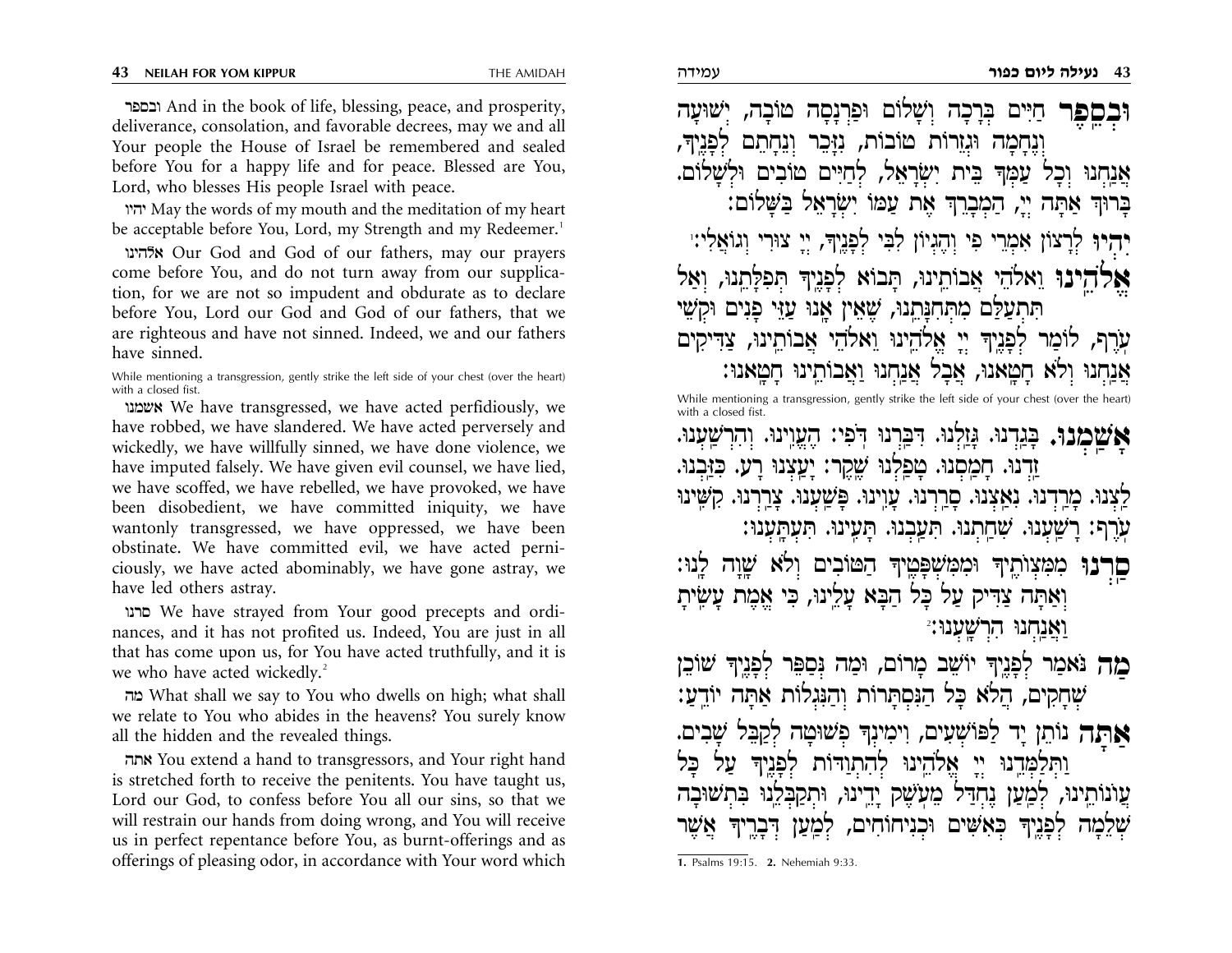You have given. There would be no end to the burnt-offerings required [for our sins], and no limit to the offerings of pleasing odor for our offences; but since You know that our end is worm and maggot, therefore You have granted us abundant pardon. What are we? What is our life? What is our kindness? What is our righteousness? What is our strength? What is our might? What can we say to You, Lord our God and God of our fathers? Are not all the mighty men as nothing before You, the men of renown as though they had never been, the wise as if without knowledge, and the men of understanding as if devoid of intelligence? For most of their deeds are naught, and the days of their lives are vanity before You. The pre-eminence of man over beast is naught, for all is vanity.<sup>1</sup>

אתה [Nevertheless,] from the beginning You have set man apart and favored him to stand before You; for who could tell You what You should do, and [even] if he be righteous, what does he benefit You? You, Lord our God, have given us in love this Day of Atonements, this day of pardoning of sin, this day of holy assembly—an end, a forgiveness and a pardon of all our sins, that we shall restrain our hands from doing wrong, and return to You to fulfill the statutes of Your will with a perfect heart. And You, in Your abounding compassion, have mercy on us, for You do not desire the destruction of the world, as it is stated: Seek the Lord while He may be found, call to Him while He is near.<sup>2</sup> And it is stated: Let the wicked abandon his way, and the man of iniquity his thoughts; let him return to the Lord, and He will have compassion upon him, and to our God, for He will abundantly pardon.<sup>3</sup> And You, God of pardons, are gracious and compassionate, slow to anger, abounding in kindness and truth, and conferring much good. You wish the repentance of the wicked and do not desire their death, as it is stated: Say to them, as [truly as] I live, declares the Lord God, do I desire the death of the wicked? But [I desire] that the wicked return from his path and live. Return, return from your evil ways; why should you die, O House of Israel?<sup>4</sup> And it is stated: Have I any desire at all that the wicked should die? declares

לניחוחי מספר ואין חוֹבוֹתינוּ, לאשי היו אין אמרת. אשמותינו, ואתה יודע שאחריתנו רמה ותולעה, לפיכד הרבית סליחתנו. מה אנו, מה חיינו, מה חסדנו, מה צַרקֵנוּ, מַה כֹּחֲנוּ, מֵה גִּבוּרְתְנוּ. מֵה נֹאמֵר לפניד, אלהינו ואלהי אבותינו, הלא כל הגבורים כאין הַשֵּׁם כִּלֹא הַיוּ, וַחֲכַמִים כִּבְלִי מַדֵּעַ, וּנִבוֹנים כּבלי רב מעשיהם תהו, וימי חייהם הבל לפניד, השכל. כי וּמוֹתַר הָאָדָם מִן הַבִּהֵמָה אֵיִן, כִּי הַכֹּל הַבִּל:'

אתה הבדלת אנוש מראש, ותכירהו לעמוד לפניד, כי מִי יֹאמַר לִךְ מָה תִּפְעַל, וְאָם יְצְדַק מַה יְתֵן לַךָּ. לֵנוּ יִיַ אֱלֹהֵינוּ בִּאֲהֵבָה אֶת יוֹם הַכִּפְּרִים הַזֶּה, ותתן יוֹם סַלִיחַת הַעֲוֹן הַזָּה, אֵת יוֹם מַקְרַא קֹדִשׁ הַזֶּה, וּמְחִילָה וּסְלִיחָה עַל בָּל עֲוֹנוֹתֵינוּ, לְמֵעַן נֶחְדַל מֵעְשֶׁק יִדֵינוּ, וְנַשׁוּב אֲלֵיִךְ לַעֲשׂוֹת חָקֵי רְצוֹנְךָ בְּלֵבָב שָׁלֵם. וְאַתָּה ּהַרַבִּים רַחֵם עַלֵינוּ, כִּי לא תַחְפּוֹץ בִּהֲשָׁחֲתַת שֶׁנֶּאֱמַר: דִּרְשׁוּ יְיָ בְּהִמָּצִאוֹ, קִרָאֲהוּ בִּהִיוֹתוֹ קַרוֹב. ־: יעזׂב רשׁע דרכּוֹ ואישׁ און מחשבוֹתיו, וישׂב אל וִירַחֲמֱהוּ, וְאֵל אֱלֹהֵינוּ כִּי יַרְבֵּה לִסְלוֹחַ. ּוֹאֲתַה אלוֹה ואמת, חסד ורב אפים סִלִיחוֹת, חַנּוּן וְרַחוּם, אֵרֵךְ לְהֵיטִיב, וְרוֹצֵה אֲתַּה בִּתְשׁוּבַת רשעים, ואין ומרבה ּחַפִּץ בִּמִיתַתַם, שֵׁנֵאֲמַר: אֵמר אֲלֵיהֵם, חי אני אהה כי אם אם אָחִפּץ בִּמוֹת הַרַשַׁע, אדני אלהים, מדרכו וחַיַה, שִׁוּבוּ שִׁוּבוּ מִדַּרְבִיבֶם הַרַעִים, וְלֵמֵה יִשְׁרָאֵל.' וְנֵאֵמַר: הֵחָפֹץ אֵחָפּץ מוֹת בית תמותו

<sup>1.</sup> Ecclesiastes 3:19. 2. Isaiah 55:6. 3. Ibid. 55:7. 4. Ezekiel 33:11.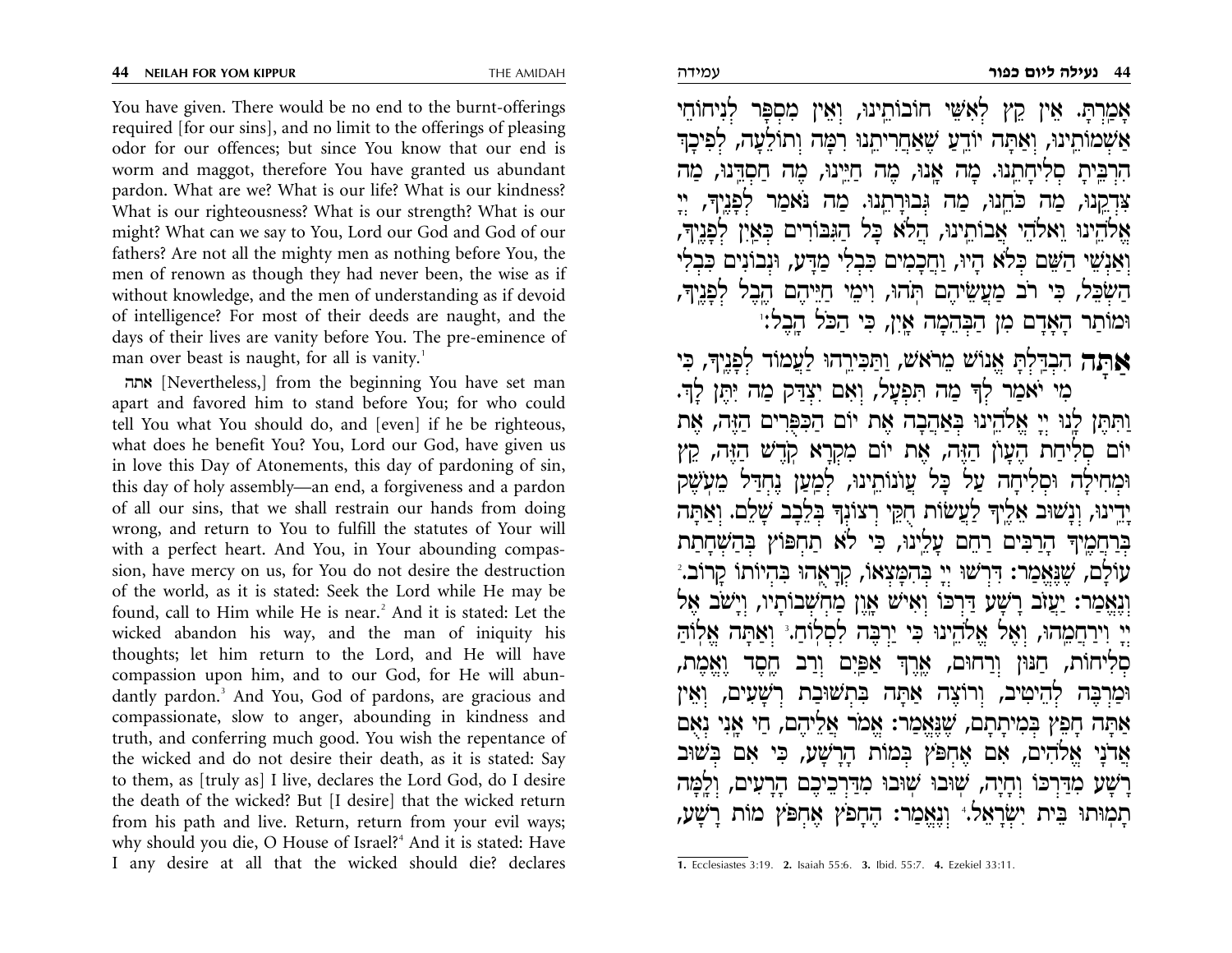the Lord God; it is rather that he should return from his path and live.<sup>1</sup> And it is stated: For I do not desire the death of the one deserving death, declares the Lord God, therefore return and live.<sup>2</sup> For You are the Pardoner of Israel and the Forgiver of the tribes of Yeshurun<sup>3</sup> in every generation, and aside from You we have no King who forgives and pardons.

אלהי My God, before I was created I was not worthy [to be created], and now that I have been created it is as if I had not been created. I am dust in my life, how much more so in my death. Indeed, before You I am like a vessel filled with shame and disgrace. May it be Your will, Lord my God and God of my fathers, that I shall sin no more, and the sins which I have committed before You, erase them in Your abounding mercies, but not through suffering or severe illness.

אלהי My God, guard my tongue from evil, and my lips from speaking deceitfully.<sup>4</sup> Let my soul be silent to those who curse me; let my soul be as dust to all. Open my heart to Your Torah, and let my soul eagerly pursue Your commandments. As for all those who plot evil against me, hasten to annul their counsel and frustrate their design. Let them be as chaff before the wind; let the angel of the Lord thrust them away.<sup>5</sup> That Your beloved ones may be delivered, help with Your right hand and answer me.<sup>6</sup> Do it for the sake of Your Name; do it for the sake of Your right hand; do it for the sake of Your Torah; do it for the sake of Your holiness.<sup>7</sup> May the words of my mouth and the meditation of my heart be acceptable before You, Lord, my Strength and my Redeemer.<sup>8</sup>

שה He who makes the peace in His heavens, may He make peace for us and for all Israel; and say, Amen.

יהי May it be Your will, Lord our God and God of our fathers, that the Bet Hamikdash be speedily rebuilt in our days, and grant us our portion in Your Torah.<sup>9</sup>

אלהים. נאם במות המה.  $v$ bux ומו םלחו אתה וחיו. וםוֹלָח: דור ודור, וּמִבַּלְעָדֵיךָ מלד אין מוחל לנוּ שלא נוצרתי איני עד טפר גוֹצרתי. לא כאלו אנ ככל במיתתי, שה אני הרי שלא אחטא עור, ואלהי אבותי, אלהי

הַרבּי

בִּרַחֲמֵיך מחוק ם' יפור D.

מר פתח תהיה. תדום. צותיד תרד מהרה הפו צתם ע יחלצו דחה: Ţ צורי

Take three steps back, then bow left saying געשה השלום במרומיו, bow forward saying bow right saying יעשה שלום עלינו, and bow forward saying און bow right saying עשראל,

# במהרה בימינו, ורו

Take three steps back, then bow left saying He who makes the peace in His Heavens, bow forward saying may He, bow right saying make peace for us, and bow forward saying and for all Israel; and say, Amen.

<sup>1.</sup> Ibid. 18:23. 2. Ibid. 18:32. 3. V. Isaiah 44:2; Deuteronomy 33:5, 26; Ramban, Deuteronomy 7:12. 4. Cf. Psalms 34:14. 5. Ibid. 35:5. 6. Ibid. 60:7, 108:7. 7. It is customary to recite a verse in which the first and last letters correspond to the first and last letters of one's own Hebrew name. For a list of verses, see Siddur Annotated Edition, page 582., 8. Psalms 19:15, 9. Avot 5:20.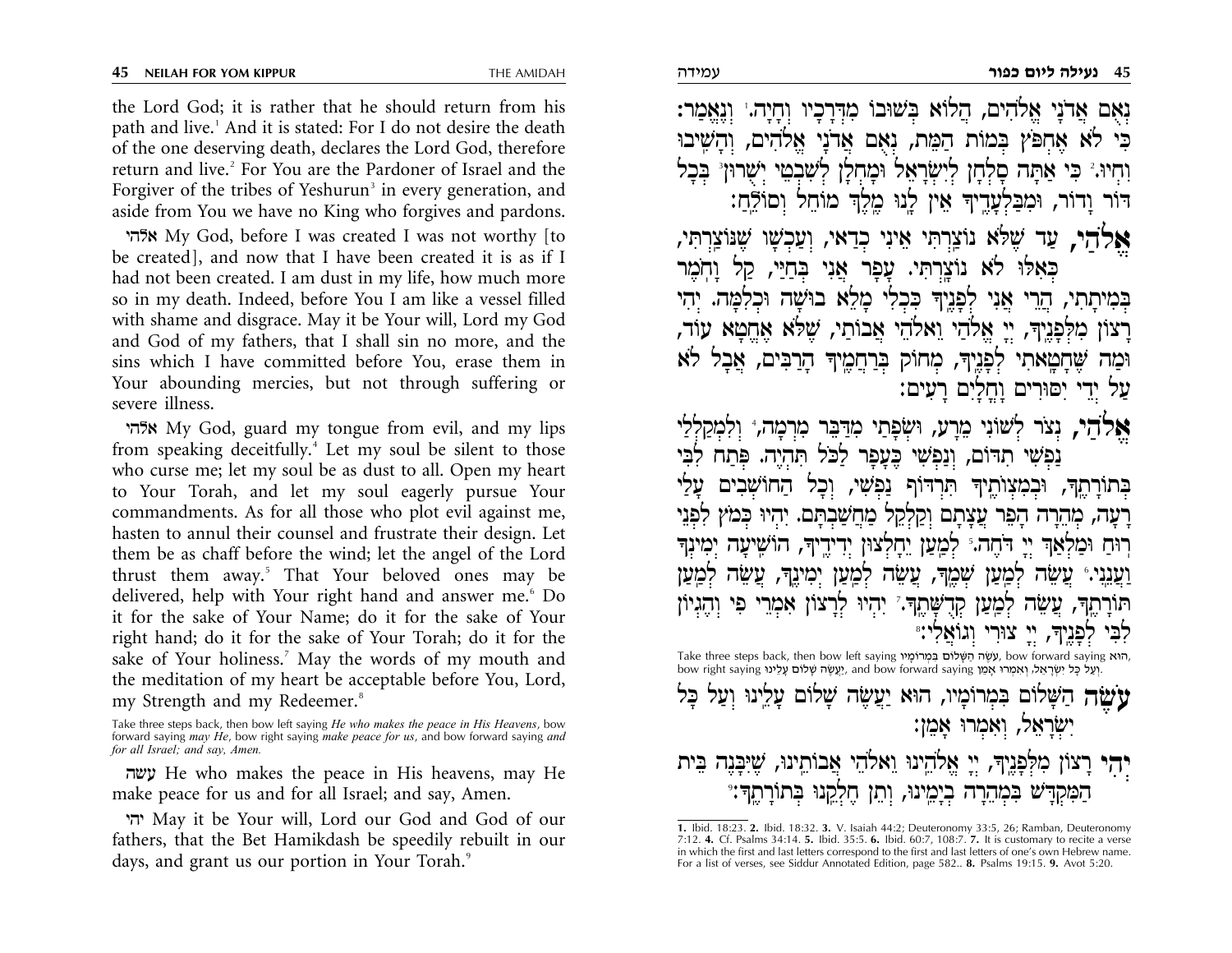חזרת הש״ץ

# ৽৽৽৽৽ **HIGHLIGHTS OF THE CHAZZAN'S REPETITION**

#### MERUBIM TZARCHEI AM'CHA

The needs of Your people are numerous and their knowledge is scant; they are unable to express their needs and desires; consider, we beseech You, our thoughts, [even] before we call, O great, mighty and awesome God.<sup>1</sup>

Gone and vanished are those who know how to offer prayer, how to eloquently express the form of prayers; we have remained bereft, and adversity has increased; we therefore have not attained deliverance.

We lack the courage to plead before You; we have transgressed, rebelled and perverted [our] ways; only kindness do we ask of You in the presentation of our prayers, we who stand in the house of the Lord at night.<sup>2</sup>

קדוש Holy One, behold, the proper advocate is no more; accept my words of prayer as if I had presented You with a great offering; let my prayers this day be attached to Your diadem, God who is girded with might.<sup>3</sup>

שועתי Pay heed to my cry and may my prayer be pleasant; hear my plea as if it were the plea of the perfect one; inscribe us for life and seal us for goodness, O You who suspends the earth in empty space.<sup>4</sup>



# ೲೢೢೲ **HIGHLIGHTS OF THE CHAZZAN'S REPETITION**

#### MERUBIM TZARCHEI AM'CHA

- מהסורם קצרה, X) ותם הגבור ול טרם הגר האל נקרא, הנורא:
- יגם ספו ורבתה חרנו □ לא השגנו ישועה: כז
- לחלות. פניד לנוּ פנים צדקה בלילות: העומדים בבית יי
- כשורה, מליץ ראה כּי פס תשורה. היום תהא בכתר 78 בגבור נאזר
- תהא ותיטיב כנו תחוקקנו כפגיעת תמה, החתימה, תְּלֵה אֵרֵץ על



<sup>1.</sup> Deuteronomy 10:17. 2. Psalms 134:1. 3. Ibid. 65:7. 4. Job 26:7.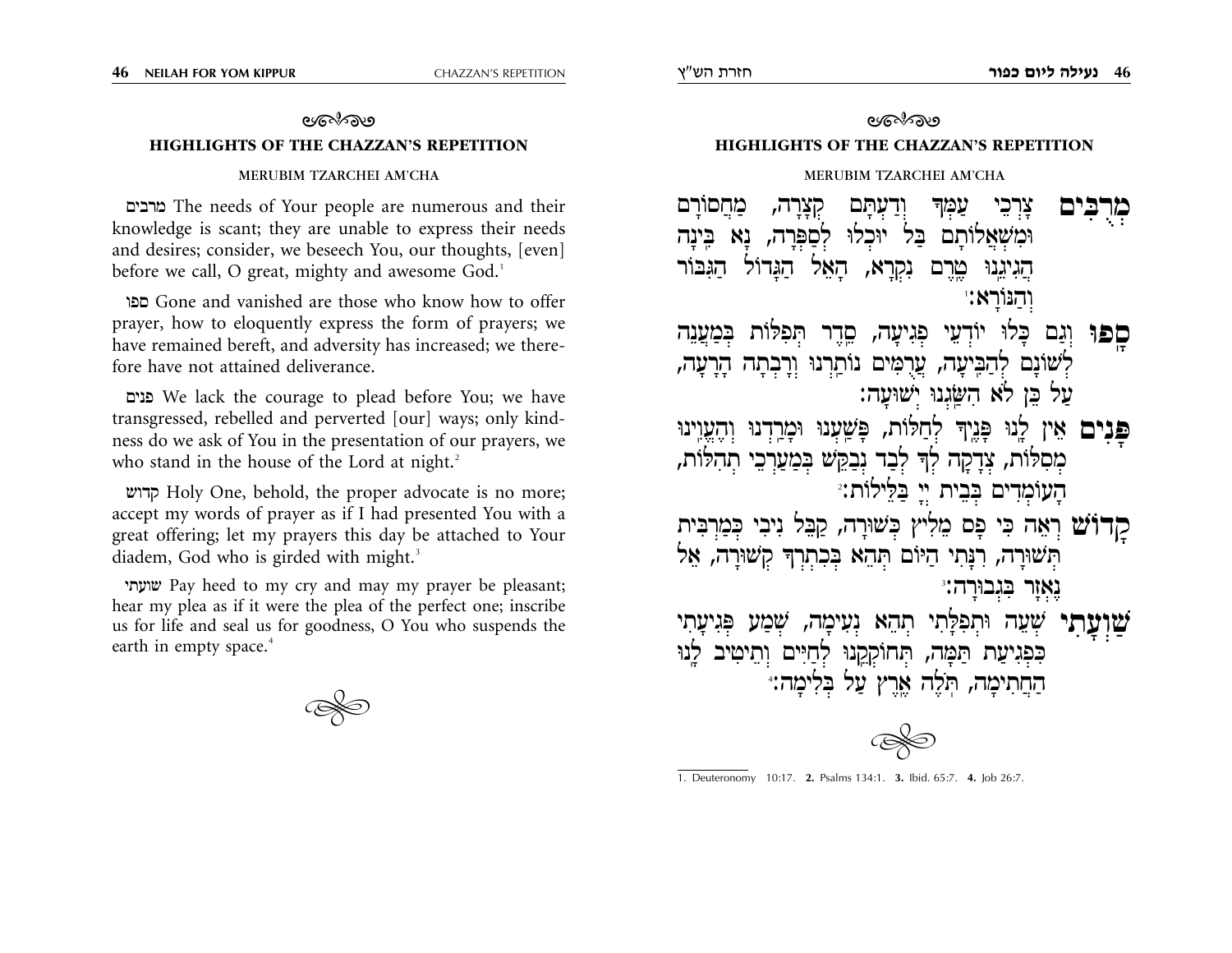#### ೲಀಀೲ

#### **NEILAH OF CONCLUSION**

sanctification of G-d's Name, may He be blessed. This intention will then be considered for<br>him as if he had-indeed done se and as if he had-actually withstead the test to sanctify the It is written in the *Shaloh* that when, in the Neilah prayer, *Shema Yisrael* is recited aloud and with heartfelt kavanah, every Jew should have the intention of giving up his soul for the him as if he had indeed done so and as if he had actually withstood the test to sanctify the Divine Name.

Chazzan then congregation:

*elohaynu adonöy ayl-yisrö ma'Sh* òîù :once Recite *.*<sup>1</sup>*echöd adonöy*

Chazzan then congregation: *olöm'l chuso'mal vod'k shaym Böruch* êåøá :times three Recite  $v\ddot{o}$ -ed.<sup>2</sup>

Chazzan then congregation:

**Recite seven times: "** Adonöy hu hö-elohim.<sup>3</sup>

While an individual may blow shofar after Yom Kippur, this is not required. <sup>4</sup>The *shofar* is sounded once and all exclaim:

*.yim-birushölö ö-habö shönö'L* äðùI



name of the glory of His kingdom for ever and ever. " God is the Lord. the be Blessed êåøá .One is Lord the ,God our is Lord the ,Israel <sup>O</sup> ,Hear òîù שנה Next year in Jerusalem.

#### ೲೋ

#### **NEILAH OF CONCLUSION**

sanctification of G-d's Name, may He be blessed. This intention will then be considered for<br>him as if he had-indeed done se and as if he had-actually withstead the test to sanctify the lt is written in *Shaloh* that when, in the Neilah prayer, שְׁרֵאֵל is recited aloud and with heartfelt kavanah, every Jew should have the intention of giving up his soul for the him as if he had indeed done so and as if he had actually withstood the test to sanctify the Divine Name.



While an individual may blow shofar after Yom Kippur, this is not required. <sup>4</sup>The *shofar* is sounded once and all exclaim:





**<sup>1.</sup>** Deuteronomy 6:4. **2.** Pesachim 56a; Deuteronomy Rabbah 2:31, 35, 36. **3.** I Kings 18:39.<br>4. It is customary to sing a march at this point, before sounding the *shefer* 

**<sup>4.</sup>** It is customary to sing a march at this point, before sounding the *shofar*.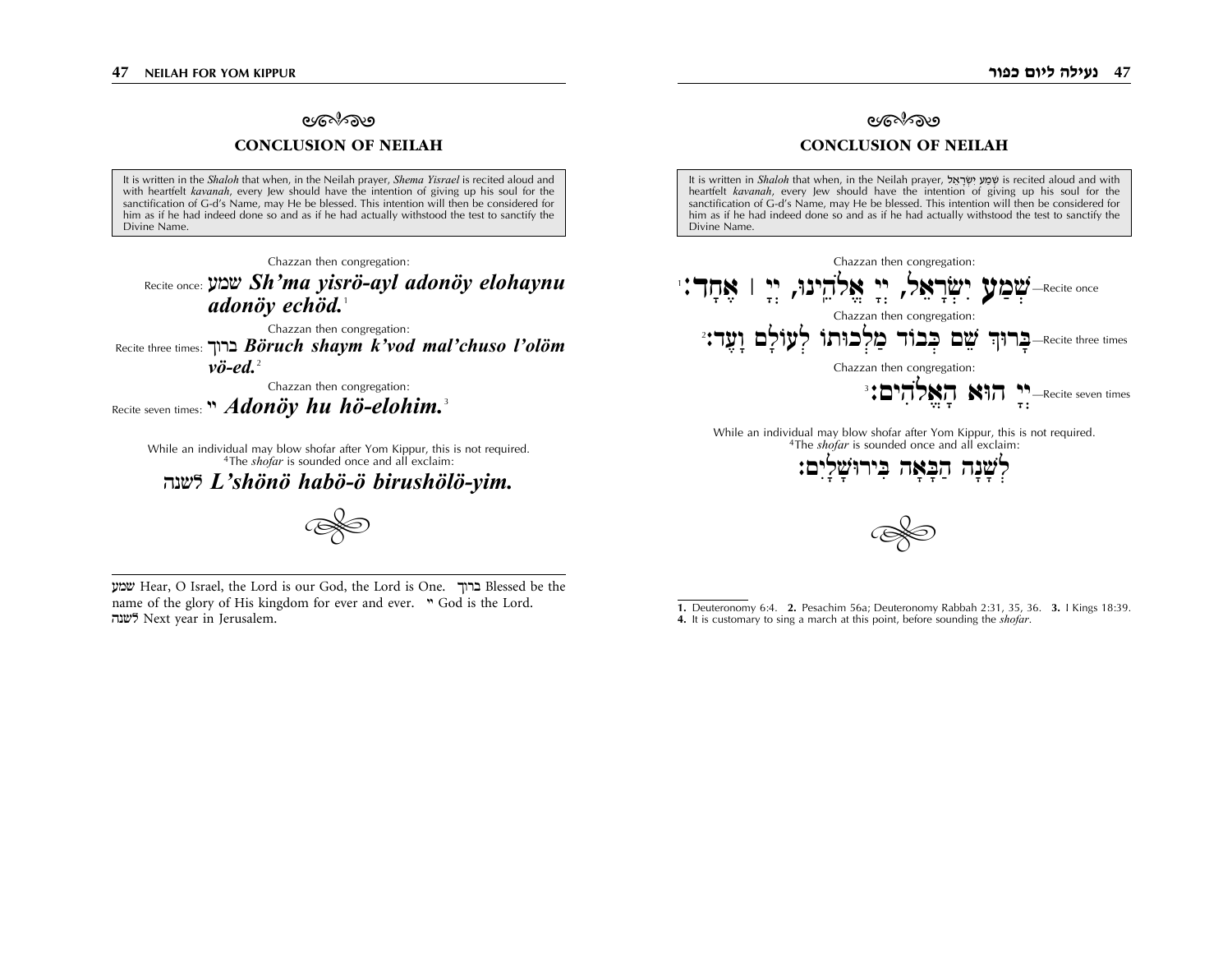#### ೲೋ

#### **ALEINU AND AL TIRA**

The following is said following the evening, afternoon and Neilah services.

Stand while reciting Aleinu.

Transliteration, Siddur Annotated Edition, page 625.

ילינו It is incumbent upon us to praise the Master of all things, to exalt the Creator of all existence, that He has not made us like the nations of the world, nor caused us to be like the families of the earth; that He has not assigned us a portion like theirs, nor a lot like that of all their multitudes, for they bow to vanity and nothingness. But we bend the knee, bow down, and offer praise before the supreme King of kings, the Holy One, blessed be He, who stretches forth the heavens and establishes the earth, the seat of whose glory is in the heavens above, and the abode of whose majesty is in the loftiest heights. He is our God; there is none else. Truly, He is our King; there is nothing besides Him, as it is written in His Torah:<sup>1</sup> Know this day and take unto your heart that the Lord is God; in the heavens above and upon the earth below there is nothing else.<sup>2</sup>

ועל And therefore we hope to You, Lord our God, that we may speedily behold the splendor of Your might, to banish idolatry from the earth—and false gods will be utterly destroyed; to perfect the world under the sovereignty of the Almighty. All mankind shall invoke Your Name, to turn to You all the wicked of the earth. Then all the inhabitants of the world will recognize and know that every knee should bend to You, every tongue should swear [by Your Name]. Before You, Lord our God, they will bow and prostrate themselves, and give honor to the glory of Your Name; and they will all take upon themselves the yoke of Your kingdom. May You soon reign over them forever and ever, for kingship is Yours, and to all eternity You will reign in glory, as it is written in Your Torah: The Lord will reign forever and ever.<sup>3</sup> And it is said: The Lord will be King over the

#### ೲೢೢೲ

#### ALEINU AND AL TIRA

The following is said following the evening, afternoon and Neilah services.

. עלינו Stand while reciting הכי הארצות. כמשפחות הארמה, כהם, שם שלא משתחוים המונם, שהם לפני ומודים ומשתחוים ברוד הוא. שהוא נוטה שמים ויוסד ארץ, ומושב הקד ושכינת עזו בגבהי מרומים. הוא אפם זולתו, ככתוב מלכנו, אמת יִי הוא כֵי וַהֲשֶׁבתַ אֵל לִבְבֵךּ,  $\Box$ ּעֲל הָאֲרֵץ מִתֲחַת, אֵין עַוֹד׃ האלד לראות מהרה בתפארת אלהינו,  $\ddot{ }$ לְד כו נקוּה הארץ, כרות והאלילים מן ď בני וכל שד לכות במ עולם יכרתוּז, יכירו כל ופנות בר כל תכרט ויפלו. יכר אלהינו מלכוּתדּ, ותמלוד עול עליהם את כלם יקבל כי ועד. המלכות כם ' מהרה ככתוב בתורתֱד:

<sup>1.</sup> Deuteronomy 4:39. 2. For further elucidation, see Tanya, part II, ch. 6. 3. Exodus 15:18.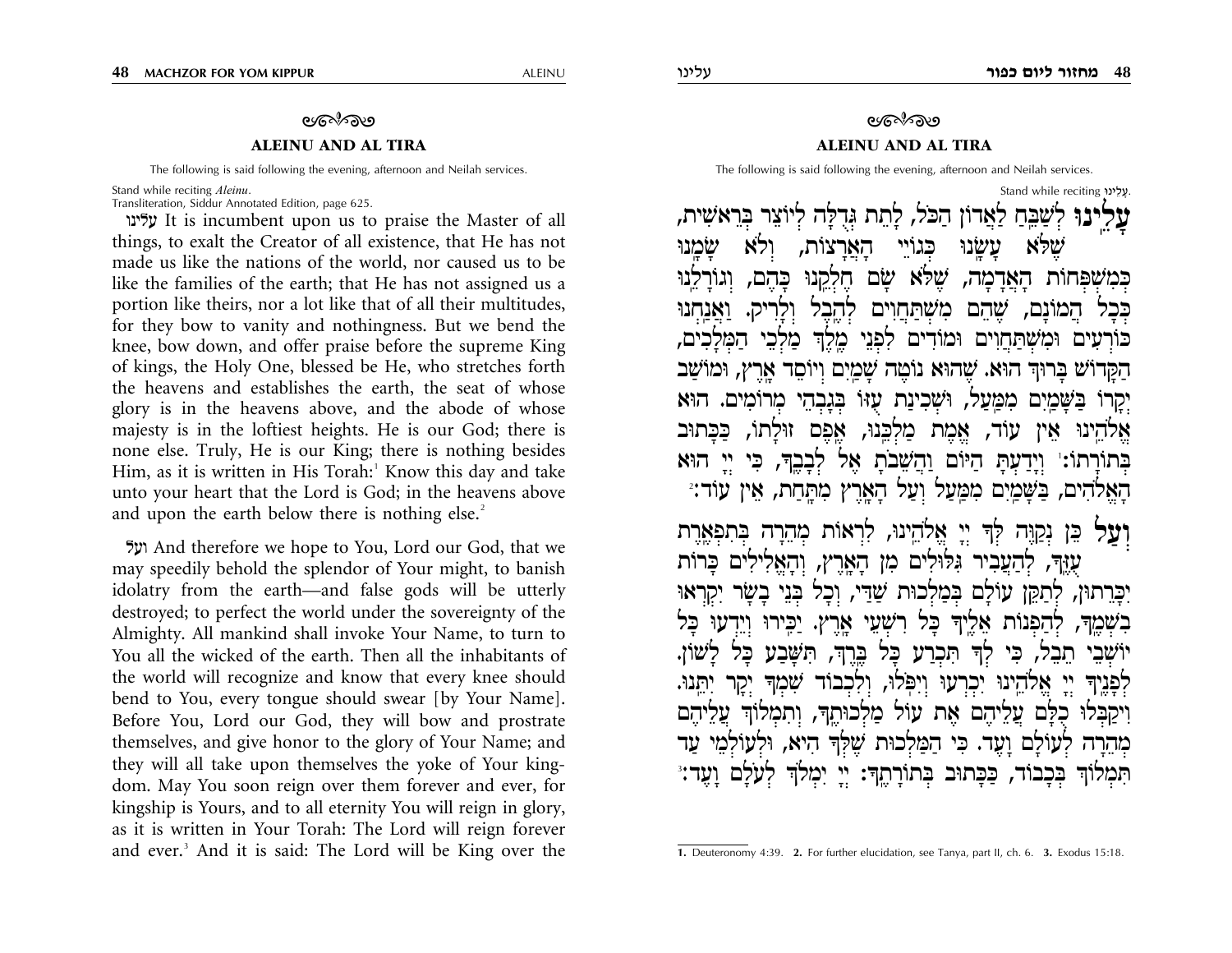49 **MACHZOR FOR YOM KIPPUR**  עלינו

entire earth; on that day the Lord will be One and His Name One.<sup>1</sup>

5N Do not fear sudden terror, nor the destruction of the wicked when it comes.<sup>2</sup> Contrive a scheme, but it will be foiled; conspire a plot, but it will not materialize, for God is with us.<sup>3</sup> To your old age I am [with you]; to your hoary years I will sustain you; I have made you, and I will carry you; I will sustain you and deliver you.<sup>4</sup>

אך Indeed, the righteous will extol Your Name; the upright will dwell in Your presence.<sup>5</sup>



| וְנָאֱמַר: וְהָיָה יְיָ לְמֶלֶךְ עַל בָּל הָאֱרֶץ, בַּיּוֹם הַהוּא יִהְיֶה |
|----------------------------------------------------------------------------|
| יֵי אֶחָד וּשָׁמוֹ אֵחֲד׃                                                  |
| אַל תִּירָא מִפְּחַד פִּתְאֹם, וּמִשׁׂאַת רִשָּׁעִים כִּי תָבֹא: עָצוּ     |
| עֵצָה וְתֻפָּר, דַבְרוּ דָבָר וְלֹא יָקוּם, כִּי עִמֱנוּ אֵל: וְעַד        |
| זִקְנָה אֲנִי הוּא, וְעַד שֵׂיבָה אֲנִי אֶםְבֹּל; אֲנִי עָשְׂיתִי וַאֲנִי  |
| אֶשָּׂא וַאֲנִי אֶסְבֹּל וַאֲמַלֵּט: '                                     |
| אַךְ צַדִּיקִים יוֹדוּ <i>לְשָׁמֶךָ, יֵשְׁבוּ יְשָׁרִים אֶת פָּנֶי</i> ךָ: |



1. Zechariah 14:9. 2. Proverbs 3:25. 3. Isaiah 8:10. 4. Ibid. 46:4. 5. Psalms 140:14.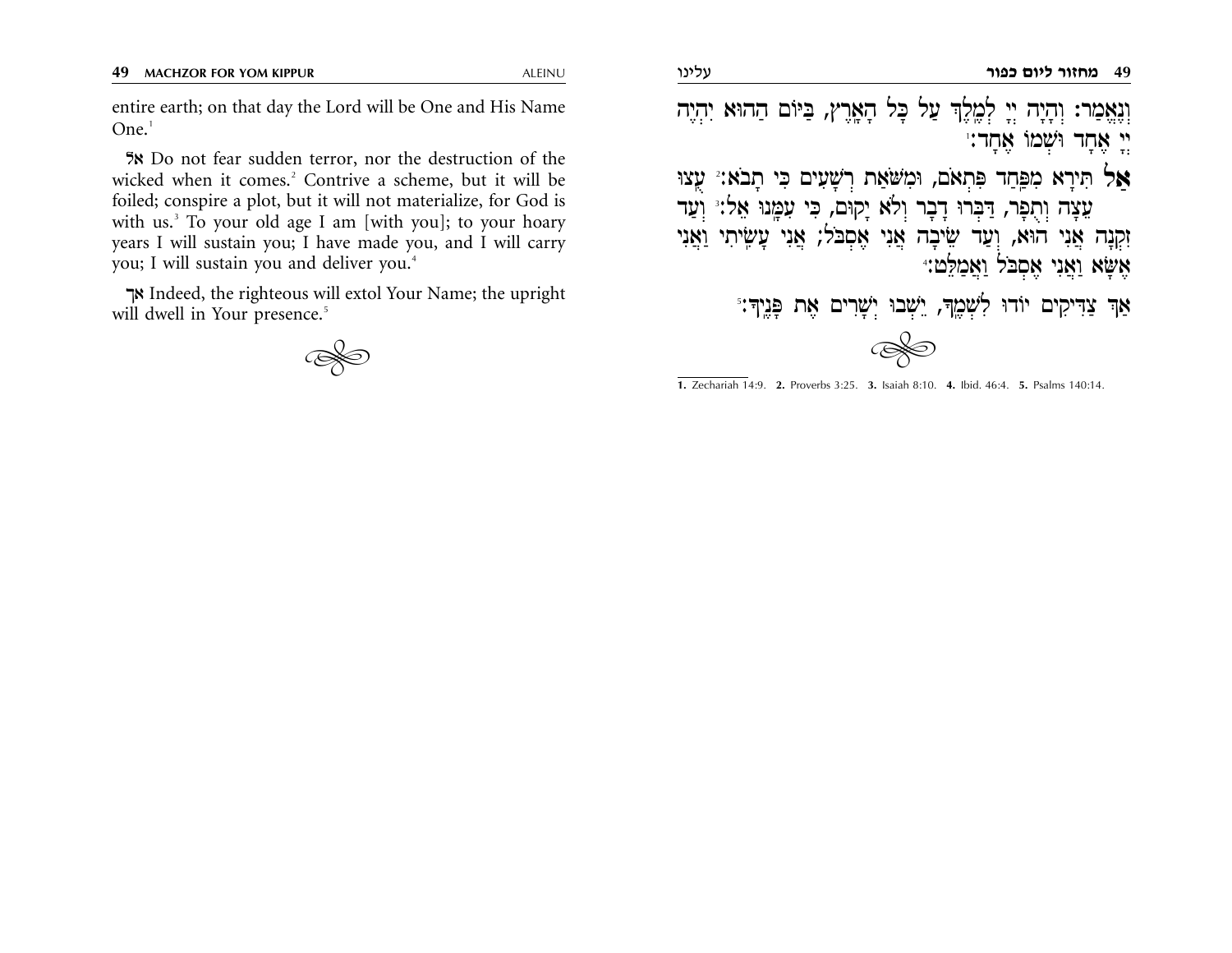#### 50 **HAVDALAH FOR THE CONCLUSION OF YOM KIPPUR**

#### סדר הבדלה למוצאי יום כפור 50

#### **HAVDALAH**

When Yom Kippur occurs on a weekday, a blessing is not made on the fragrant spices.

The Havdalah candle must be lit from a flame that has burned throughout Yom Kippur. If this is not possible, a blessing is not made on the candle at all.

Stand while reciting the Havdalah. Take the cup of wine in the right hand, pass it to the left hand, and lower it onto the palm of the right hand. (See illustration, Siddur Annotated Edition, page 641.) The cup should be held three *tefachim* (approx. 9 in.) above the table throughout the Havdalah.

Those listening to the Haydalah should respond Amen as indicated.

Transliteration, Siddur Annotated Edition, page 635.

הנה Indeed, God is my deliverance; I am confident and shall not fear, for God the Lord is my strength and song, and He has been a help to me. You shall draw water with joy from the wellsprings of deliverance.<sup>1</sup> Deliverance is the Lord's; may Your blessing be upon Your people forever.<sup>2</sup> The Lord of hosts is with us, the God of Jacob is our everlasting stronghold.<sup>3</sup> Lord of hosts, happy is the man who trusts in You.<sup>4</sup> Lord deliver us; may the King answer us on the day we call.<sup>5</sup>

All those listening to Havdalah say For the ... with us, followed by the leader.

יהודים For the Jews there was light and joy, gladness and honor $6$ —so let it be with us.

I will raise the cup of deliverance and invoke the Name of the Lord.

Attention, Gentlemen!

ברוך Blessed are You, Lord our God, King of the universe, who creates the fruit of the vine. (Amen)

#### On Saturday night, add:

The following blessing is recited before smelling the fragrant spices. Hold the spices in your right hand while reciting the blessing.

**Elessed are You, Lord our God, King of the universe,** who creates various kinds of spices. (Amen)

After the following blessing, fold the fingers over the thumb—the thumb is not to be seen—and look at the fingernails by the light of the flame; turn the hand over, extending the fingers—with the thumb folded beneath them—and look at the fingernails by the light of the flame.

ברוך Blessed are You, Lord our God, King of the universe, who creates the lights of fire. (Amen)

The cup is replaced in the palm of the right hand, and the leader continues:

**Elessed are You, Lord our God, King of the universe, who** makes a distinction between sacred and profane, between light and darkness, between Israel and the nations, between the Seventh Day and the six workdays. Blessed are You Lord, who makes a distinction between sacred and profane. (Amen)

Drink at least 3.5 oz., then extinguish the flame with the remaining wine. The concluding blessing after wine is in the Siddur Annotated Edition, page 96.

#### **HAVDALAH**

When Yom Kippur occurs on a weekday, a blessing is not made on the fragrant spices.

The Havdalah candle must be lit from a flame that has burned throughout Yom Kippur. If this is not possible, a blessing is not made on the candle at all.

Stand while reciting the Havdalah. Take the cup of wine in the right hand, pass it to the left hand, and lower it onto the palm of the right hand. (See illustration, Siddur Annotated Edition, page 641.) The cup should be held three *tefachim* (approx. 9 in.) above the table throughout the Havdalah.

Those listening to the Havdalah should respond אמו as indicated.

הנה אל 0

All those listening to Havdalah say לְיָהוּדִים... לֵנוּ followed by the leader.

וּבשם ת אשא.

בורא פרי הגפן: (אַמֵן)

#### On Saturday night, add:

The following blessing is recited before smelling the fragrant spices. Hold the spices in your right hand while reciting the blessing.

ברוּךְ אתה יי, אלהינוּ מלך העולם, בורא מיני

After the following blessing, fold the fingers over the thumb—the thumb is not to be seen—and look at the fingernails by the light of the flame; turn the hand over, extending the fingers—with the thumb folded beneath them—and look at the fingernails by the light of the flame.

כרוּךְ אַתָּה יֵי, אֱלהֵינוּ מֵלֵךְ הַעוֹלַם, בּוֹרֵא מַאוֹרי האשׁ: וֹאמוֹ

The cup is replaced in the palm of the right hand, and the leader continues

אתה ביו אור ברוד (אמן)

Drink at least 3.5 oz., then extinguish the flame with the remaining wine. The concluding blessing after wine is in the Siddur Annotated Edition, page 96.

<sup>1.</sup> Isaiah 12:2-3. 2. Psalms 3:9. 3. Ibid. 46:8. 4. Ibid. 84:13. 5. Ibid. 20:10. 6. Esther 8:16. 7. Psalms 116:13.